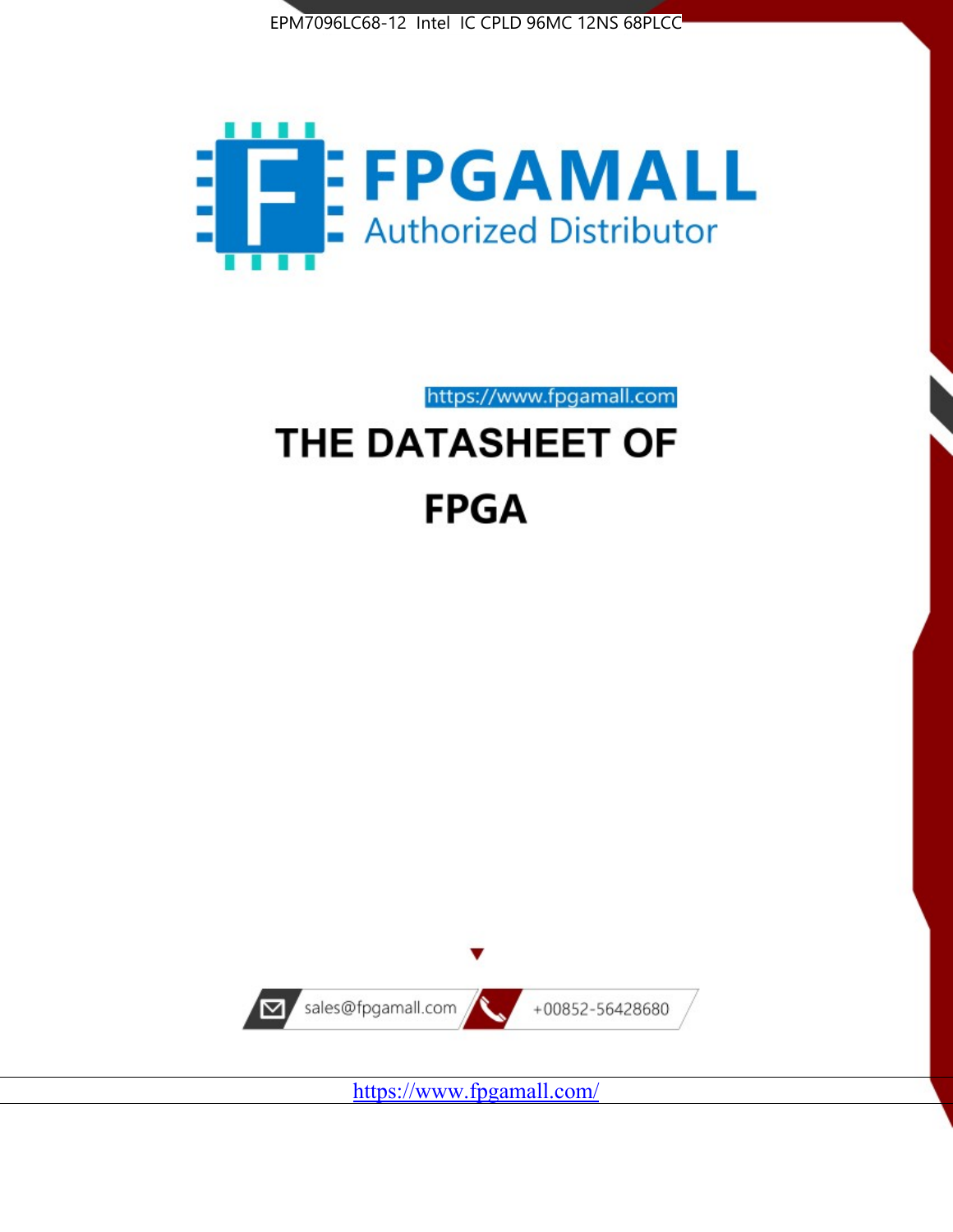

| Table 1. MAX 7000 Device Features |                |                |                |                 |                 |                   |                 |
|-----------------------------------|----------------|----------------|----------------|-----------------|-----------------|-------------------|-----------------|
| <b>Feature</b>                    | <b>EPM7032</b> | <b>EPM7064</b> | <b>EPM7096</b> | <b>EPM7128E</b> | <b>EPM7160E</b> | <b>EPM7192E</b>   | <b>EPM7256E</b> |
| Usable<br>gates                   | 600            | 1,250          | 1,800          | 2,500           | 3,200           | 3,750             | 5,000           |
| Macrocells                        | 32             | 64             | 96             | 128             | 160             | 192               | 256             |
| Logic array<br>blocks             | $\overline{2}$ | 4              | 6              | 8               | 10              | 12                | 16              |
| Maximum<br>user I/O pins          | 36             | 68             | 76             | 100             | 104             | 124               | 164             |
| $t_{PD}$ (ns)                     | 6              | 6              | 7.5            | 7.5             | 10              | $12 \overline{ }$ | 12              |
| $t_{\text{SU}}$ (ns)              | 5              | 5              | 6              | 6               | 7               | $\overline{7}$    | 7               |
| t <sub>FSU</sub> (ns)             | 2.5            | 2.5            | 3              | 3               | 3               | 3                 | 3               |
| $t_{CO1}$ (ns)                    | 4              | 4              | 4.5            | 4.5             | 5               | 6                 | 6               |
| $f_{CNT}$ (MHz)                   | 151.5          | 151.5          | 125.0          | 125.0           | 100.0           | 90.9              | 90.9            |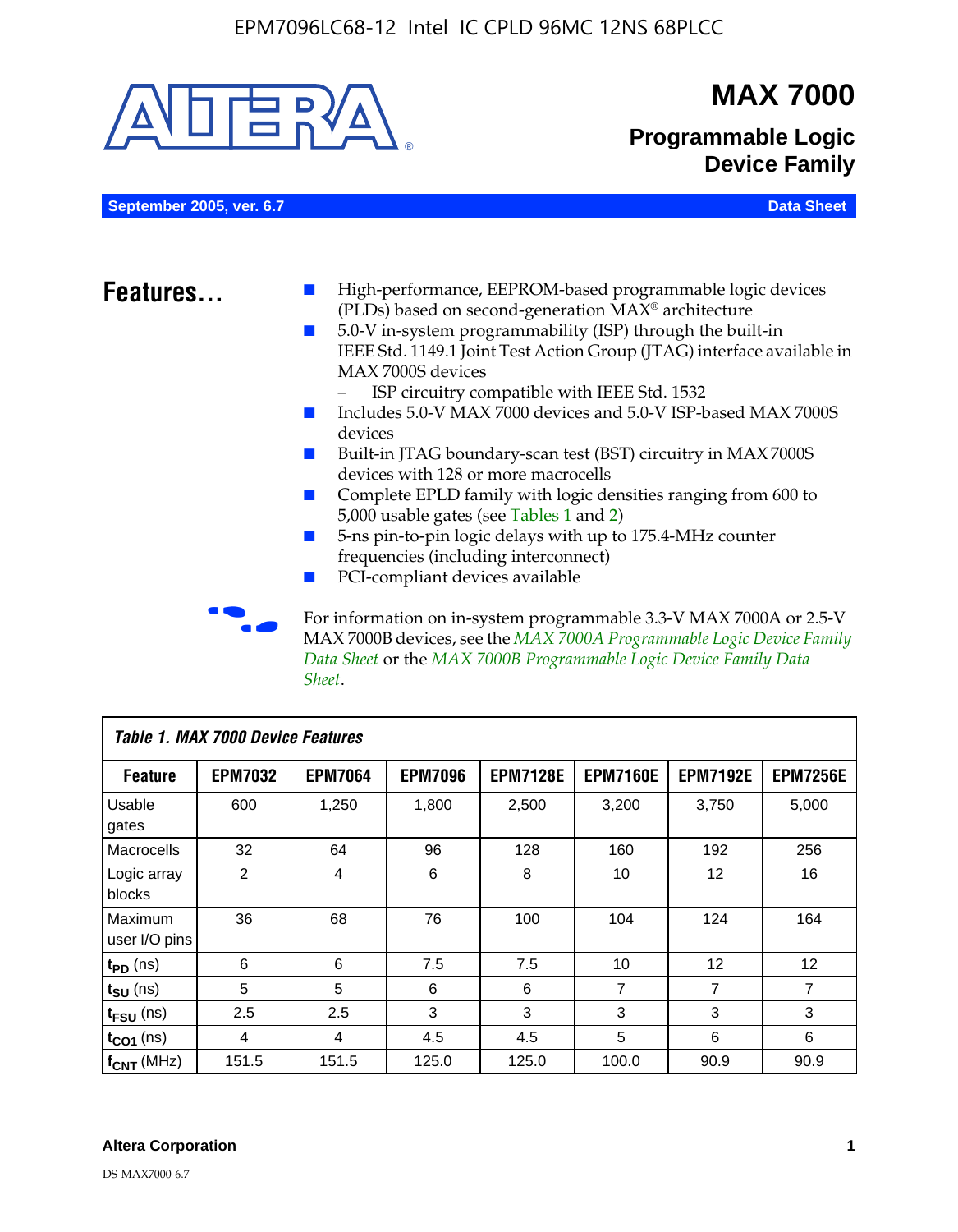| Table 2. MAX 7000S Device Features |                 |                 |                 |                 |                   |                 |  |  |
|------------------------------------|-----------------|-----------------|-----------------|-----------------|-------------------|-----------------|--|--|
| <b>Feature</b>                     | <b>EPM7032S</b> | <b>EPM7064S</b> | <b>EPM7128S</b> | <b>EPM7160S</b> | <b>EPM7192S</b>   | <b>EPM7256S</b> |  |  |
| Usable gates                       | 600             | 1,250           | 2,500           | 3,200           | 3,750             | 5,000           |  |  |
| Macrocells                         | 32              | 64              | 128             | 160             | 192               | 256             |  |  |
| Logic array<br>blocks              | $\overline{2}$  | $\overline{4}$  | 8               | 10              | $12 \overline{ }$ | 16              |  |  |
| Maximum<br>user I/O pins           | 36              | 68              | 100             | 104             | 124               | 164             |  |  |
| $t_{PD}$ (ns)                      | 5               | 5               | 6               | 6               | 7.5               | 7.5             |  |  |
| $t_{SU}$ (ns)                      | 2.9             | 2.9             | 3.4             | 3.4             | 4.1               | 3.9             |  |  |
| $t_{\text{FSU}}$ (ns)              | 2.5             | 2.5             | 2.5             | 2.5             | 3                 | 3               |  |  |
| $t_{CO1}$ (ns)                     | 3.2             | 3.2             | 4               | 3.9             | 4.7               | 4.7             |  |  |
| $f_{CNT}$ (MHz)                    | 175.4           | 175.4           | 147.1           | 149.3           | 125.0             | 128.2           |  |  |

### **...and More Features**

- Open-drain output option in MAX 7000S devices
- Programmable macrocell flipflops with individual clear, preset, clock, and clock enable controls
- Programmable power-saving mode for a reduction of over 50% in each macrocell
- Configurable expander product-term distribution, allowing up to 32 product terms per macrocell
- 44 to 208 pins available in plastic J-lead chip carrier (PLCC), ceramic pin-grid array (PGA), plastic quad flat pack (PQFP), power quad flat pack (RQFP), and 1.0-mm thin quad flat pack (TQFP) packages
- Programmable security bit for protection of proprietary designs
- 3.3-V or 5.0-V operation
	- MultiVolt<sup>TM</sup> I/O interface operation, allowing devices to interface with 3.3-V or 5.0-V devices (MultiVolt I/O operation is not available in 44-pin packages)
	- Pin compatible with low-voltage MAX 7000A and MAX 7000B devices
- Enhanced features available in MAX 7000E and MAX 7000S devices
	- Six pin- or logic-driven output enable signals
	- Two global clock signals with optional inversion
	- Enhanced interconnect resources for improved routability
	- Fast input setup times provided by a dedicated path from I/O pin to macrocell registers
	- Programmable output slew-rate control
- Software design support and automatic place-and-route provided by Altera's development system for Windows-based PCs and Sun SPARCstation, and HP 9000 Series 700/800 workstations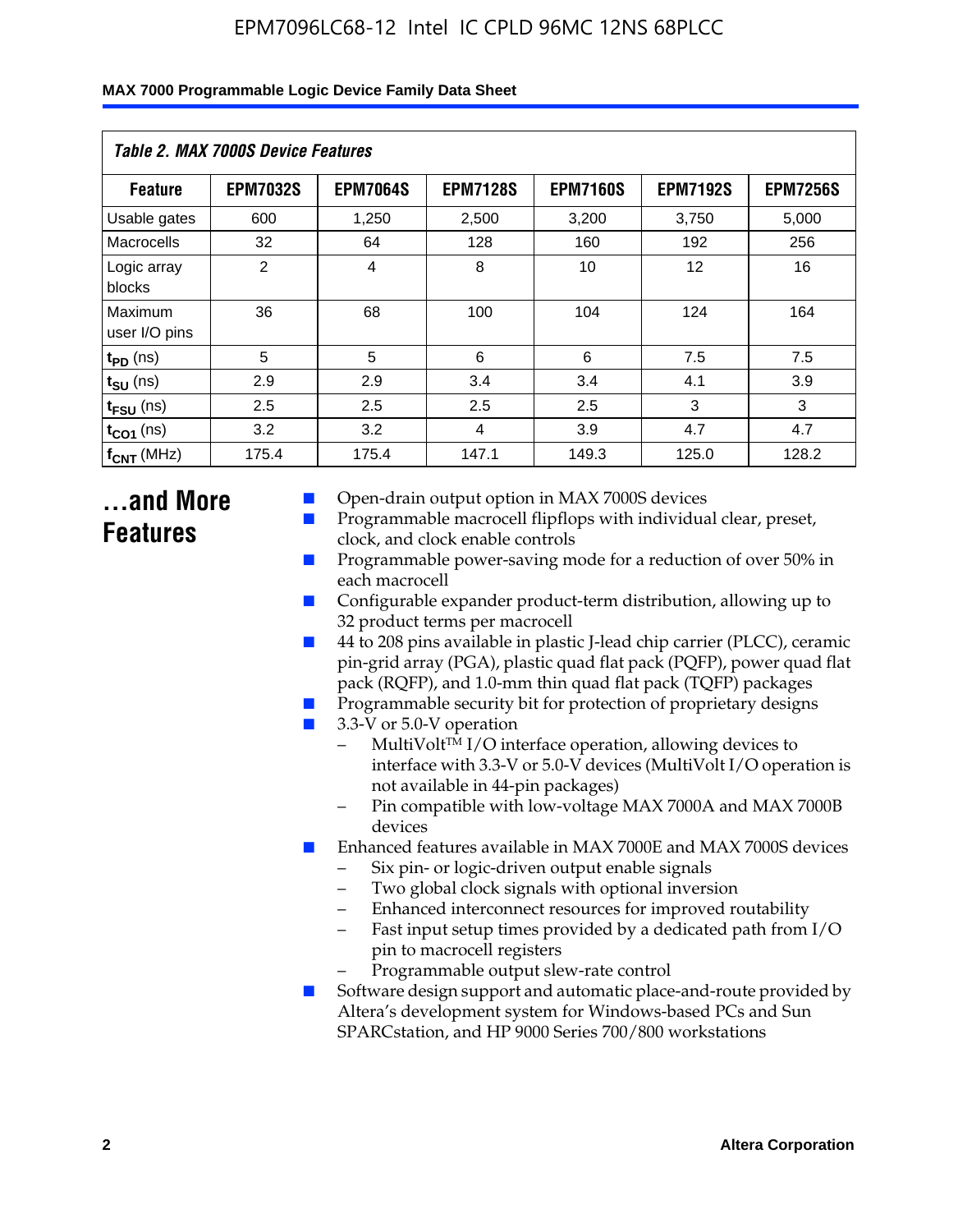|                               | MAX 7000 Programmable Logic Device Family Data Sheet                                                                                                                                                                                                                                                                                                                                                                                                                                                                                                                                                                                                                            |
|-------------------------------|---------------------------------------------------------------------------------------------------------------------------------------------------------------------------------------------------------------------------------------------------------------------------------------------------------------------------------------------------------------------------------------------------------------------------------------------------------------------------------------------------------------------------------------------------------------------------------------------------------------------------------------------------------------------------------|
|                               | Additional design entry and simulation support provided by EDIF<br>200 and 300 netlist files, library of parameterized modules (LPM),<br>Verilog HDL, VHDL, and other interfaces to popular EDA tools from<br>manufacturers such as Cadence, Exemplar Logic, Mentor Graphics,<br>OrCAD, Synopsys, and VeriBest<br>Programming support<br>Altera's Master Programming Unit (MPU) and programming<br>hardware from third-party manufacturers program all<br>MAX 7000 devices<br>The BitBlaster™ serial download cable, ByteBlasterMV™<br>$-$<br>parallel port download cable, and MasterBlaster™<br>serial/universal serial bus (USB) download cable program MAX<br>7000S devices |
| General<br><b>Description</b> | The MAX 7000 family of high-density, high-performance PLDs is based<br>on Altera's second-generation MAX architecture. Fabricated with<br>advanced CMOS technology, the EEPROM-based MAX 7000 family<br>provides 600 to 5,000 usable gates, ISP, pin-to-pin delays as fast as 5 ns,<br>and counter speeds of up to 175.4 MHz. MAX 7000S devices in the -5, -6,<br>-7, and -10 speed grades as well as MAX 7000 and MAX 7000E devices in<br>-5, -6, -7, -10P, and -12P speed grades comply with the PCI Special Interest<br>Group (PCI SIG) PCI Local Bus Specification, Revision 2.2. See Table 3                                                                               |

| Table 3. MAX 7000 Speed Grades |              |              |              |              |              |                    |              |              |              |              |
|--------------------------------|--------------|--------------|--------------|--------------|--------------|--------------------|--------------|--------------|--------------|--------------|
| <b>Device</b>                  |              |              |              |              |              | <b>Speed Grade</b> |              |              |              |              |
|                                | -5           | -6           | $-7$         | $-10P$       | $-10$        | $-12P$             | $-12$        | $-15$        | $-15T$       | $-20$        |
| EPM7032                        |              | $\checkmark$ | $\checkmark$ |              | $\checkmark$ |                    | $\checkmark$ | $\checkmark$ | $\checkmark$ |              |
| EPM7032S                       | $\checkmark$ | $\checkmark$ | $\checkmark$ |              | $\checkmark$ |                    |              |              |              |              |
| <b>EPM7064</b>                 |              |              | $\checkmark$ |              | $\checkmark$ |                    | $\checkmark$ | $\checkmark$ |              |              |
| <b>EPM7064S</b>                | $\checkmark$ | $\checkmark$ | $\checkmark$ |              | $\checkmark$ |                    |              |              |              |              |
| EPM7096                        |              |              | $\checkmark$ |              | $\checkmark$ |                    | $\checkmark$ | $\checkmark$ |              |              |
| <b>EPM7128E</b>                |              |              | $\checkmark$ | $\checkmark$ | $\checkmark$ |                    | $\checkmark$ | $\checkmark$ |              | $\checkmark$ |
| <b>EPM7128S</b>                |              | $\checkmark$ | $\checkmark$ |              | $\checkmark$ |                    |              | $\checkmark$ |              |              |
| <b>EPM7160E</b>                |              |              |              | $\checkmark$ | $\checkmark$ |                    | $\checkmark$ | $\checkmark$ |              | $\checkmark$ |
| <b>EPM7160S</b>                |              | $\checkmark$ | $\checkmark$ |              | $\checkmark$ |                    |              | $\checkmark$ |              |              |
| <b>EPM7192E</b>                |              |              |              |              |              | $\checkmark$       | $\checkmark$ | $\checkmark$ |              |              |
| <b>EPM7192S</b>                |              |              | $\checkmark$ |              | $\checkmark$ |                    |              | $\checkmark$ |              |              |
| <b>EPM7256E</b>                |              |              |              |              |              | $\checkmark$       | $\checkmark$ | $\checkmark$ |              | $\checkmark$ |
| <b>EPM7256S</b>                |              |              | $\checkmark$ |              | $\checkmark$ |                    |              | $\checkmark$ |              |              |

for available speed grades.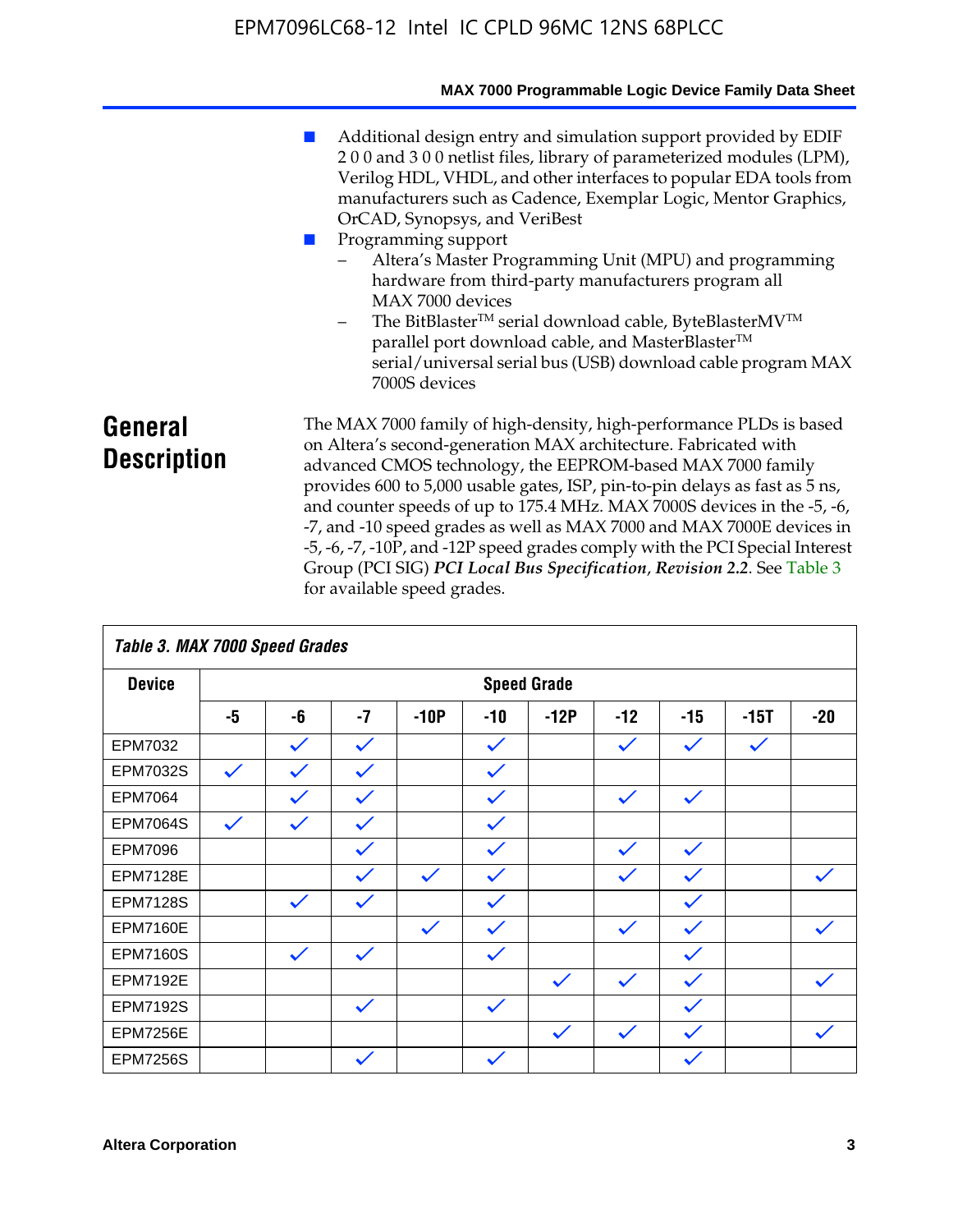### **MAX 7000 Programmable Logic Device Family Data Sheet**

The MAX 7000E devices—including the EPM7128E, EPM7160E, EPM7192E, and EPM7256E devices—have several enhanced features: additional global clocking, additional output enable controls, enhanced interconnect resources, fast input registers, and a programmable slew rate.

In-system programmable MAX 7000 devices—called MAX 7000S devices—include the EPM7032S, EPM7064S, EPM7128S, EPM7160S, EPM7192S, and EPM7256S devices. MAX 7000S devices have the enhanced features of MAX 7000E devices as well as JTAG BST circuitry in devices with 128 or more macrocells, ISP, and an open-drain output option. See Table 4.

| Table 4. MAX 7000 Device Features |                                                    |                                           |                                           |  |  |  |  |
|-----------------------------------|----------------------------------------------------|-------------------------------------------|-------------------------------------------|--|--|--|--|
| <b>Feature</b>                    | <b>EPM7032</b><br><b>EPM7064</b><br><b>EPM7096</b> | All<br><b>MAX 7000E</b><br><b>Devices</b> | All<br><b>MAX 7000S</b><br><b>Devices</b> |  |  |  |  |
| ISP via JTAG interface            |                                                    |                                           |                                           |  |  |  |  |
| <b>JTAG BST circuitry</b>         |                                                    |                                           | $\checkmark$ (1)                          |  |  |  |  |
| Open-drain output option          |                                                    |                                           |                                           |  |  |  |  |
| Fast input registers              |                                                    |                                           |                                           |  |  |  |  |
| Six global output enables         |                                                    |                                           |                                           |  |  |  |  |
| Two global clocks                 |                                                    |                                           |                                           |  |  |  |  |
| Slew-rate control                 |                                                    |                                           |                                           |  |  |  |  |
| MultiVolt interface (2)           |                                                    |                                           |                                           |  |  |  |  |
| Programmable register             |                                                    |                                           |                                           |  |  |  |  |
| Parallel expanders                |                                                    |                                           |                                           |  |  |  |  |
| Shared expanders                  |                                                    |                                           |                                           |  |  |  |  |
| Power-saving mode                 |                                                    |                                           |                                           |  |  |  |  |
| Security bit                      |                                                    |                                           |                                           |  |  |  |  |
| PCI-compliant devices available   |                                                    |                                           |                                           |  |  |  |  |

*Notes:*

(1) Available only in EPM7128S, EPM7160S, EPM7192S, and EPM7256S devices only.

(2) The MultiVolt I/O interface is not available in 44-pin packages.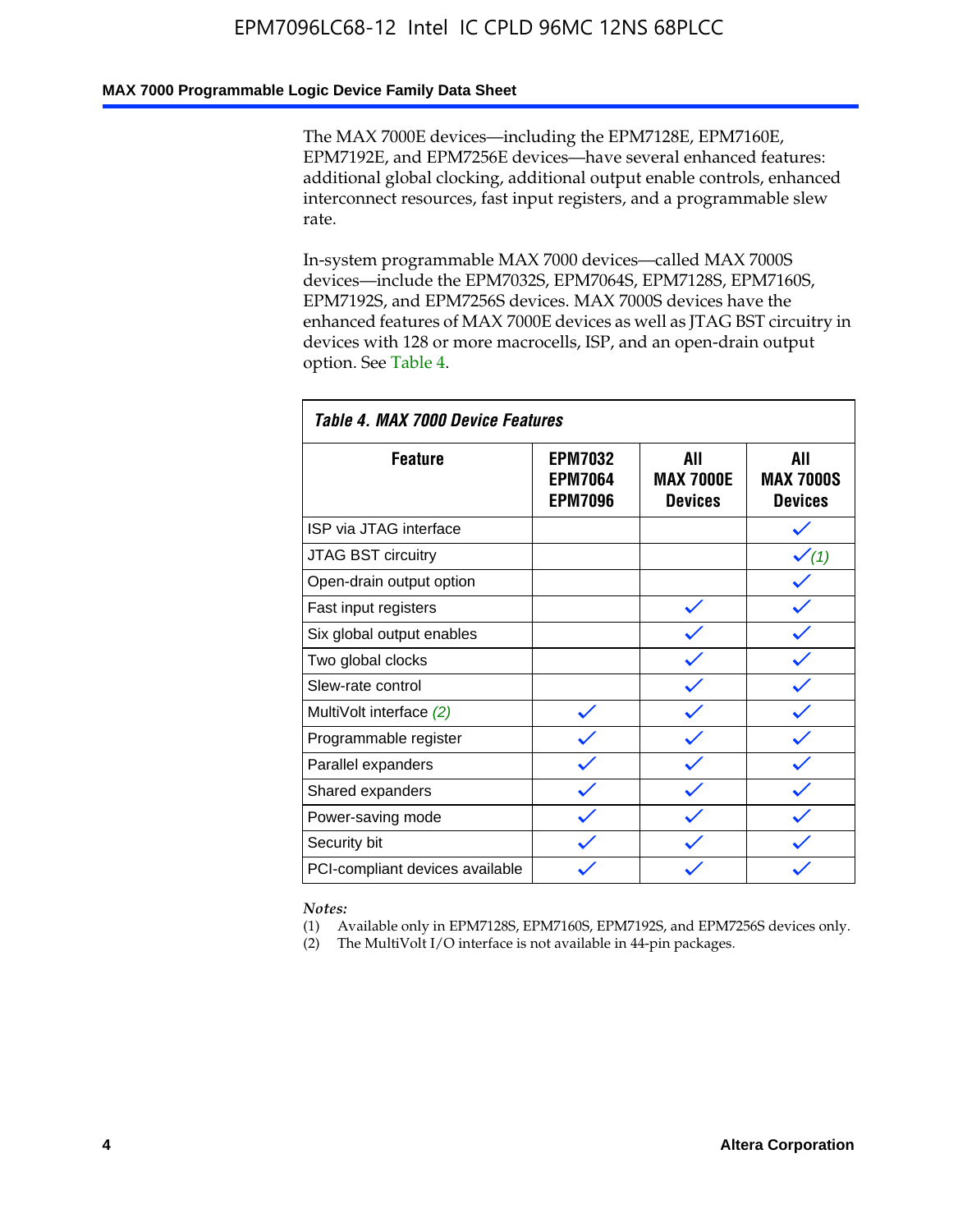#### **MAX 7000 Programmable Logic Device Family Data Sheet**

The MAX 7000 architecture supports 100% TTL emulation and high-density integration of SSI, MSI, and LSI logic functions. The MAX 7000 architecture easily integrates multiple devices ranging from PALs, GALs, and 22V10s to MACH and pLSI devices. MAX 7000 devices are available in a wide range of packages, including PLCC, PGA, PQFP, RQFP, and TQFP packages. See Table 5.

| Table 5. MAX 7000 Maximum User I/O Pins<br><i>Note</i> $(1)$ |                           |                           |                           |                           |                           |                               |                        |                            |                       |                                     |                               |                               |
|--------------------------------------------------------------|---------------------------|---------------------------|---------------------------|---------------------------|---------------------------|-------------------------------|------------------------|----------------------------|-----------------------|-------------------------------------|-------------------------------|-------------------------------|
| <b>Device</b>                                                | 44-<br>Pin<br><b>PLCC</b> | 44-<br>Pin<br><b>PQFP</b> | 44-<br><b>Pin</b><br>TQFP | 68-<br>Pin<br><b>PLCC</b> | 84-<br>Pin<br><b>PLCC</b> | $100 -$<br>Pin<br><b>PQFP</b> | $100 -$<br>Pin<br>TQFP | 160-<br>Pin<br><b>PQFP</b> | $160 -$<br>Pin<br>PGA | $192 -$<br><b>Pin</b><br><b>PGA</b> | $208 -$<br>Pin<br><b>PQFP</b> | $208 -$<br>Pin<br><b>ROFP</b> |
| EPM7032                                                      | 36                        | 36                        | 36                        |                           |                           |                               |                        |                            |                       |                                     |                               |                               |
| <b>EPM7032S</b>                                              | 36                        |                           | 36                        |                           |                           |                               |                        |                            |                       |                                     |                               |                               |
| <b>EPM7064</b>                                               | 36                        |                           | 36                        | 52                        | 68                        | 68                            |                        |                            |                       |                                     |                               |                               |
| <b>EPM7064S</b>                                              | 36                        |                           | 36                        |                           | 68                        |                               | 68                     |                            |                       |                                     |                               |                               |
| EPM7096                                                      |                           |                           |                           | 52                        | 64                        | 76                            |                        |                            |                       |                                     |                               |                               |
| <b>EPM7128E</b>                                              |                           |                           |                           |                           | 68                        | 84                            |                        | 100                        |                       |                                     |                               |                               |
| <b>EPM7128S</b>                                              |                           |                           |                           |                           | 68                        | 84                            | 84(2)                  | 100                        |                       |                                     |                               |                               |
| <b>EPM7160E</b>                                              |                           |                           |                           |                           | 64                        | 84                            |                        | 104                        |                       |                                     |                               |                               |
| <b>EPM7160S</b>                                              |                           |                           |                           |                           | 64                        |                               | 84(2)                  | 104                        |                       |                                     |                               |                               |
| <b>EPM7192E</b>                                              |                           |                           |                           |                           |                           |                               |                        | 124                        | 124                   |                                     |                               |                               |
| <b>EPM7192S</b>                                              |                           |                           |                           |                           |                           |                               |                        | 124                        |                       |                                     |                               |                               |
| <b>EPM7256E</b>                                              |                           |                           |                           |                           |                           |                               |                        | 132(2)                     |                       | 164                                 |                               | 164                           |
| <b>EPM7256S</b>                                              |                           |                           |                           |                           |                           |                               |                        |                            |                       |                                     | 164 $(2)$                     | 164                           |

#### *Notes:*

(1) When the JTAG interface in MAX 7000S devices is used for either boundary-scan testing or for ISP, four I/O pins become JTAG pins.

(2) Perform a complete thermal analysis before committing a design to this device package. For more information, see the *Operating Requirements for Altera Devices Data Sheet*.

> MAX 7000 devices use CMOS EEPROM cells to implement logic functions. The user-configurable MAX 7000 architecture accommodates a variety of independent combinatorial and sequential logic functions. The devices can be reprogrammed for quick and efficient iterations during design development and debug cycles, and can be programmed and erased up to 100 times.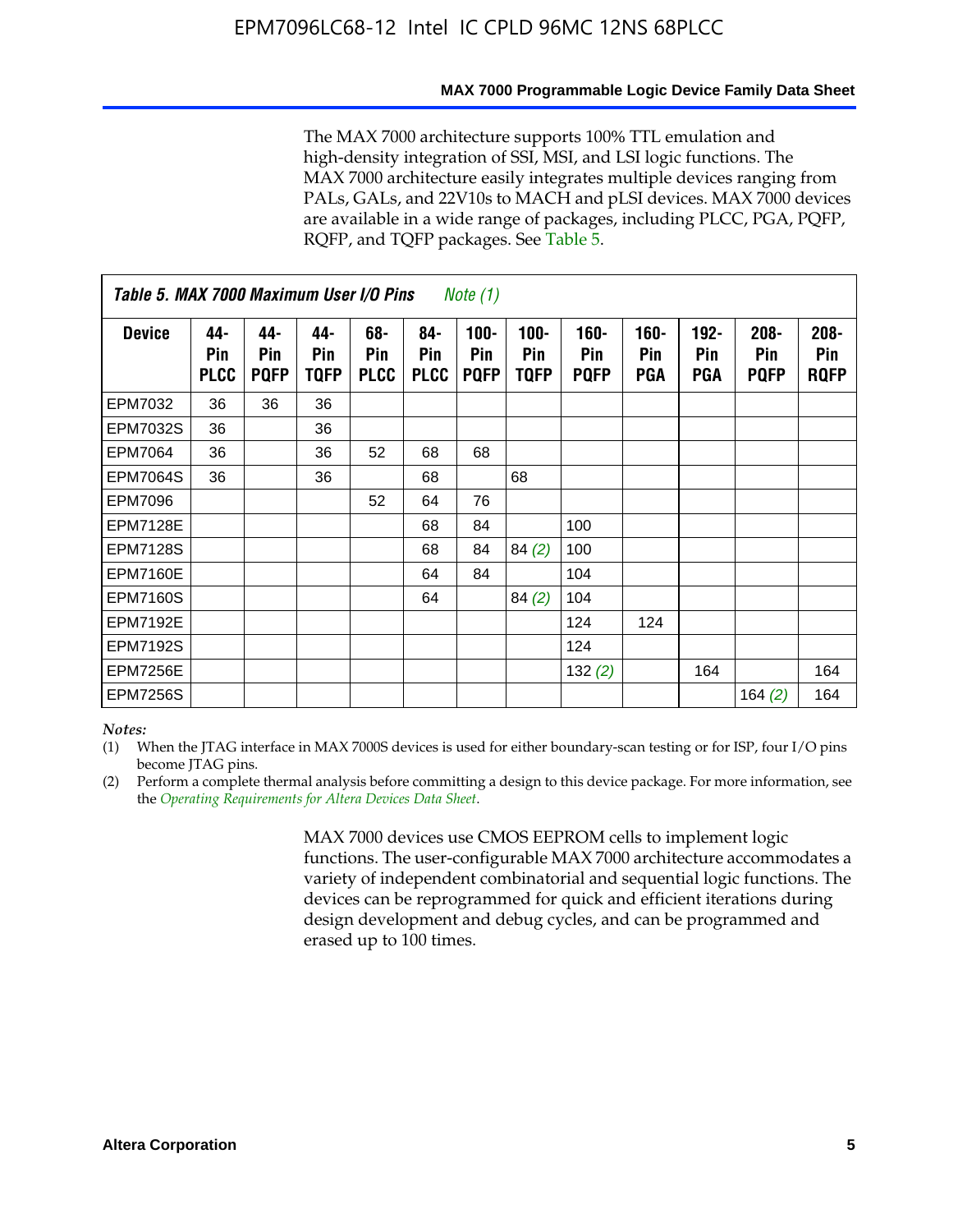#### **MAX 7000 Programmable Logic Device Family Data Sheet**

MAX 7000 devices contain from 32 to 256 macrocells that are combined into groups of 16 macrocells, called logic array blocks (LABs). Each macrocell has a programmable-AND/fixed-OR array and a configurable register with independently programmable clock, clock enable, clear, and preset functions. To build complex logic functions, each macrocell can be supplemented with both shareable expander product terms and highspeed parallel expander product terms to provide up to 32 product terms per macrocell.

The MAX 7000 family provides programmable speed/power optimization. Speed-critical portions of a design can run at high speed/full power, while the remaining portions run at reduced speed/low power. This speed/power optimization feature enables the designer to configure one or more macrocells to operate at 50% or lower power while adding only a nominal timing delay. MAX 7000E and MAX 7000S devices also provide an option that reduces the slew rate of the output buffers, minimizing noise transients when non-speed-critical signals are switching. The output drivers of all MAX 7000 devices (except 44-pin devices) can be set for either 3.3-V or 5.0-V operation, allowing MAX 7000 devices to be used in mixed-voltage systems.

The MAX 7000 family is supported byAltera development systems, which are integrated packages that offer schematic, text—including VHDL, Verilog HDL, and the Altera Hardware Description Language (AHDL) and waveform design entry, compilation and logic synthesis, simulation and timing analysis, and device programming. The [software provides](http://www.altera.com/literature/ds/dsmii.pdf)  [EDIF 2 0 0 and 3 0 0, LPM, VHDL, Verilog HDL, and other in](http://www.altera.com/literature/ds/dsmii.pdf)terfaces for [additional design entry and simulation support from other industry](http://www.altera.com/literature/ds/quartus.pdf)standard PC- and UNIX-workstation-based EDA tools. The software runs on Windows-based PCs, as well as Sun SPARCstation, and HP 9000 Series 700/800 workstations.

For more information on development tools, see the **MAX+PLUS II** *Programmable Logic Development System & Software Data Sheet* and the *Quartus Programmable Logic Development System & Software Data Sheet*.

The MAX 7000 architecture includes the following elements:

### **Functional Description**

- Logic array blocks
- **Macrocells**
- Expander product terms (shareable and parallel)
- Programmable interconnect array
- I/O control blocks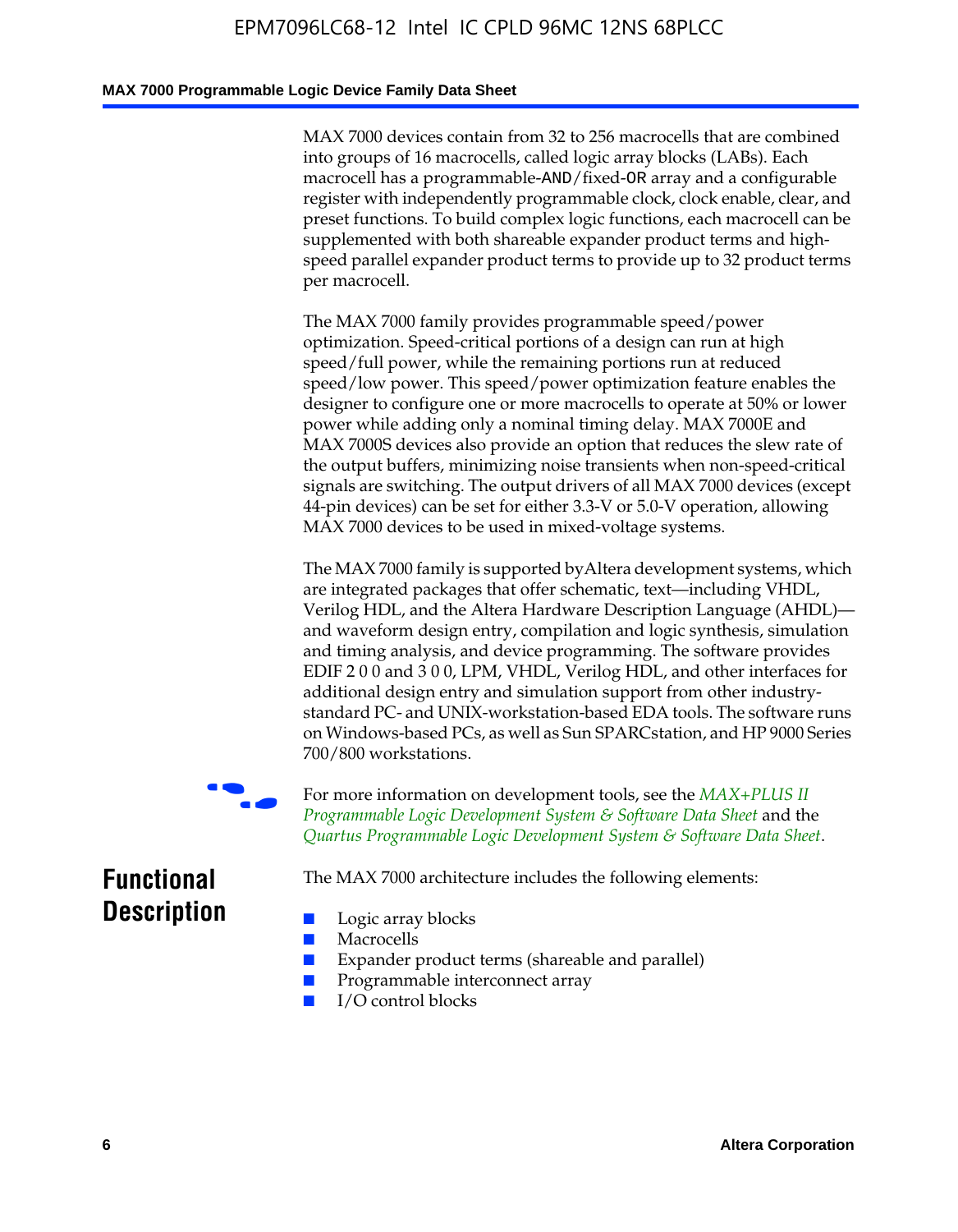#### **MAX 7000 Programmable Logic Device Family Data Sheet**

The MAX 7000 architecture includes four dedicated inputs that can be used as general-purpose inputs or as high-speed, global control signals (clock, clear, and two output enable signals) for each macrocell and I/O pin. Figure 1 shows the architecture of EPM7032, EPM7064, and EPM7096 devices.



*Figure 1. EPM7032, EPM7064 & EPM7096 Device Block Diagram*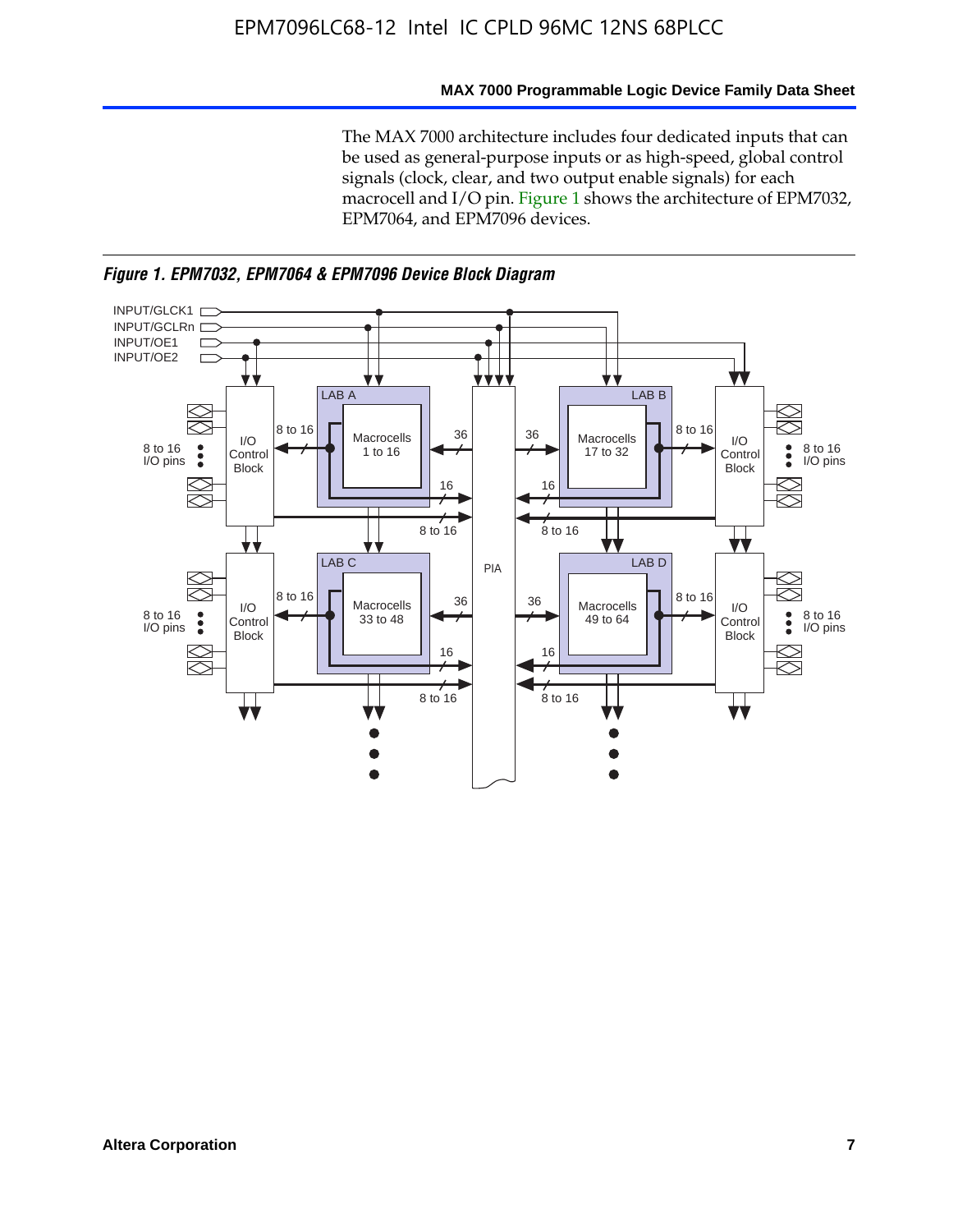#### **MAX 7000 Programmable Logic Device Family Data Sheet**





Figure 2 shows the architecture of MAX 7000E and MAX 7000S devices.



### **Logic Array Blocks**

The MAX 7000 device architecture is based on the linking of highperformance, flexible, logic array modules called logic array blocks (LABs). LABs consist of 16-macrocell arrays, as shown in Figures 1 and 2. Multiple LABs are linked together via the programmable interconnect array (PIA), a global bus that is fed by all dedicated inputs, I/O pins, and macrocells.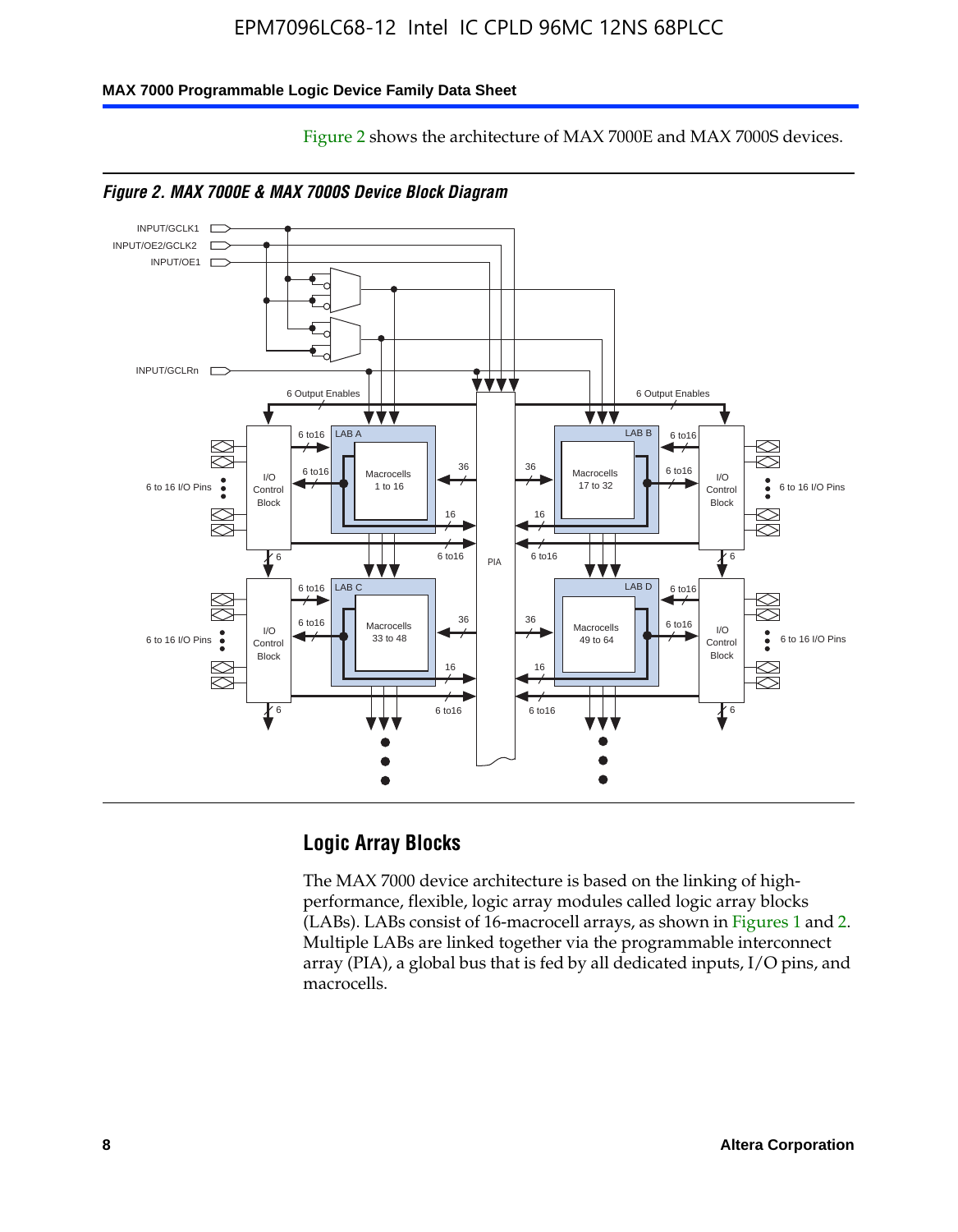#### **MAX 7000 Programmable Logic Device Family Data Sheet**

Each LAB is fed by the following signals:

- 36 signals from the PIA that are used for general logic inputs
- Global controls that are used for secondary register functions
- Direct input paths from I/O pins to the registers that are used for fast setup times for MAX 7000E and MAX 7000S devices

### **Macrocells**

The MAX 7000 macrocell can be individually configured for either sequential or combinatorial logic operation. The macrocell consists of three functional blocks: the logic array, the product-term select matrix, and the programmable register. The macrocell of EPM7032, EPM7064, and EPM7096 devices is shown in Figure 3.

*Figure 3. EPM7032, EPM7064 & EPM7096 Device Macrocell*

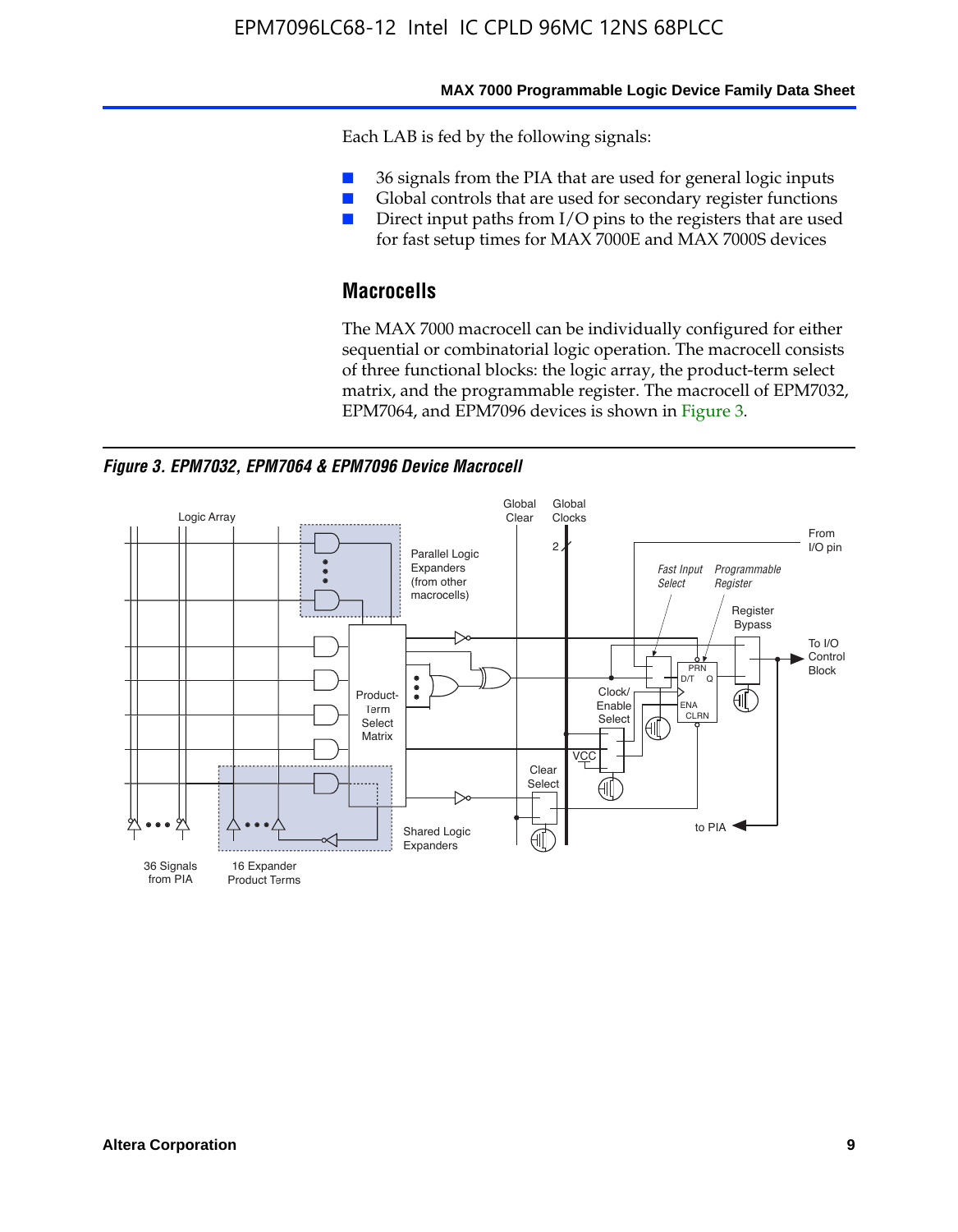#### **MAX 7000 Programmable Logic Device Family Data Sheet**



Figure 4 shows a MAX 7000E and MAX 7000S device macrocell.

*Figure 4. MAX 7000E & MAX 7000S Device Macrocell*

Combinatorial logic is implemented in the logic array, which provides five product terms per macrocell. The product-term select matrix allocates these product terms for use as either primary logic inputs (to the OR and XOR gates) to implement combinatorial functions, or as secondary inputs to the macrocell's register clear, preset, clock, and clock enable control functions. Two kinds of expander product terms ("expanders") are available to supplement macrocell logic resources:

- Shareable expanders, which are inverted product terms that are fed back into the logic array
- Parallel expanders, which are product terms borrowed from adjacent macrocells

The Altera development system automatically optimizes product-term allocation according to the logic requirements of the design.

For registered functions, each macrocell flipflop can be individually programmed to implement D, T, JK, or SR operation with programmable clock control. The flipflop can be bypassed for combinatorial operation. During design entry, the designer specifies the desired flipflop type; the Altera development software then selects the most efficient flipflop operation for each registered function to optimize resource utilization.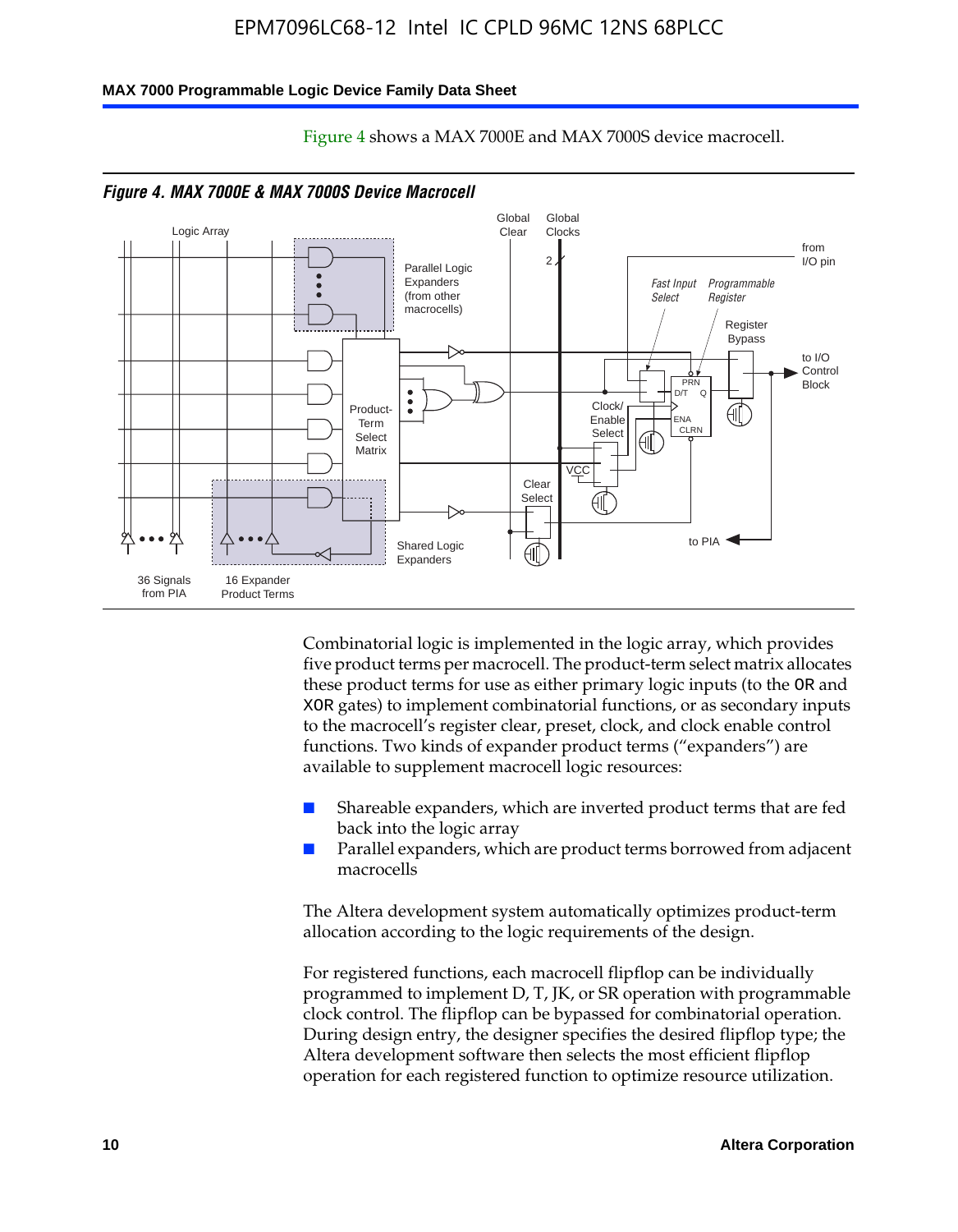#### **MAX 7000 Programmable Logic Device Family Data Sheet**

Each programmable register can be clocked in three different modes:

- By a global clock signal. This mode achieves the fastest clock-tooutput performance.
- By a global clock signal and enabled by an active-high clock enable. This mode provides an enable on each flipflop while still achieving the fast clock-to-output performance of the global clock.
- By an array clock implemented with a product term. In this mode, the flipflop can be clocked by signals from buried macrocells or I/O pins.

In EPM7032, EPM7064, and EPM7096 devices, the global clock signal is available from a dedicated clock pin, GCLK1, as shown in Figure 1. In MAX 7000E and MAX 7000S devices, two global clock signals are available. As shown in Figure 2, these global clock signals can be the true or the complement of either of the global clock pins, GCLK1 or GCLK2.

Each register also supports asynchronous preset and clear functions. As shown in Figures 3 and 4, the product-term select matrix allocates product terms to control these operations. Although the product-term-driven preset and clear of the register are active high, active-low control can be obtained by inverting the signal within the logic array. In addition, each register clear function can be individually driven by the active-low dedicated global clear pin (GCLRn). Upon power-up, each register in the device will be set to a low state.

All MAX 7000E and MAX 7000S I/O pins have a fast input path to a macrocell register. This dedicated path allows a signal to bypass the PIA and combinatorial logic and be driven to an input D flipflop with an extremely fast (2.5 ns) input setup time.

### **Expander Product Terms**

Although most logic functions can be implemented with the five product terms available in each macrocell, the more complex logic functions require additional product terms. Another macrocell can be used to supply the required logic resources; however, the MAX 7000 architecture also allows both shareable and parallel expander product terms ("expanders") that provide additional product terms directly to any macrocell in the same LAB. These expanders help ensure that logic is synthesized with the fewest possible logic resources to obtain the fastest possible speed.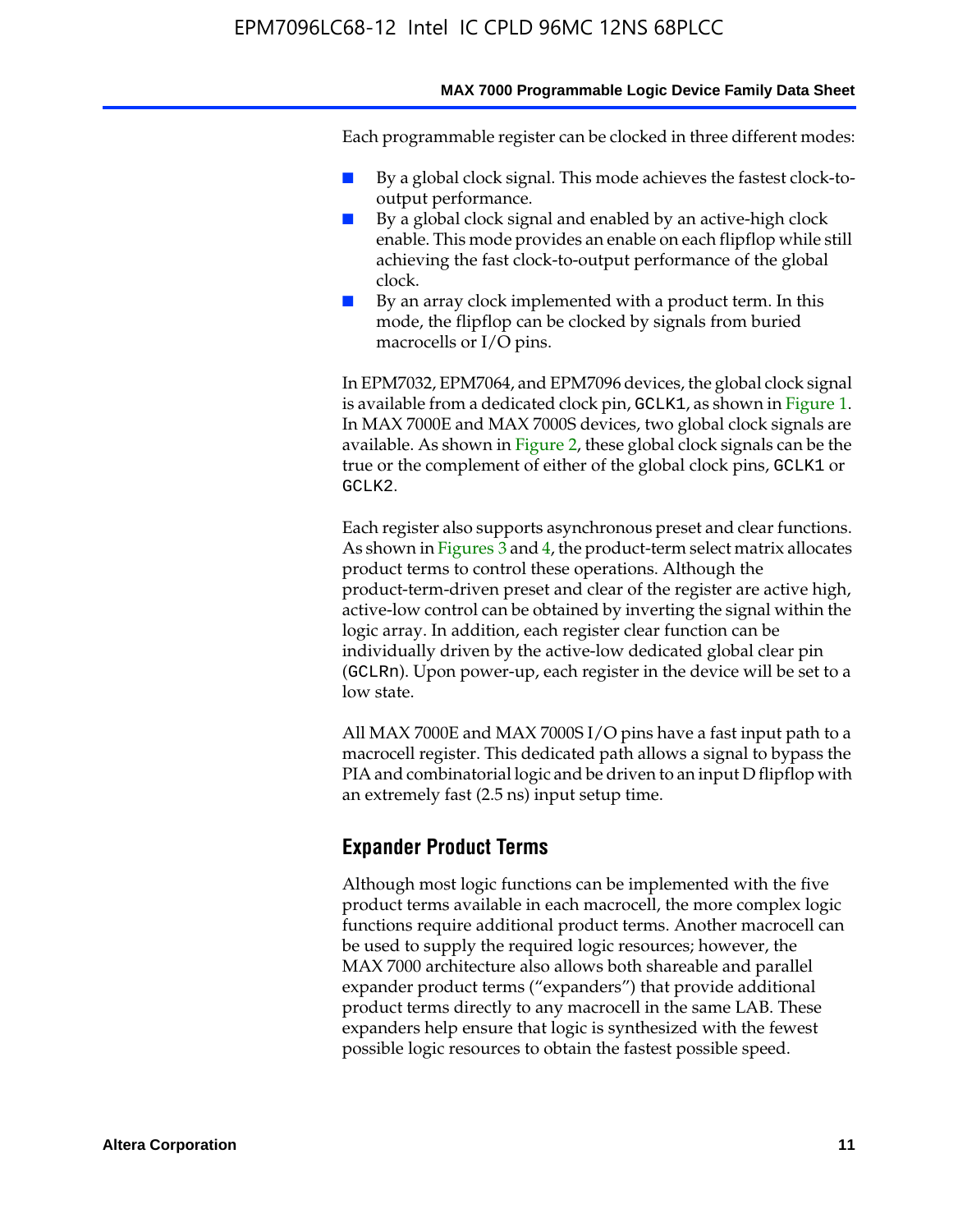### **MAX 7000 Programmable Logic Device Family Data Sheet**

#### *Shareable Expanders*

Each LAB has 16 shareable expanders that can be viewed as a pool of uncommitted single product terms (one from each macrocell) with inverted outputs that feed back into the logic array. Each shareable expander can be used and shared by any or all macrocells in the LAB to build complex logic functions. A small delay ( $t_{SEXP}$ ) is incurred when shareable expanders are used. Figure 5 shows how shareable expanders can feed multiple macrocells.

#### *Figure 5. Shareable Expanders*



*Shareable expanders can be shared by any or all macrocells in an LAB.*

### *Parallel Expanders*

Parallel expanders are unused product terms that can be allocated to a neighboring macrocell to implement fast, complex logic functions. Parallel expanders allow up to 20 product terms to directly feed the macrocell OR logic, with five product terms provided by the macrocell and 15 parallel expanders provided by neighboring macrocells in the LAB.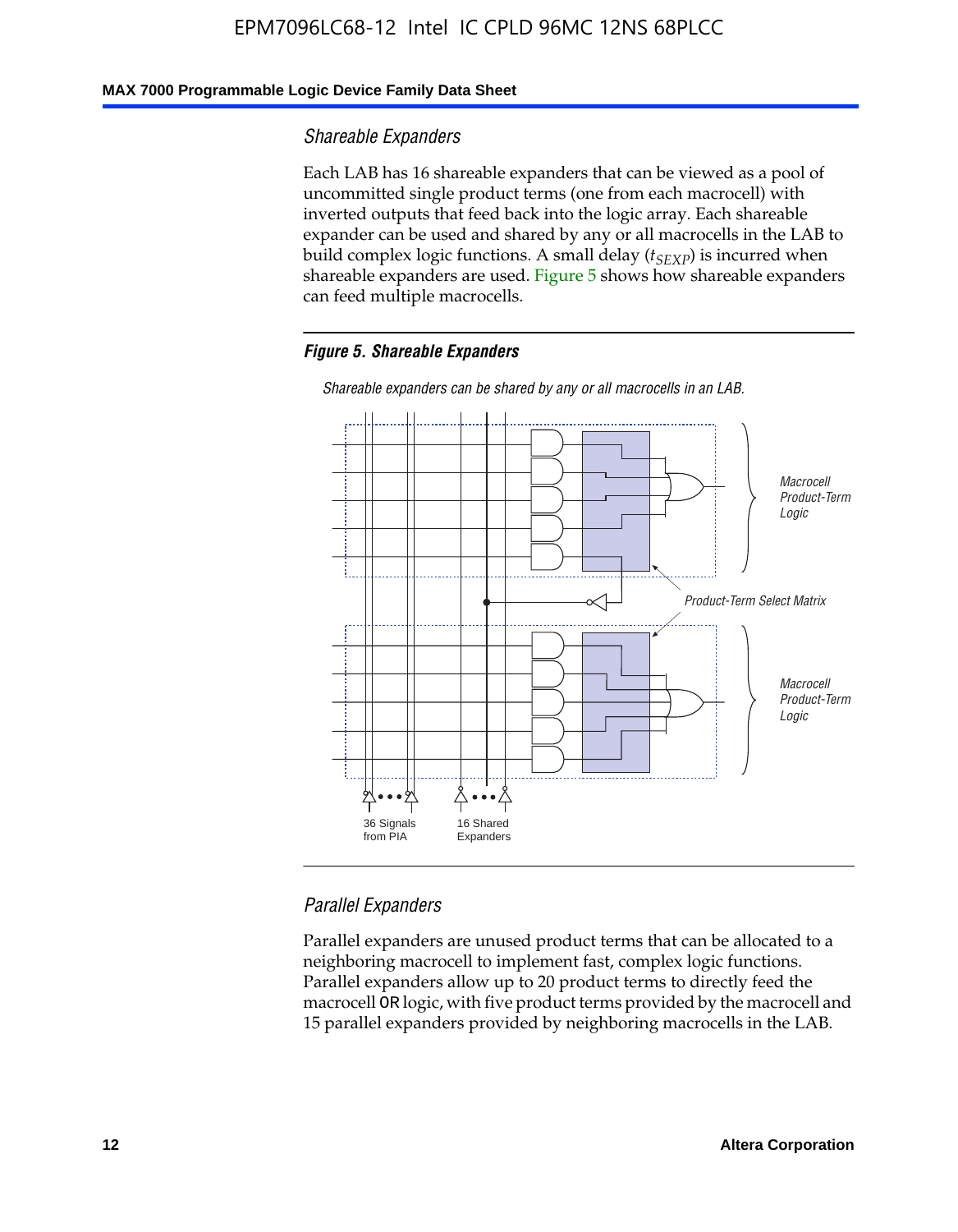#### **MAX 7000 Programmable Logic Device Family Data Sheet**

The compiler can allocate up to three sets of up to five parallel expanders automatically to the macrocells that require additional product terms. Each set of five parallel expanders incurs a small, incremental timing delay (*t<sub>PEXP</sub>*). For example, if a macrocell requires 14 product terms, the Compiler uses the five dedicated product terms within the macrocell and allocates two sets of parallel expanders; the first set includes five product terms and the second set includes four product terms, increasing the total delay by  $2 \times t_{PFXP}$ .

Two groups of 8 macrocells within each LAB (e.g., macrocells 1 through 8 and 9 through 16) form two chains to lend or borrow parallel expanders. A macrocell borrows parallel expanders from lowernumbered macrocells. For example, macrocell 8 can borrow parallel expanders from macrocell 7, from macrocells 7 and 6, or from macrocells 7, 6, and 5. Within each group of 8, the lowest-numbered macrocell can only lend parallel expanders and the highest-numbered macrocell can only borrow them. Figure 6 shows how parallel expanders can be borrowed from a neighboring macrocell.

#### *Figure 6. Parallel Expanders*

*Unused product terms in a macrocell can be allocated to a neighboring macrocell.*

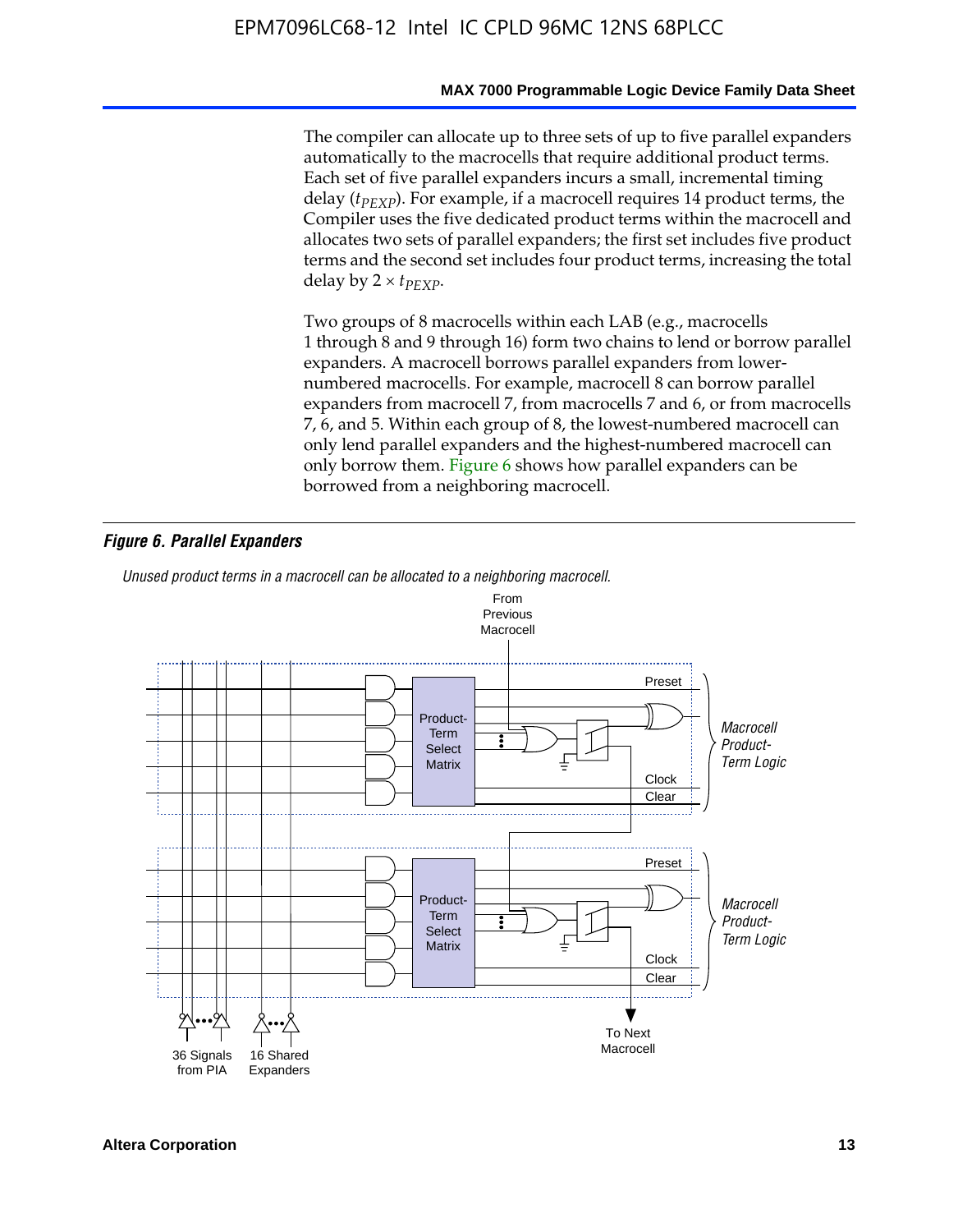#### **MAX 7000 Programmable Logic Device Family Data Sheet**

### **Programmable Interconnect Array**

Logic is routed between LABs via the programmable interconnect array (PIA). This global bus is a programmable path that connects any signal source to any destination on the device. All MAX 7000 dedicated inputs, I/O pins, and macrocell outputs feed the PIA, which makes the signals available throughout the entire device. Only the signals required by each LAB are actually routed from the PIA into the LAB. Figure 7 shows how the PIA signals are routed into the LAB. An EEPROM cell controls one input to a 2-input AND gate, which selects a PIA signal to drive into the LAB.





While the routing delays of channel-based routing schemes in masked or FPGAs are cumulative, variable, and path-dependent, the MAX 7000 PIA has a fixed delay. The PIA thus eliminates skew between signals and makes timing performance easy to predict.

### **I/O Control Blocks**

The I/O control block allows each I/O pin to be individually configured for input, output, or bidirectional operation. All I/O pins have a tri-state buffer that is individually controlled by one of the global output enable signals or directly connected to ground or  $V_{CC}$ . Figure 8 shows the I/O control block for the MAX 7000 family. The I/O control block of EPM7032, EPM7064, and EPM7096 devices has two global output enable signals that are driven by two dedicated active-low output enable pins (OE1 and OE2). The I/O control block of MAX 7000E and MAX 7000S devices has six global output enable signals that are driven by the true or complement of two output enable signals, a subset of the I/O pins, or a subset of the I/O macrocells.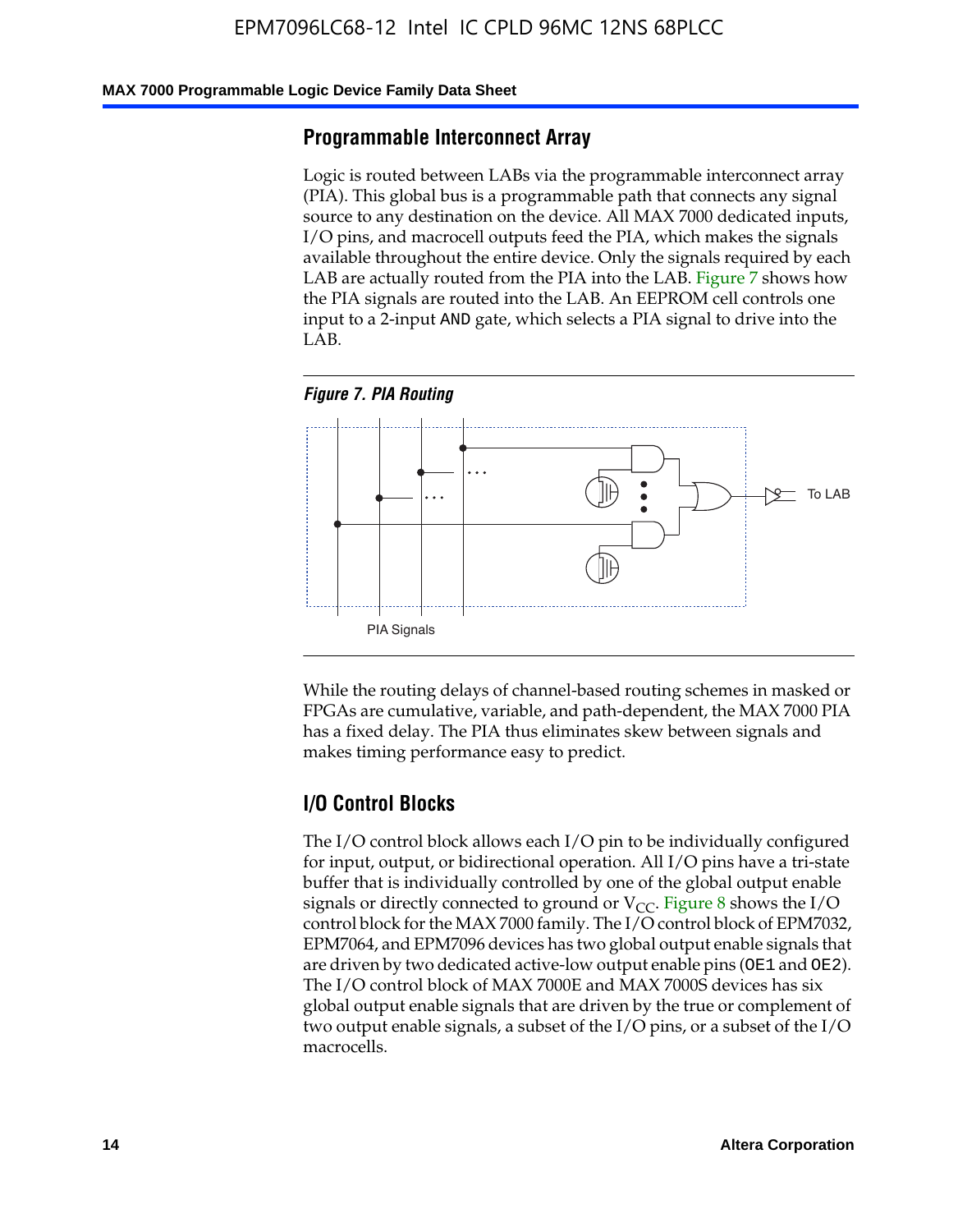

### **EPM7032, EPM7064 & EPM7096 Devices**



**MAX 7000E & MAX 7000S Devices**



#### *Note:*

(1) The open-drain output option is available only in MAX 7000S devices.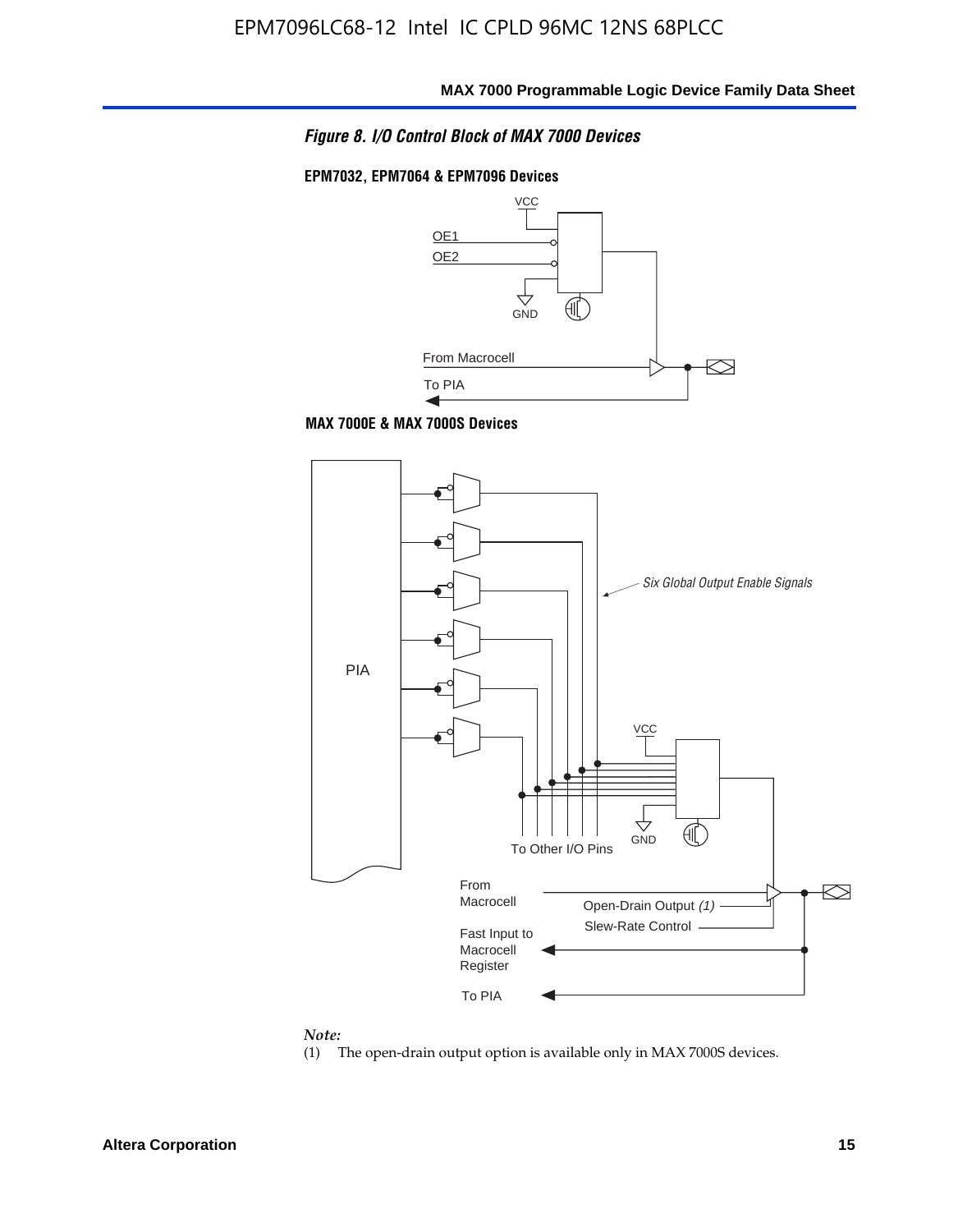When the tri-state buffer control is connected to ground, the output is tri-stated (high impedance) and the I/O pin can be used as a dedicated input. When the tri-state buffer control is connected to  $V_{CC}$ , the output is enabled.

The MAX 7000 architecture provides dual I/O feedback, in which macrocell and pin feedbacks are independent. When an I/O pin is configured as an input, the associated macrocell can be used for buried logic.

### **In-System Programmability (ISP)**

MAX 7000S devices are in-system programmable via an industry-standard 4-pin Joint Test Action Group (JTAG) interface (IEEE Std. 1149.1-1990). ISP allows quick, efficient iterations during design development and debugging cycles. The MAX 7000S architecture internally generates the high programming voltage required to program EEPROM cells, allowing in-system programming with only a single 5.0 V power supply. During in-system programming, the I/O pins are tri-stated and pulled-up to eliminate board conflicts. The pull-up value is nominally 50 k¾.

ISP simplifies the manufacturing flow by allowing devices to be mounted on a printed circuit board with standard in-circuit test equipment before they are programmed. MAX 7000S devices can be programmed by downloading the information via in-circuit testers (ICT), embedded processors, or the Altera MasterBlaster, ByteBlasterMV, ByteBlaster, BitBlaster download cables. (The ByteBlaster cable is obsolete and is replaced by the ByteBlasterMV cable, which can program and configure 2.5-V, 3.3-V, and 5.0-V devices.) Programming the devices after they are placed on the board eliminates lead damage on high-pin-count packages (e.g., QFP packages) due to device handling and allows devices to be reprogrammed after a system has already shipped to the field. For example, product upgrades can be performed in the field via software or modem.

In-system programming can be accomplished with either an adaptive or constant algorithm. An adaptive algorithm reads information from the unit and adapts subsequent programming steps to achieve the fastest possible programming time for that unit. Because some in-circuit testers cannot support an adaptive algorithm, Altera offers devices tested with a constant algorithm. Devices tested to the constant algorithm have an "F" suffix in the ordering code.

The Jam™ Standard Test and Programming Language (STAPL) can be used to program MAX 7000S devices with in-circuit testers, PCs, or embedded processor.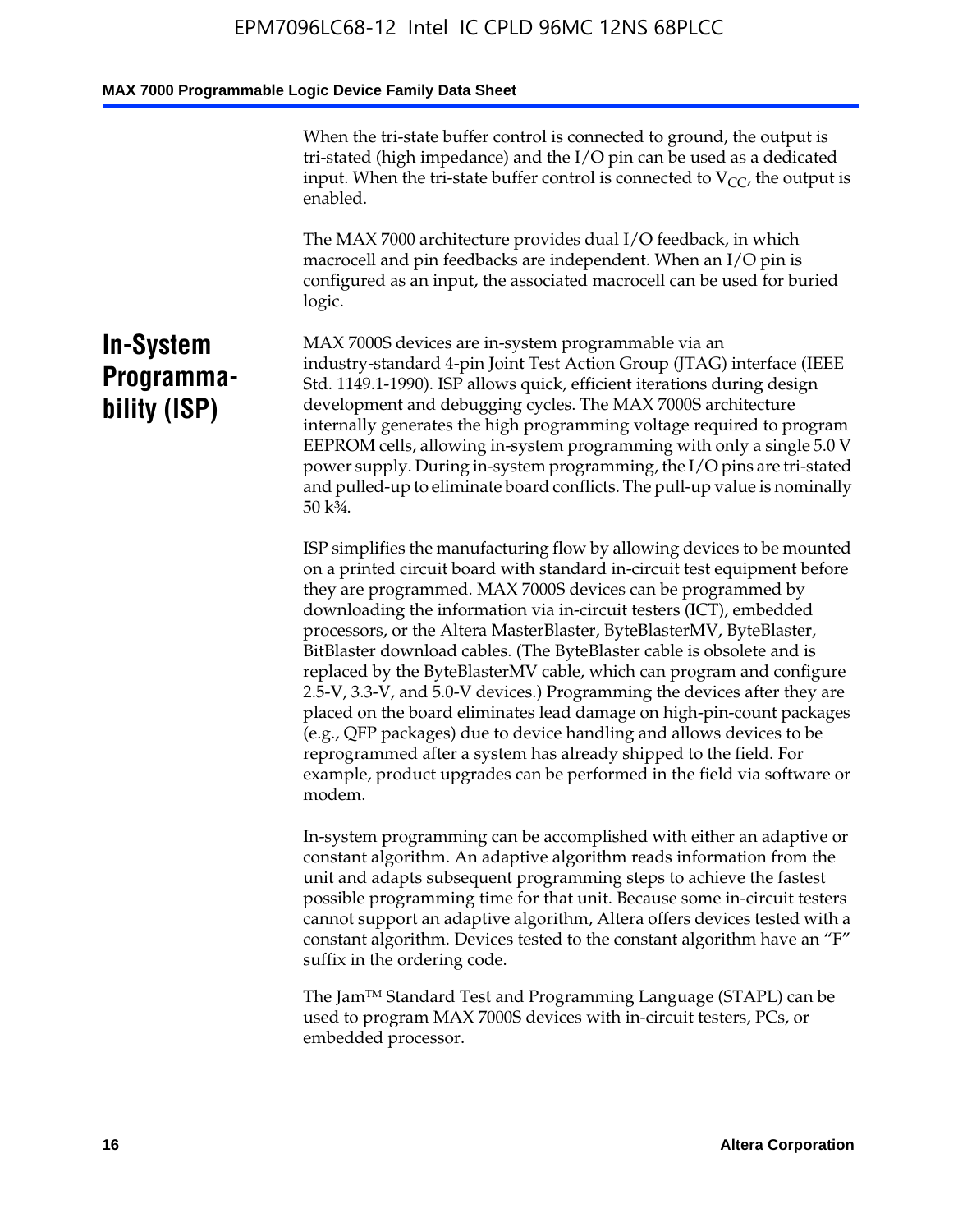For more information on using the Jam language, refer to *AN* 122: Using *Jam STAPL for ISP & ICR via an Embedded Processor*.

The ISP circuitry in MAX 7000S devices is compatible with IEEE Std. 1532 specification. The IEEE Std. 1532 is a standard developed to allow concurrent ISP between multiple PLD vendors.

### **Programming Sequence**

During in-system programming, instructions, addresses, and data are shifted into the MAX 7000S device through the TDI input pin. Data is shifted out through the TDO output pin and compared against the expected data.

Programming a pattern into the device requires the following six ISP stages. A stand-alone verification of a programmed pattern involves only stages 1, 2, 5, and 6.

- 1. *Enter ISP*. The enter ISP stage ensures that the I/O pins transition smoothly from user mode to ISP mode. The enter ISP stage requires 1 ms.
- 2. *Check ID*. Before any program or verify process, the silicon ID is checked. The time required to read this silicon ID is relatively small compared to the overall programming time.
- 3. *Bulk Erase*. Erasing the device in-system involves shifting in the instructions to erase the device and applying one erase pulse of 100 ms.
- 4. *Program*. Programming the device in-system involves shifting in the address and data and then applying the programming pulse to program the EEPROM cells. This process is repeated for each EEPROM address.
- 5. *Verify*. Verifying an Altera device in-system involves shifting in addresses, applying the read pulse to verify the EEPROM cells, and shifting out the data for comparison. This process is repeated for each EEPROM address.
- 6. *Exit ISP*. An exit ISP stage ensures that the I/O pins transition smoothly from ISP mode to user mode. The exit ISP stage requires 1 ms.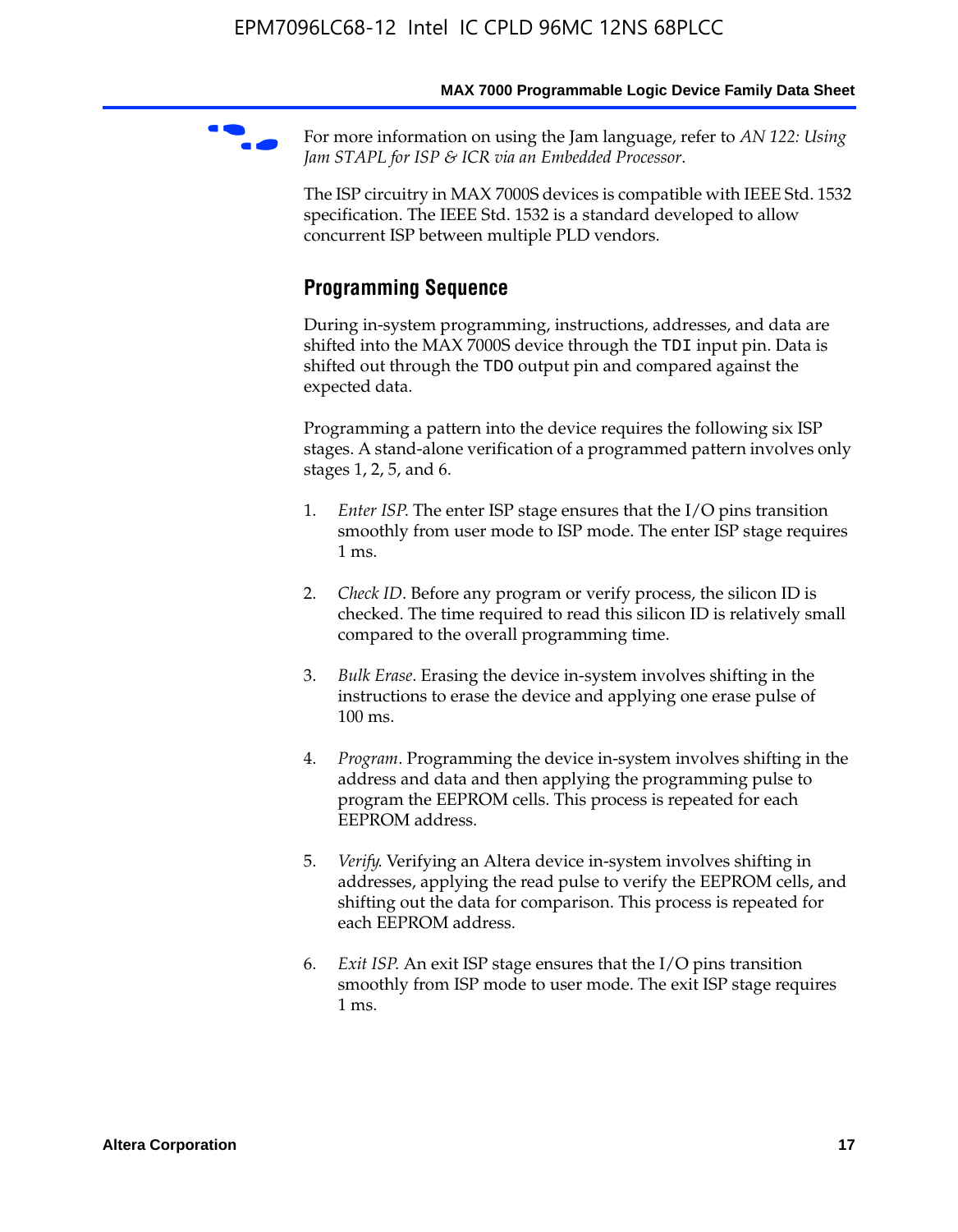### **Programming Times**

The time required to implement each of the six programming stages can be broken into the following two elements:

- A pulse time to erase, program, or read the EEPROM cells.
- A shifting time based on the test clock (TCK) frequency and the number of TCK cycles to shift instructions, address, and data into the device.

By combining the pulse and shift times for each of the programming stages, the program or verify time can be derived as a function of the TCK frequency, the number of devices, and specific target device(s). Because different ISP-capable devices have a different number of EEPROM cells, both the total fixed and total variable times are unique for a single device.

### *Programming a Single MAX 7000S Device*

The time required to program a single MAX 7000S device in-system can be calculated from the following formula:

$$
t_{PROG} = t_{PPULSE} + \frac{C_{ycle_{PTCK}}}{f_{TCK}}
$$
  
where:  $t_{PROG}$  = Programming time  
 $t_{PPULSE}$  = Sum of the fixed times to erase, program, and  
verify the EEPROM cells  
 $C_{ycle_{PTCK}}$  = Number of TCK cycles to program a device  
 $f_{TCK}$  = TCK frequency

The ISP times for a stand-alone verification of a single MAX 7000S device can be calculated from the following formula:

|                  | $t_{VER} = t_{VPULSE} + \frac{Cycle_{VTCK}}{f_{TCK}}$ |                                                                                                                                 |
|------------------|-------------------------------------------------------|---------------------------------------------------------------------------------------------------------------------------------|
| where: $t_{VFR}$ | $t_{VPULSE}$                                          | = Verify time<br>$=$ Sum of the fixed times to verify the EEPROM cells<br>$CycleVTCK$ = Number of TCK cycles to verify a device |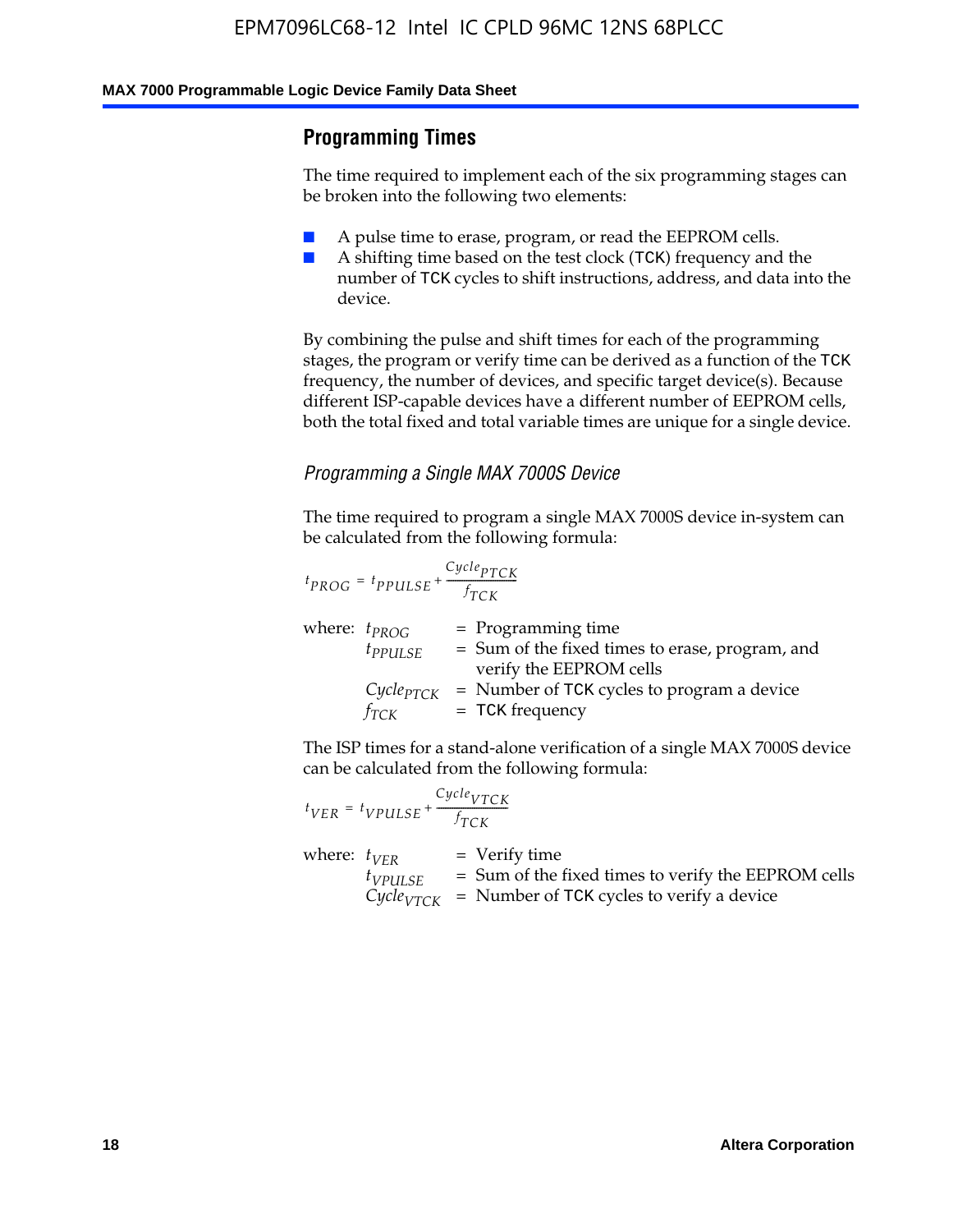### **MAX 7000 Programmable Logic Device Family Data Sheet**

The programming times described in Tables 6 through 8 are associated with the worst-case method using the enhanced ISP algorithm.

| Table 6. MAX 7000S t <sub>PULSE</sub> & Cycle <sub>TCK</sub> Values |                               |                       |                 |                                 |  |  |  |
|---------------------------------------------------------------------|-------------------------------|-----------------------|-----------------|---------------------------------|--|--|--|
| <b>Device</b>                                                       |                               | <b>Programming</b>    |                 | <b>Stand-Alone Verification</b> |  |  |  |
|                                                                     | <i>t<sub>PPULSE</sub></i> (S) | Cycle <sub>PTCK</sub> | $t_{VPULSE}(s)$ | Cycle <sub>VTCK</sub>           |  |  |  |
| EPM7032S                                                            | 4.02                          | 342,000               | 0.03            | 200,000                         |  |  |  |
| <b>EPM7064S</b>                                                     | 4.50                          | 504.000               | 0.03            | 308,000                         |  |  |  |
| <b>EPM7128S</b>                                                     | 5.11                          | 832,000               | 0.03            | 528,000                         |  |  |  |
| <b>EPM7160S</b>                                                     | 5.35                          | 1,001,000             | 0.03            | 640,000                         |  |  |  |
| <b>EPM7192S</b>                                                     | 5.71                          | 1,192,000             | 0.03            | 764,000                         |  |  |  |
| <b>EPM7256S</b>                                                     | 6.43                          | 1,603,000             | 0.03            | 1,024,000                       |  |  |  |

Tables 7 and 8 show the in-system programming and stand alone verification times for several common test clock frequencies.

| Table 7. MAX 7000S In-System Programming Times for Different Test Clock Frequencies |               |       |       |       |                |                |                |               |              |
|-------------------------------------------------------------------------------------|---------------|-------|-------|-------|----------------|----------------|----------------|---------------|--------------|
| <b>Device</b><br>† <sub>TCK</sub>                                                   |               |       |       |       |                |                |                |               | <b>Units</b> |
|                                                                                     | <b>10 MHz</b> | 5 MHz | 2 MHz | 1 MHz | <b>500 kHz</b> | <b>200 kHz</b> | <b>100 kHz</b> | <b>50 kHz</b> |              |
| <b>EPM7032S</b>                                                                     | 4.06          | 4.09  | 4.19  | 4.36  | 4.71           | 5.73           | 7.44           | 10.86         | s            |
| <b>EPM7064S</b>                                                                     | 4.55          | 4.60  | 4.76  | 5.01  | 5.51           | 7.02           | 9.54           | 14.58         | s            |
| <b>EPM7128S</b>                                                                     | 5.19          | 5.27  | 5.52  | 5.94  | 6.77           | 9.27           | 13.43          | 21.75         | s            |
| <b>EPM7160S</b>                                                                     | 5.45          | 5.55  | 5.85  | 6.35  | 7.35           | 10.35          | 15.36          | 25.37         | s            |
| <b>EPM7192S</b>                                                                     | 5.83          | 5.95  | 6.30  | 6.90  | 8.09           | 11.67          | 17.63          | 29.55         | s            |
| <b>EPM7256S</b>                                                                     | 6.59          | 6.75  | 7.23  | 8.03  | 9.64           | 14.45          | 22.46          | 38.49         | s            |

| Table 8. MAX 7000S Stand-Alone Verification Times for Different Test Clock Frequencies |                  |       |       |       |                |                |                |               |   |
|----------------------------------------------------------------------------------------|------------------|-------|-------|-------|----------------|----------------|----------------|---------------|---|
| <b>Device</b>                                                                          | † <sub>TCK</sub> |       |       |       |                |                |                |               |   |
|                                                                                        | <b>10 MHz</b>    | 5 MHz | 2 MHz | 1 MHz | <b>500 kHz</b> | <b>200 kHz</b> | <b>100 kHz</b> | <b>50 kHz</b> |   |
| <b>EPM7032S</b>                                                                        | 0.05             | 0.07  | 0.13  | 0.23  | 0.43           | 1.03           | 2.03           | 4.03          | s |
| <b>EPM7064S</b>                                                                        | 0.06             | 0.09  | 0.18  | 0.34  | 0.64           | 1.57           | 3.11           | 6.19          | s |
| <b>EPM7128S</b>                                                                        | 0.08             | 0.14  | 0.29  | 0.56  | 1.09           | 2.67           | 5.31           | 10.59         | s |
| <b>EPM7160S</b>                                                                        | 0.09             | 0.16  | 0.35  | 0.67  | 1.31           | 3.23           | 6.43           | 12.83         | s |
| <b>EPM7192S</b>                                                                        | 0.11             | 0.18  | 0.41  | 0.79  | 1.56           | 3.85           | 7.67           | 15.31         | s |
| <b>EPM7256S</b>                                                                        | 0.13             | 0.24  | 0.54  | 1.06  | 2.08           | 5.15           | 10.27          | 20.51         | s |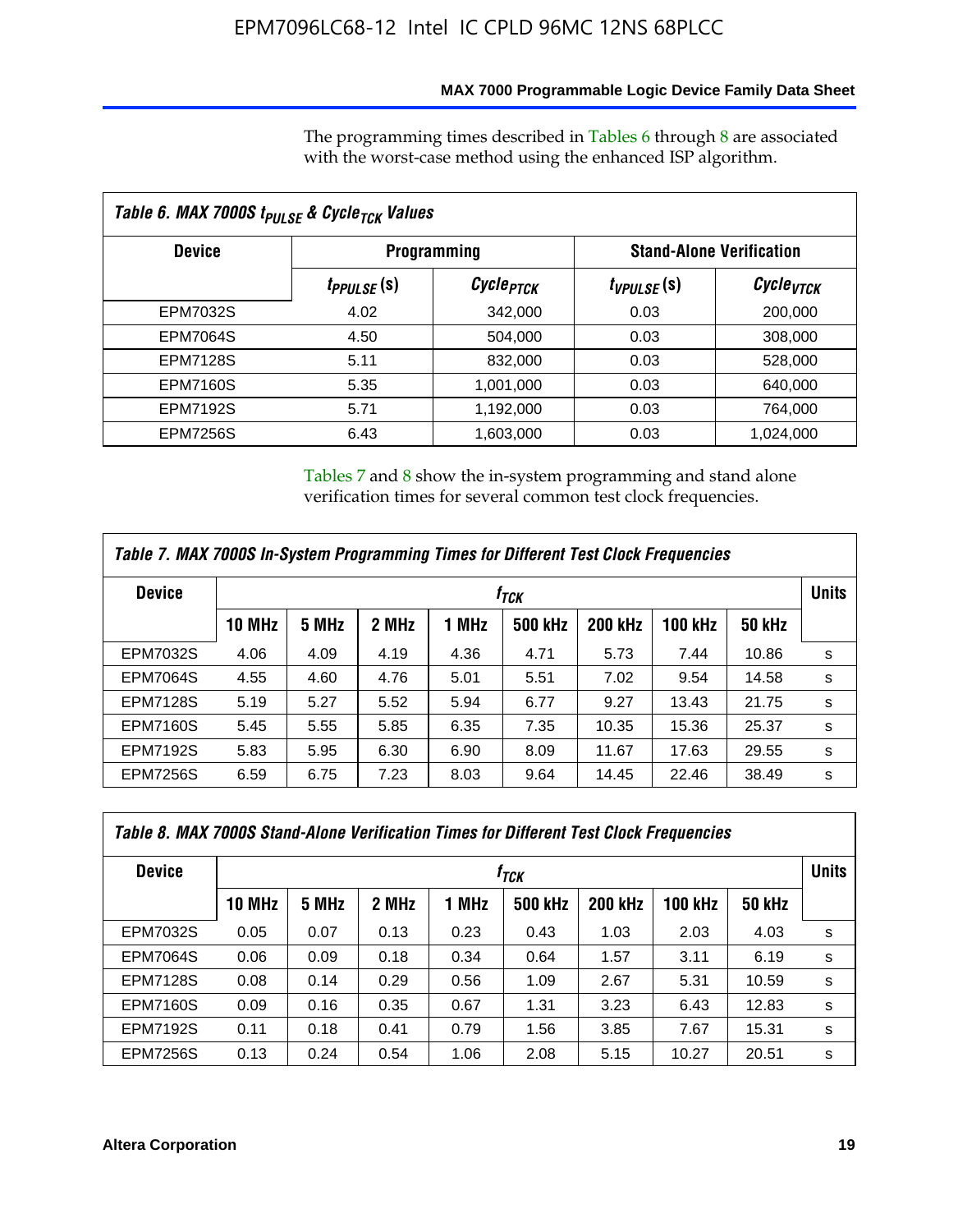## **Programmable Speed/Power Control**

MAX 7000 devices offer a power-saving mode that supports low-power operation across user-defined signal paths or the entire device. This feature allows total power dissipation to be reduced by 50% or more, because most logic applications require only a small fraction of all gates to operate at maximum frequency.

The designer can program each individual macrocell in a MAX 7000 device for either high-speed (i.e., with the Turbo  $Bit^{TM}$  option turned on) or low-power (i.e., with the Turbo Bit option turned off) operation. As a result, speed-critical paths in the design can run at high speed, while the remaining paths can operate at reduced power. Macrocells that run at low power incur a nominal timing delay adder  $(t_{LPA})$  for the  $t_{LAD}$ ,  $t_{LAC}$ ,  $t_{IC}$ ,  $t_{EN}$ , and  $t_{SEXP}$ ,  $t_{ACL}$ , and  $t_{CPPW}$  parameters.

### **Output Configuration**

MAX 7000 device outputs can be programmed to meet a variety of system-level requirements.

### **MultiVolt I/O Interface**

MAX 7000 devices—except 44-pin devices—support the MultiVolt I/O interface feature, which allows MAX 7000 devices to interface with systems that have differing supply voltages. The 5.0-V devices in all packages can be set for 3.3-V or 5.0-V I/O pin operation. These devices have one set of VCC pins for internal operation and input buffers (VCCINT), and another set for I/O output drivers (VCCIO).

The VCCINT pins must always be connected to a 5.0-V power supply. With a 5.0-V  $V_{\text{CCINT}}$  level, input voltage thresholds are at TTL levels, and are therefore compatible with both 3.3-V and 5.0-V inputs.

The VCCIO pins can be connected to either a 3.3-V or a 5.0-V power supply, depending on the output requirements. When the VCCIO pins are connected to a 5.0-V supply, the output levels are compatible with 5.0-V systems. When  $V_{\text{CGO}}$  is connected to a 3.3-V supply, the output high is 3.3 V and is therefore compatible with 3.3-V or 5.0-V systems. Devices operating with  $V_{\text{CCIO}}$  levels lower than 4.75 V incur a nominally greater timing delay of  $t_{OD2}$  instead of  $t_{OD1}$ .

### **Open-Drain Output Option (MAX 7000S Devices Only)**

MAX 7000S devices provide an optional open-drain (functionally equivalent to open-collector) output for each I/O pin. This open-drain output enables the device to provide system-level control signals (e.g., interrupt and write enable signals) that can be asserted by any of several devices. It can also provide an additional wired-OR plane.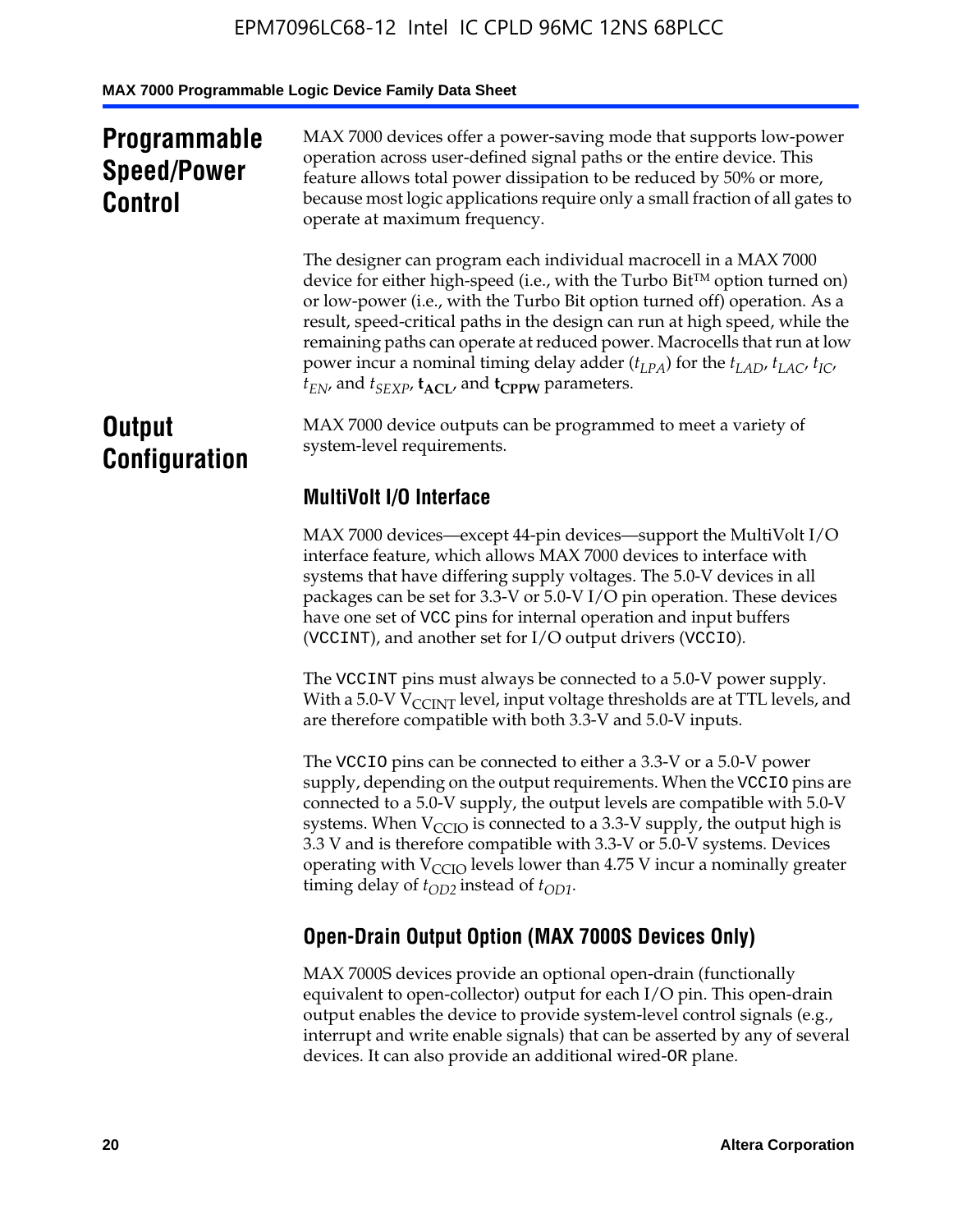By using an external 5.0-V pull-up resistor, output pins on MAX 7000S devices can be set to meet 5.0-V CMOS input voltages. When  $V<sub>CCIO</sub>$  is 3.3 V, setting the open drain option will turn off the output pull-up transistor, allowing the external pull-up resistor to pull the output high enough to meet 5.0-V CMOS input voltages. When  $V_{\text{CCIO}}$  is 5.0 V, setting the output drain option is not necessary because the pull-up transistor will already turn off when the pin exceeds approximately 3.8 V, allowing the external pull-up resistor to pull the output high enough to meet 5.0-V CMOS input voltages.

### **Slew-Rate Control**

The output buffer for each MAX 7000E and MAX 7000S I/O pin has an adjustable output slew rate that can be configured for low-noise or high-speed performance. A faster slew rate provides high-speed transitions for high-performance systems. However, these fast transitions may introduce noise transients into the system. A slow slew rate reduces system noise, but adds a nominal delay of 4 to 5 ns. In MAX 7000E devices, when the Turbo Bit is turned off, the slew rate is set for low noise performance. For MAX 7000S devices, each I/O pin has an individual EEPROM bit that controls the slew rate, allowing designers to specify the slew rate on a pin-by-pin basis.

### **Programming with External Hardware**

[MAX](http://www.altera.com/literature/ds/dspghd.pdf) 7000 devices can be prog[rammed on Windows-based PCs with](http://www.altera.com/literature/ds/dspghd.pdf)  the Altera Logic Programmer card, the Master Programming Unit (MPU), and the appropriate device adapter. The MPU performs a continuity check to ensure adequate electrical contact between the adapter and the device.



For more information, see the *Altera Programming Hardware Data Sheet*.

The Altera development system can use text- or waveform-format test vectors created with the Text Editor or Waveform Editor to test the programmed device. For added design verification, designers can perform functional testing to compare the functional behavior of a MAX 7000 device with the results of simulation. Moreover, Data I/O, BP Microsystems, and other programming hardware manufacturers also provide programming support for Altera devices.



For more information, see the *Programming Hardware Manufacturers*.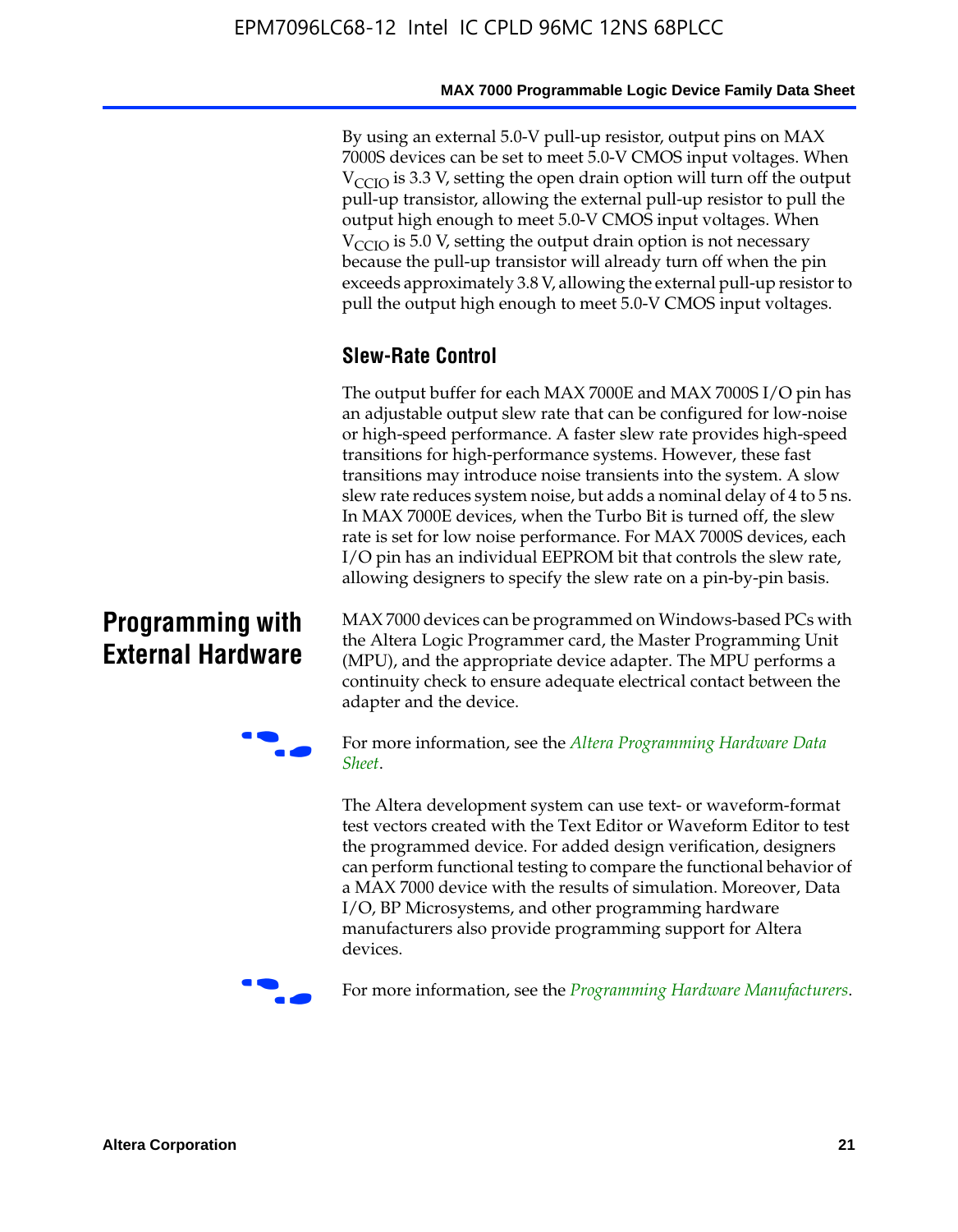### **MAX 7000 Programmable Logic Device Family Data Sheet**

## **IEEE Std. 1149.1 (JTAG) Boundary-Scan Support**

 $\mathsf{r}$ 

MAX 7000 devices support JTAG BST circuitry as specified by IEEE Std. 1149.1-1990. Table 9 describes the JTAG instructions supported by the MAX 7000 family. The pin-out tables (see the Altera web site (**http://www.altera.com**) or the *Altera Digital Library* for pin-out information) show the location of the JTAG control pins for each device. If the JTAG interface is not required, the JTAG pins are available as user I/O pins.

| Table 9. MAX 7000 JTAG Instructions |                                                                                                                |                                                                                                                                                                                                                                                                                                         |
|-------------------------------------|----------------------------------------------------------------------------------------------------------------|---------------------------------------------------------------------------------------------------------------------------------------------------------------------------------------------------------------------------------------------------------------------------------------------------------|
| <b>JTAG Instruction</b>             | <b>Devices</b>                                                                                                 | <b>Description</b>                                                                                                                                                                                                                                                                                      |
| SAMPLE/PRELOAD                      | <b>EPM7128S</b><br><b>EPM7160S</b><br><b>EPM7192S</b><br><b>EPM7256S</b>                                       | Allows a snapshot of signals at the device pins to be captured and<br>examined during normal device operation, and permits an initial data<br>pattern output at the device pins.                                                                                                                        |
| <b>EXTEST</b>                       | <b>EPM7128S</b><br><b>EPM7160S</b><br><b>EPM7192S</b><br><b>EPM7256S</b>                                       | Allows the external circuitry and board-level interconnections to be<br>tested by forcing a test pattern at the output pins and capturing test<br>results at the input pins.                                                                                                                            |
| <b>BYPASS</b>                       | EPM7032S<br><b>EPM7064S</b><br><b>EPM7128S</b><br><b>EPM7160S</b><br><b>EPM7192S</b><br><b>EPM7256S</b>        | Places the 1-bit bypass register between the TDI and TDO pins, which<br>allows the BST data to pass synchronously through a selected device<br>to adjacent devices during normal device operation.                                                                                                      |
| <b>IDCODE</b>                       | EPM7032S<br><b>EPM7064S</b><br><b>EPM7128S</b><br><b>EPM7160S</b><br><b>EPM7192S</b><br><b>EPM7256S</b>        | Selects the IDCODE register and places it between TDI and TDO,<br>allowing the IDCODE to be serially shifted out of TDO.                                                                                                                                                                                |
| <b>ISP</b> Instructions             | <b>EPM7032S</b><br><b>EPM7064S</b><br><b>EPM7128S</b><br><b>EPM7160S</b><br><b>EPM7192S</b><br><b>EPM7256S</b> | These instructions are used when programming MAX 7000S devices<br>via the JTAG ports with the MasterBlaster, ByteBlasterMV, BitBlaster<br>download cable, or using a Jam File (.jam), Jam Byte-Code file (.jbc),<br>or Serial Vector Format file (.svf) via an embedded processor or test<br>equipment. |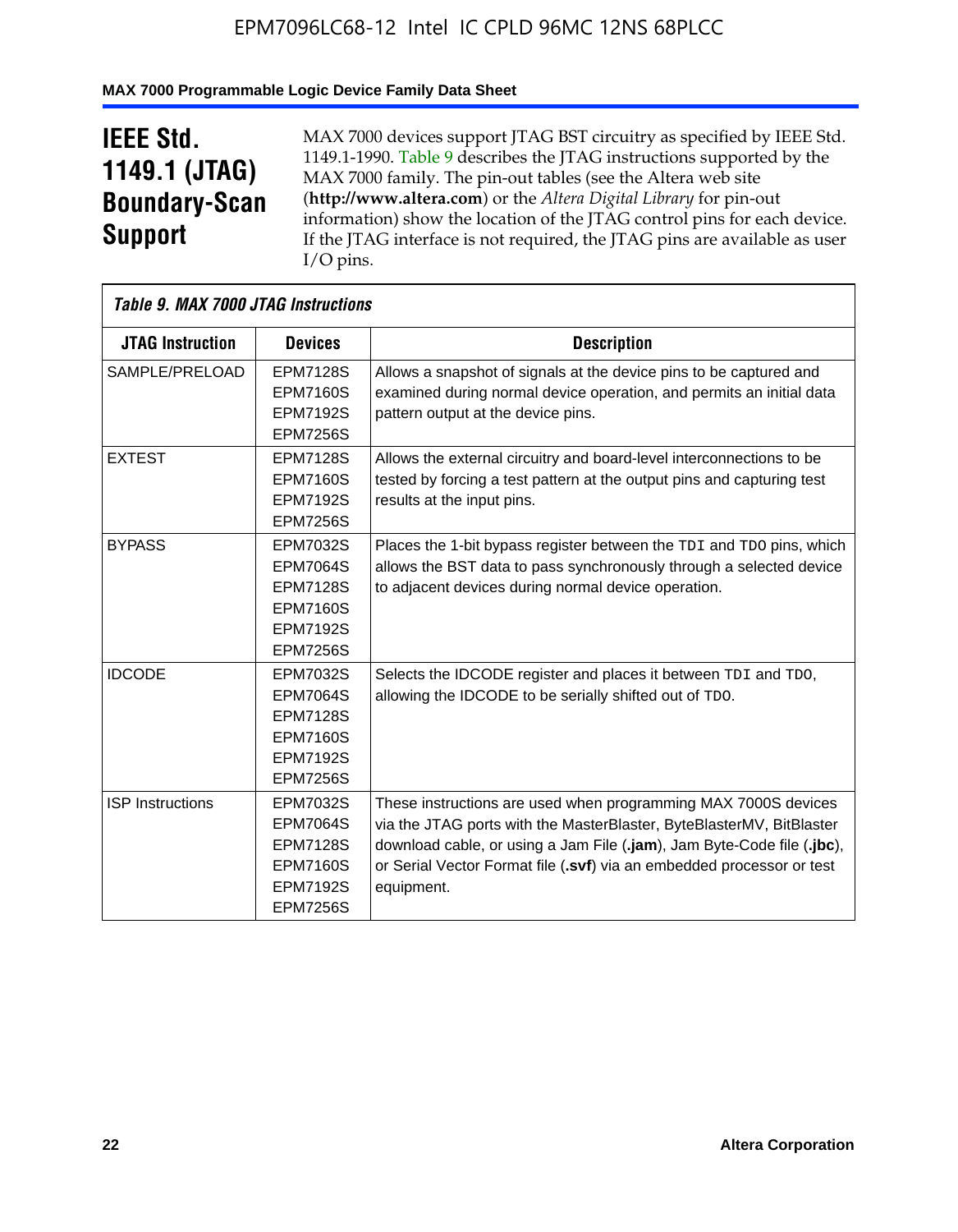The instruction register length of MAX 7000S devices is 10 bits. Tables 10 and 11 show the boundary-scan register length and device IDCODE information for MAX 7000S devices.

| Table 10. MAX 7000S Boundary-Scan Register Length |                                      |  |  |  |  |  |
|---------------------------------------------------|--------------------------------------|--|--|--|--|--|
| <b>Device</b>                                     | <b>Boundary-Scan Register Length</b> |  |  |  |  |  |
| <b>EPM7032S</b>                                   | 1 $(1)$                              |  |  |  |  |  |
| <b>EPM7064S</b>                                   | 1 $(1)$                              |  |  |  |  |  |
| <b>EPM7128S</b>                                   | 288                                  |  |  |  |  |  |
| <b>EPM7160S</b>                                   | 312                                  |  |  |  |  |  |
| <b>EPM7192S</b>                                   | 360                                  |  |  |  |  |  |
| <b>EPM7256S</b>                                   | 480                                  |  |  |  |  |  |

*Note:*

(1) This device does not support JTAG boundary-scan testing. Selecting either the EXTEST or SAMPLE/PRELOAD instruction will select the one-bit bypass register.

| Table 11, 32-Bit MAX 7000 Device IDCODE<br>Note (1) |                            |                              |                                                    |                  |  |  |  |
|-----------------------------------------------------|----------------------------|------------------------------|----------------------------------------------------|------------------|--|--|--|
| <b>Device</b>                                       | <b>IDCODE (32 Bits)</b>    |                              |                                                    |                  |  |  |  |
|                                                     | <b>Version</b><br>(4 Bits) | Part Number (16 Bits)        | <b>Manufacturer's</b><br><b>Identity (11 Bits)</b> | 1 (1 Bit)<br>(2) |  |  |  |
| EPM7032S                                            | 0000                       | 0011<br>0010<br>0111<br>0000 | 00001101110                                        | 1                |  |  |  |
| <b>EPM7064S</b>                                     | 0000                       | 0110<br>0000<br>0100<br>0111 | 00001101110                                        | 1                |  |  |  |
| <b>EPM7128S</b>                                     | 0000                       | 0001 0010<br>1000<br>0111    | 00001101110                                        | $\mathbf{1}$     |  |  |  |
| <b>EPM7160S</b>                                     | 0000                       | 0110<br>0001<br>0000<br>0111 | 00001101110                                        | 1                |  |  |  |
| <b>EPM7192S</b>                                     | 0000                       | 1001<br>0010<br>0111<br>0001 | 00001101110                                        | 1                |  |  |  |
| <b>EPM7256S</b>                                     | 0000                       | 0111<br>0010<br>0101<br>0110 | 00001101110                                        | 1                |  |  |  |

*Notes:*

(1) The most significant bit (MSB) is on the left.

(2) The least significant bit (LSB) for all JTAG IDCODEs is 1.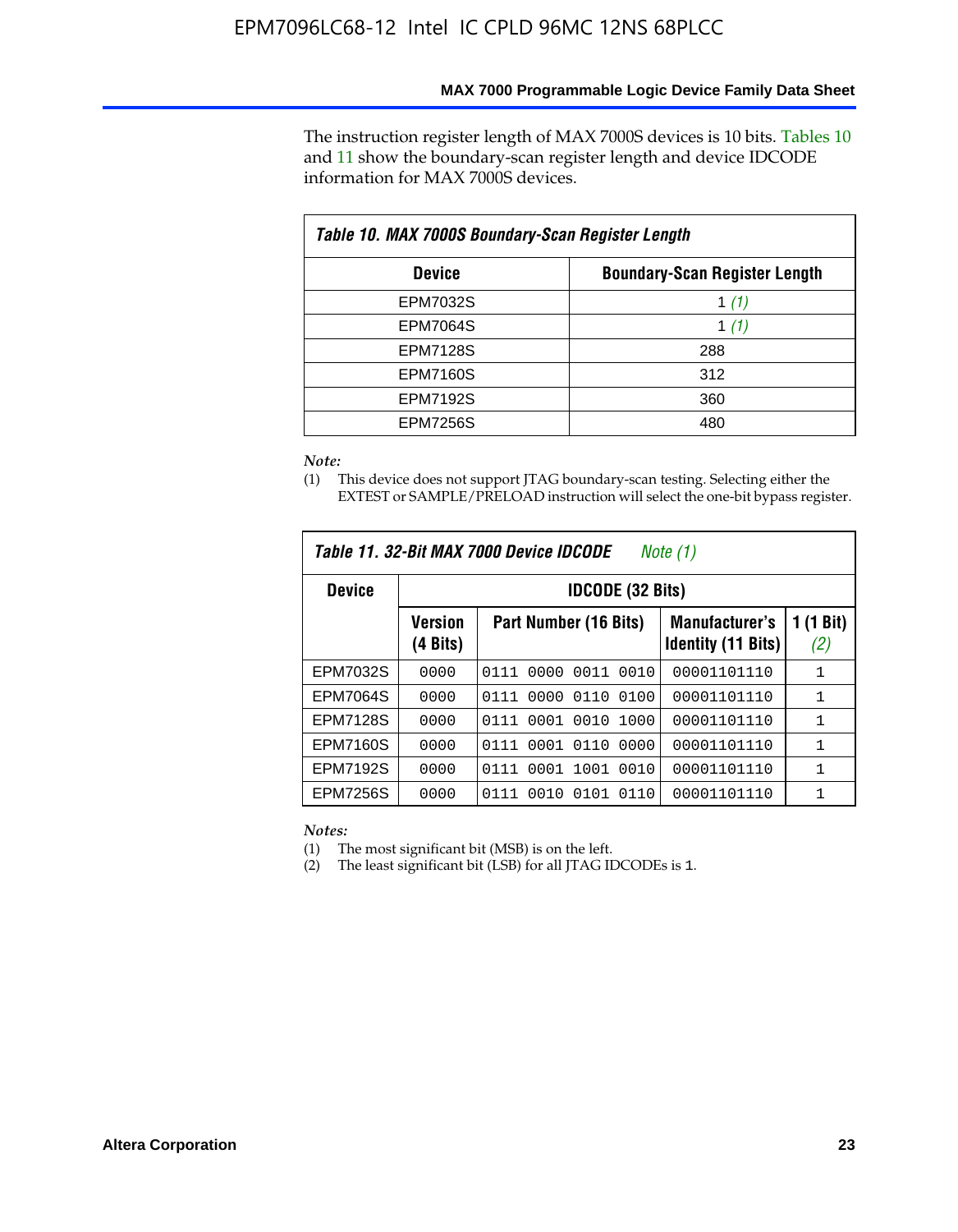### **MAX 7000 Programmable Logic Device Family Data Sheet**

Figure 9 shows the timing requirements for the JTAG signals.



Table 12 shows the JTAG timing parameters and values for MAX 7000S devices.

|                    | Table 12. JTAG Timing Parameters & Values for MAX 7000S Devices |     |     |      |  |  |  |
|--------------------|-----------------------------------------------------------------|-----|-----|------|--|--|--|
| <b>Symbol</b>      | Parameter                                                       | Min | Max | Unit |  |  |  |
| t <sub>JCP</sub>   | <b>TCK clock period</b>                                         | 100 |     | ns   |  |  |  |
| t <sub>JCH</sub>   | TCK clock high time                                             | 50  |     | ns   |  |  |  |
| $t_{JCL}$          | TCK clock low time                                              | 50  |     | ns   |  |  |  |
| t <sub>JPSU</sub>  | JTAG port setup time                                            | 20  |     | ns   |  |  |  |
| t <sub>JPH</sub>   | JTAG port hold time                                             | 45  |     | ns   |  |  |  |
| <sup>t</sup> JPCO  | JTAG port clock to output                                       |     | 25  | ns   |  |  |  |
| t <sub>JPZX</sub>  | JTAG port high impedance to valid output                        |     | 25  | ns   |  |  |  |
| t <sub>JPXZ</sub>  | JTAG port valid output to high impedance                        |     | 25  | ns   |  |  |  |
| tjssu              | Capture register setup time                                     | 20  |     | ns   |  |  |  |
| $t_{\mathsf{JSH}}$ | Capture register hold time                                      | 45  |     | ns   |  |  |  |
| tjsco              | Update register clock to output                                 |     | 25  | ns   |  |  |  |
| t <sub>JSZX</sub>  | Update register high impedance to valid output                  |     | 25  | ns   |  |  |  |
| t <sub>JSXZ</sub>  | Update register valid output to high impedance                  |     | 25  | ns   |  |  |  |



For more information, see *Application Note 39* (IEEE 1149.1 (JTAG) *Boundary-Scan Testing in Altera Devices)*.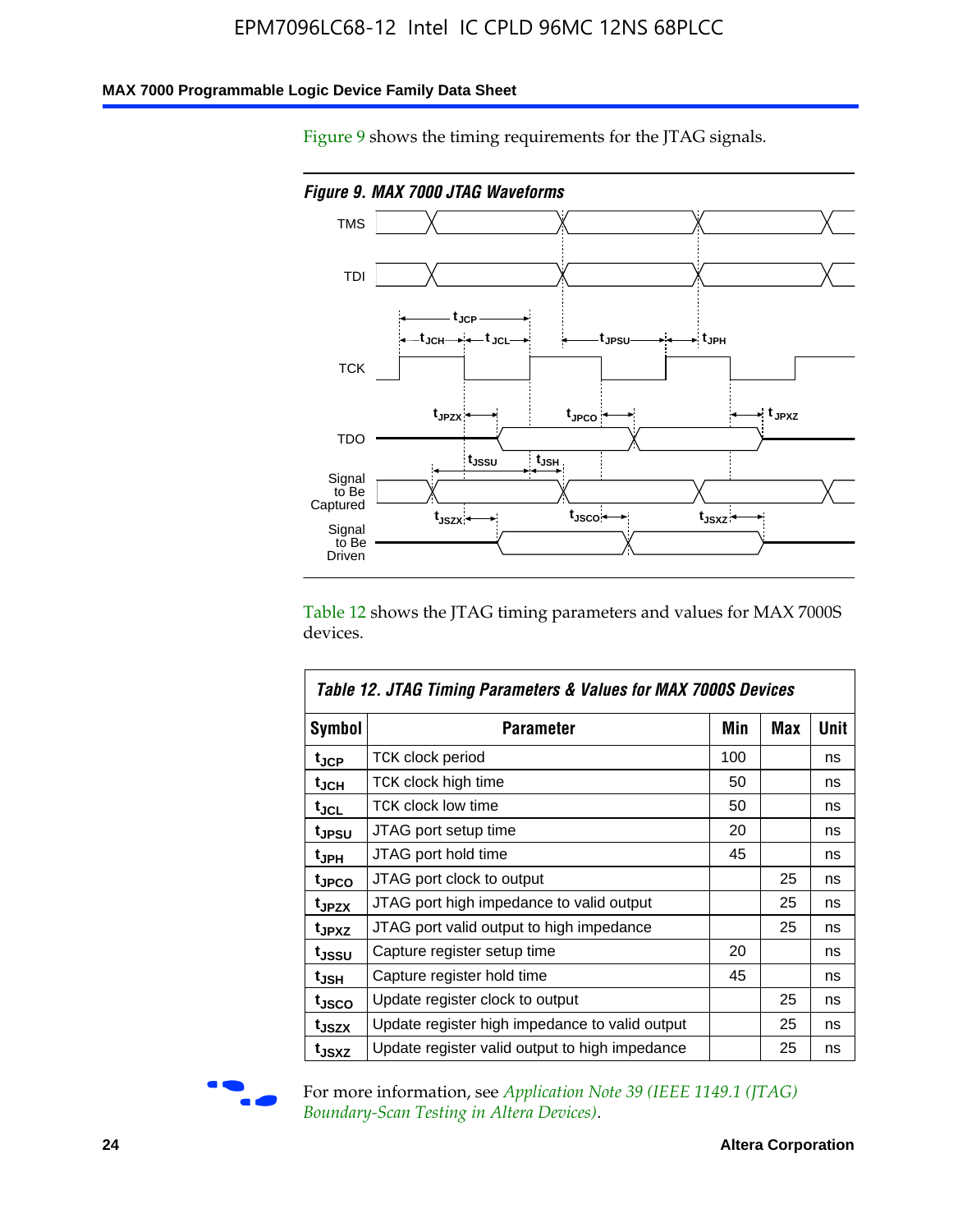#### **MAX 7000 Programmable Logic Device Family Data Sheet**

**Design Security** All MAX 7000 devices contain a programmable security bit that controls access to the data programmed into the device. When this bit is programmed, a proprietary design implemented in the device cannot be copied or retrieved. This feature provides a high level of design security because programmed data within EEPROM cells is invisible. The security bit that controls this function, as well as all other programmed data, is reset only when the device is reprogrammed.

### **Generic Testing** Each MAX 7000 device is functionally tested. Complete testing of each programmable EEPROM bit and all internal logic elements ensures 100% programming yield. AC test measurements are taken under conditions equivalent to those shown in Figure 10. Test patterns can be used and then erased during early stages of the production flow.

#### *Figure 10. MAX 7000 AC Test Conditions*

*Power supply transients can affect AC measurements. Simultaneous transitions of multiple outputs should be avoided for accurate measurement. Threshold tests must not be performed under AC conditions. Large-amplitude, fast ground-current transients normally occur as the device outputs discharge the load capacitances. When these transients flow through the parasitic inductance between the device ground pin and the test system ground, significant reductions in observable noise immunity can result. Numbers in brackets are for 2.5-V devices and outputs. Numbers without brackets are for 3.3-V devices and outputs.*



### **QFP Carrier & Development Socket**

MAX 7000 and MAX 7000E devices in QFP packages with 10[0 or more](http://www.altera.com/literature/ds/dsqfp.pdf)  [pins are shipped in special plas](http://www.altera.com/literature/ds/dsqfp.pdf)tic carriers to protect the QFP leads. The carrier is used with a prototype development socket and special programming hardware available from Altera. This carrier technology makes it possible to program, test, erase, and reprogram a device without exposing the leads to mechanical stress.

For detailed information and carrier dimensions, refer to the *QFP Carrier & Development Socket Data Sheet*.

MAX 7000S devices are not shipped in carriers.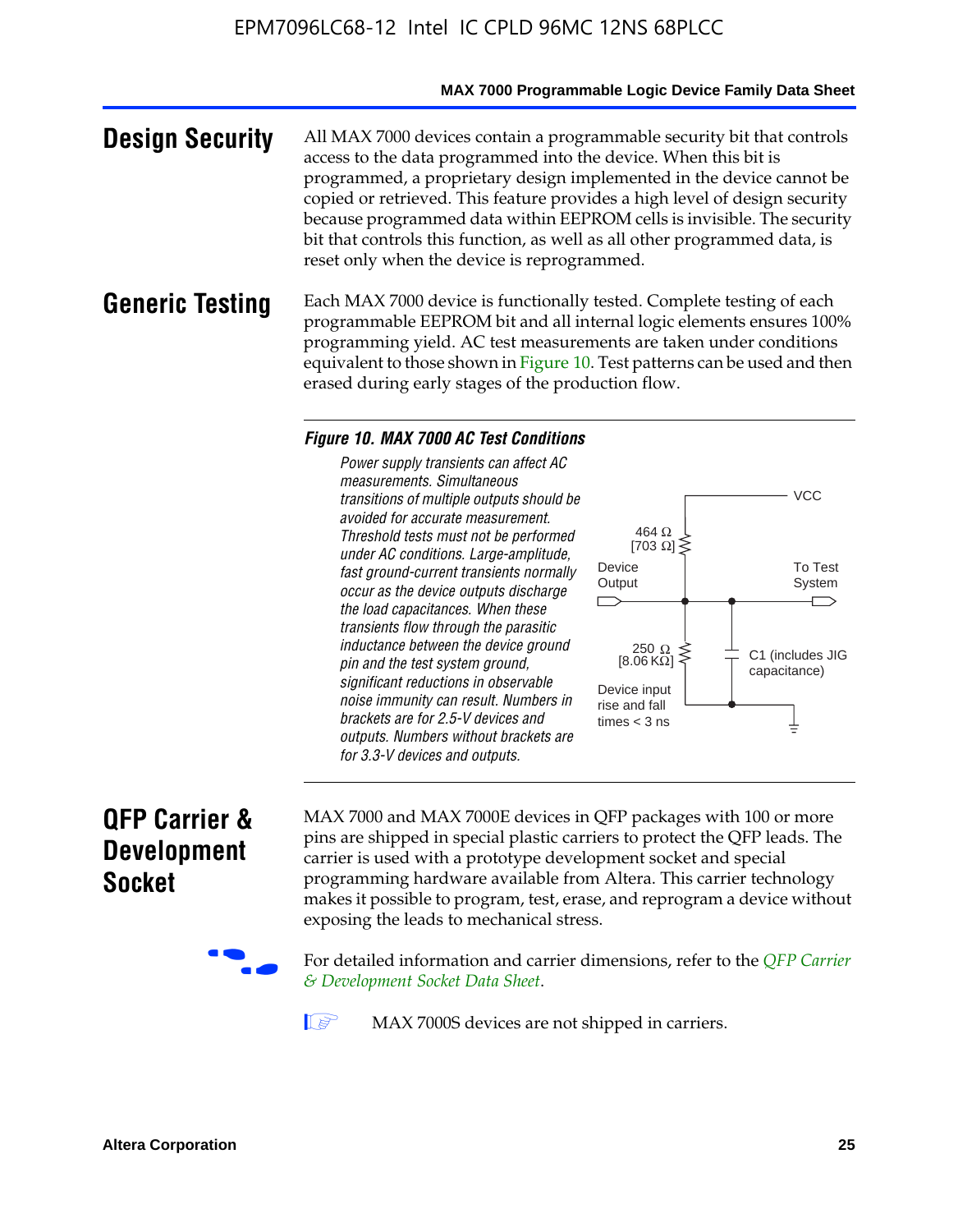### **MAX 7000 Programmable Logic Device Family Data Sheet**

## **Operating Conditions**

Tables 13 through 18 provide information about absolute maximum ratings, recommended operating conditions, operating conditions, and capacitance for 5.0-V MAX 7000 devices.

|                             | Table 13. MAX 7000 5.0-V Device Absolute Maximum Ratings<br>Note (1) |                                    |        |     |      |  |  |  |  |
|-----------------------------|----------------------------------------------------------------------|------------------------------------|--------|-----|------|--|--|--|--|
| Symbol                      | <b>Parameter</b>                                                     | <b>Conditions</b>                  | Min    | Max | Unit |  |  |  |  |
| $V_{\rm CC}$                | Supply voltage                                                       | With respect to ground (2)         | $-2.0$ | 7.0 | V    |  |  |  |  |
| $V_{1}$                     | DC input voltage                                                     |                                    | $-2.0$ | 7.0 | V    |  |  |  |  |
| $I_{\text{OUT}}$            | DC output current, per pin                                           |                                    | $-25$  | 25  | mA   |  |  |  |  |
| $\mathsf{T}_{\text{STG}}$   | Storage temperature                                                  | No bias                            | $-65$  | 150 | ° C  |  |  |  |  |
| $\mathsf{T}_{\mathsf{AMB}}$ | Ambient temperature                                                  | Under bias                         | $-65$  | 135 | ° C  |  |  |  |  |
| $T_{\rm J}$                 | Junction temperature                                                 | Ceramic packages, under bias       |        | 150 | ° C  |  |  |  |  |
|                             |                                                                      | PQFP and RQFP packages, under bias |        | 135 | ° C  |  |  |  |  |

|                          | <b>Table 14. MAX 7000 5.0-V Device Recommended Operating Conditions</b> |                    |                |                       |              |  |  |  |
|--------------------------|-------------------------------------------------------------------------|--------------------|----------------|-----------------------|--------------|--|--|--|
| Symbol                   | <b>Parameter</b>                                                        | <b>Conditions</b>  | Min            | Max                   | <b>Unit</b>  |  |  |  |
| <b>V<sub>CCINT</sub></b> | Supply voltage for internal logic and<br>input buffers                  | (3), (4), (5)      | 4.75<br>(4.50) | 5.25<br>(5.50)        | $\vee$       |  |  |  |
| V <sub>CCIO</sub>        | Supply voltage for output drivers,<br>5.0-V operation                   | (3), (4)           | 4.75<br>(4.50) | 5.25<br>(5.50)        | $\vee$       |  |  |  |
|                          | Supply voltage for output drivers,<br>3.3-V operation                   | (3), (4), (6)      | 3.00<br>(3.00) | 3.60<br>(3.60)        | $\vee$       |  |  |  |
| V <sub>CCISP</sub>       | Supply voltage during ISP                                               | (7)                | 4.75           | 5.25                  | V            |  |  |  |
| $V_{1}$                  | Input voltage                                                           |                    | $-0.5(8)$      | $V_{\rm CCINT}$ + 0.5 | V            |  |  |  |
| $V_{\rm O}$              | Output voltage                                                          |                    | 0              | V <sub>CCIO</sub>     | V            |  |  |  |
| T <sub>A</sub>           | Ambient temperature                                                     | For commercial use | $\Omega$       | 70                    | $^{\circ}$ C |  |  |  |
|                          |                                                                         | For industrial use | $-40$          | 85                    | $^{\circ}$ C |  |  |  |
| $T_{\rm J}$              | Junction temperature                                                    | For commercial use | $\Omega$       | 90                    | ° C          |  |  |  |
|                          |                                                                         | For industrial use | $-40$          | 105                   | ° C          |  |  |  |
| $t_{\mathsf{R}}$         | Input rise time                                                         |                    |                | 40                    | ns           |  |  |  |
| $t_F$                    | Input fall time                                                         |                    |                | 40                    | ns           |  |  |  |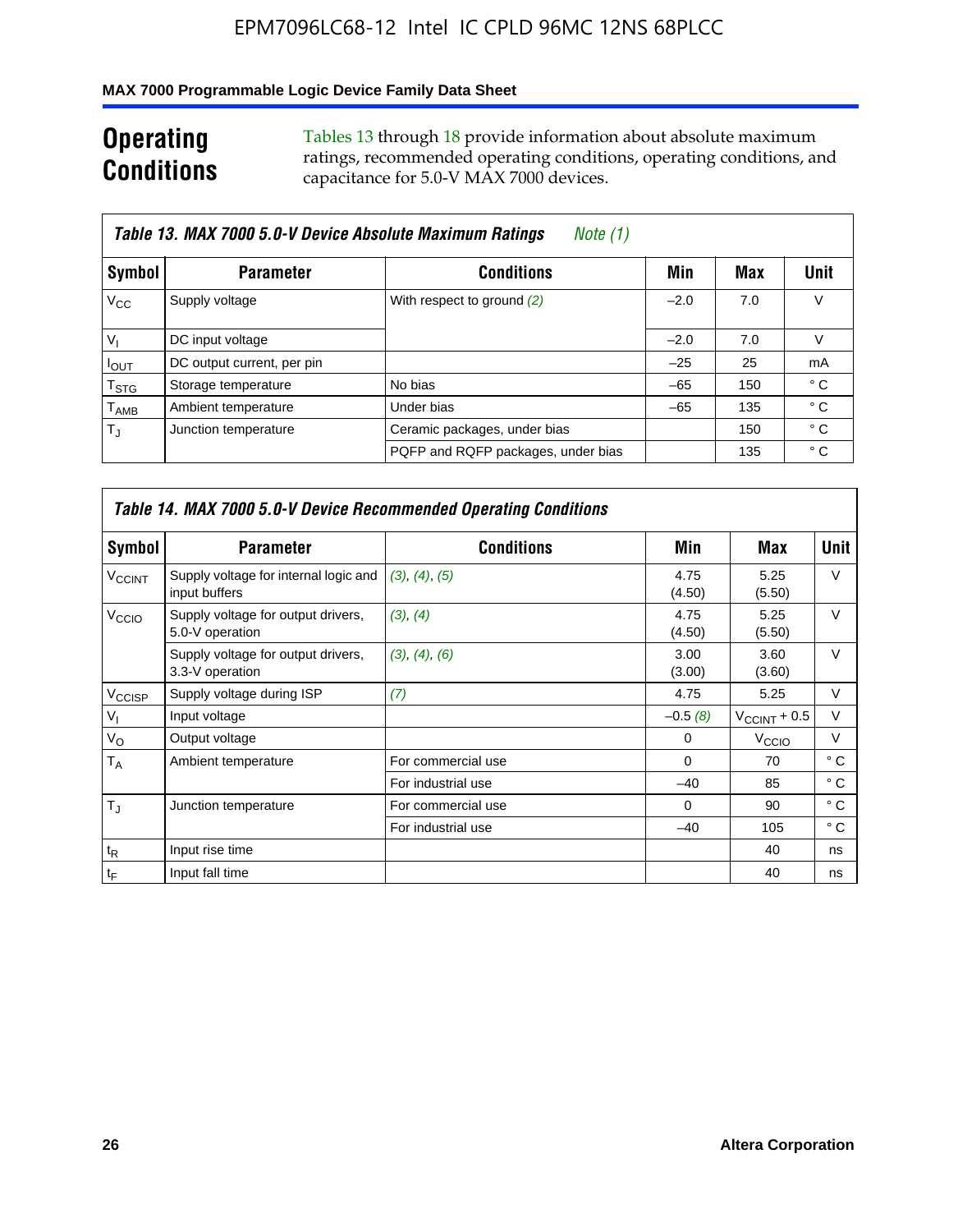|                 | Table 15. MAX 7000 5.0-V Device DC Operating Conditions<br>Note (9) |                                                                           |                 |                          |        |  |  |  |
|-----------------|---------------------------------------------------------------------|---------------------------------------------------------------------------|-----------------|--------------------------|--------|--|--|--|
| Symbol          | <b>Parameter</b>                                                    | <b>Conditions</b>                                                         | Min             | Max                      | Unit   |  |  |  |
| V <sub>IH</sub> | High-level input voltage                                            |                                                                           | 2.0             | $V_{\text{CCINT}} + 0.5$ | V      |  |  |  |
| $V_{IL}$        | Low-level input voltage                                             |                                                                           | $-0.5(8)$       | 0.8                      | V      |  |  |  |
| $V_{OH}$        | 5.0-V high-level TTL output voltage                                 | $I_{OH} = -4$ mA DC, $V_{CClO} = 4.75$ V (10)                             | 2.4             |                          | $\vee$ |  |  |  |
|                 | 3.3-V high-level TTL output voltage                                 | $I_{OH} = -4$ mA DC, $V_{CClO} = 3.00$ V (10)                             | 2.4             |                          | V      |  |  |  |
|                 | 3.3-V high-level CMOS output<br>voltage                             | $I_{OH} = -0.1$ mA DC, $V_{CClO} = 3.0$ V (10)                            | $V_{CCD}$ – 0.2 |                          | $\vee$ |  |  |  |
| $V_{OL}$        | 5.0-V low-level TTL output voltage                                  | $I_{\text{OI}}$ = 12 mA DC, $V_{\text{CCIO}}$ = 4.75 V (11)               |                 | 0.45                     | $\vee$ |  |  |  |
|                 | 3.3-V low-level TTL output voltage                                  | $I_{OL}$ = 12 mA DC, $V_{CCIO}$ = 3.00 V (11)                             |                 | 0.45                     | $\vee$ |  |  |  |
|                 | 3.3-V low-level CMOS output<br>voltage                              | $I_{\text{OI}} = 0.1 \text{ mA DC}, V_{\text{CCIO}} = 3.0 \text{ V} (11)$ |                 | 0.2                      | $\vee$ |  |  |  |
| 4               | Leakage current of dedicated input<br>pins                          | $V_1 = -0.5$ to 5.5 V (11)                                                | $-10$           | 10                       | μA     |  |  |  |
| $I_{OZ}$        | I/O pin tri-state output off-state<br>current                       | $V_1 = -0.5$ to 5.5 V (11), (12)                                          | $-40$           | 40                       | μA     |  |  |  |

| Table 16. MAX 7000 5.0-V Device Capacitance: EPM7032, EPM7064 & EPM7096 Devices |                                                             |                              |  |    | <i>Note (13)</i> |  |  |
|---------------------------------------------------------------------------------|-------------------------------------------------------------|------------------------------|--|----|------------------|--|--|
| Symbol                                                                          | Min<br><b>Conditions</b><br><b>Parameter</b>                |                              |  |    |                  |  |  |
| $C_{IN}$                                                                        | Input pin capacitance                                       | $V_{IN} = 0 V$ , f = 1.0 MHz |  | 12 | рF               |  |  |
| C <sub>I/O</sub>                                                                | $V_{\text{OUT}} = 0 V$ , f = 1.0 MHz<br>I/O pin capacitance |                              |  |    |                  |  |  |

|                  | Table 17. MAX 7000 5.0-V Device Capacitance: MAX 7000E Devices<br><i>Note (13)</i> |                                |     |        |    |  |  |
|------------------|------------------------------------------------------------------------------------|--------------------------------|-----|--------|----|--|--|
| Symbol           | <b>Parameter</b>                                                                   | Min                            | Max | Unit I |    |  |  |
| $C_{IN}$         | Input pin capacitance                                                              | $V_{1N} = 0 V$ , f = 1.0 MHz   |     | 15     | pF |  |  |
| C <sub>I/O</sub> | I/O pin capacitance                                                                | $V_{OIII} = 0 V$ , f = 1.0 MHz |     | 15     | pF |  |  |

|                  | Table 18. MAX 7000 5.0-V Device Capacitance: MAX 7000S Devices<br><i>Note (13)</i> |                                     |     |     |        |  |
|------------------|------------------------------------------------------------------------------------|-------------------------------------|-----|-----|--------|--|
| Symbol           | <b>Parameter</b>                                                                   | <b>Conditions</b>                   | Min | Max | Unit I |  |
| $C_{IN}$         | Dedicated input pin capacitance                                                    | $V_{IN} = 0 V$ , f = 1.0 MHz        |     | 10  | pF     |  |
| C <sub>I/O</sub> | I/O pin capacitance                                                                | $V_{\text{OUT}} = 0$ V, f = 1.0 MHz |     | 10  | pF     |  |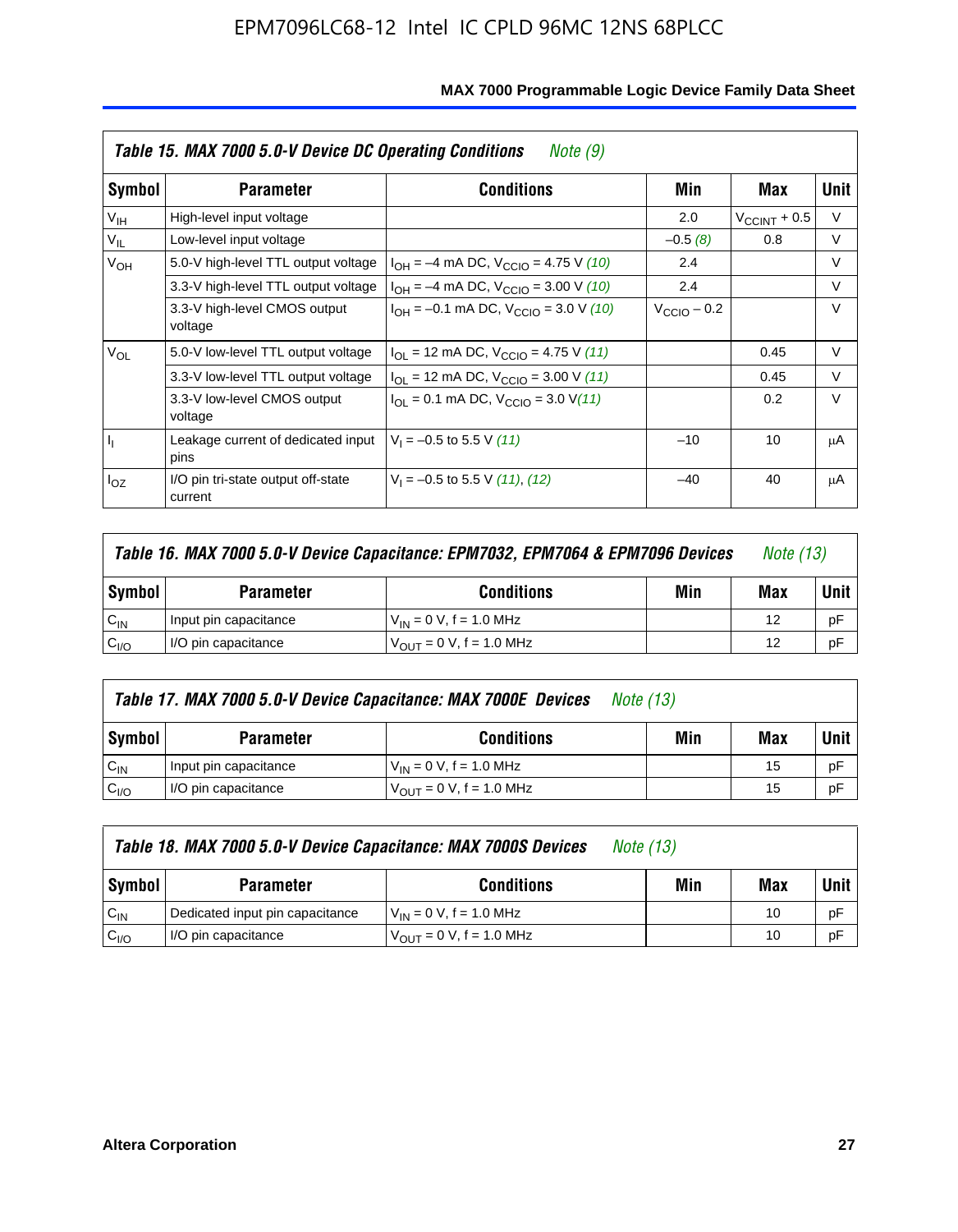#### **MAX 7000 Programmable Logic Device Family Data Sheet**

*Notes to tables:*

- (1) See the *Operating Requirements for Altera Devices Data Sheet*.
- (2) Minimum DC input voltage on I/O pins is –0.5 V and on 4 dedicated input pins is –0.3 V. During transitions, the inputs may undershoot to –2.0 V or overshoot to 7.0 V for input currents less than 100 mA and periods shorter than  $20$  ns.
- (3) Numbers in parentheses are for industrial-temperature-range devices.<br>(4)  $V_{CC}$  must rise monotonically.
- $V_{CC}$  must rise monotonically.
- (5) The POR time for all 7000S devices does not exceed 300 µs. The sufficient V<sub>CCINT</sub> voltage level for POR is 4.5 V. The device is fully initialized within the POR time after  $V_{\text{CCINT}}$  reaches the sufficient POR voltage level.
- (6) 3.3-V I/O operation is not available for 44-pin packages.
- (7) The  $V_{\text{CCISP}}$  parameter applies only to MAX 7000S devices.
- (8) During in-system programming, the minimum DC input voltage is –0.3 V.
- (9) These values are specified under the MAX 7000 recommended operating conditions in Table 14 on page 26.
- (10) The parameter is measured with 50% of the outputs each sourcing the specified current. The  $I_{OH}$  parameter refers to high-level TTL or CMOS output current.
- (11) The parameter is measured with 50% of the outputs each sinking the specified current. The  $I_{OL}$  parameter refers to low-level TTL, PCI, or CMOS output current.
- (12) When the JTAG interface is enabled in MAX 7000S devices, the input leakage current on the JTAG pins is typically –60 μA.
- (13) Capacitance is measured at 25° C and is sample-tested only. The OE1 pin has a maximum capacitance of 20 pF.

Figure 11 shows the typical output drive characteristics of MAX 7000 devices.

#### *Figure 11. Output Drive Characteristics of 5.0-V MAX 7000 Devices*



**Timing Model** MAX 7000 device timing can be analyzed with the Altera software, with a variety of popular industry-standard EDA simulators and timing analyzers, or with the timing model shown in Figure 12. MAX 7000 devices have fixed internal delays that enable the designer to determine the worst-case timing of any design. The Altera software provides timing simulation, point-to-point delay prediction, and detailed timing analysis for a device-wide performance evaluation.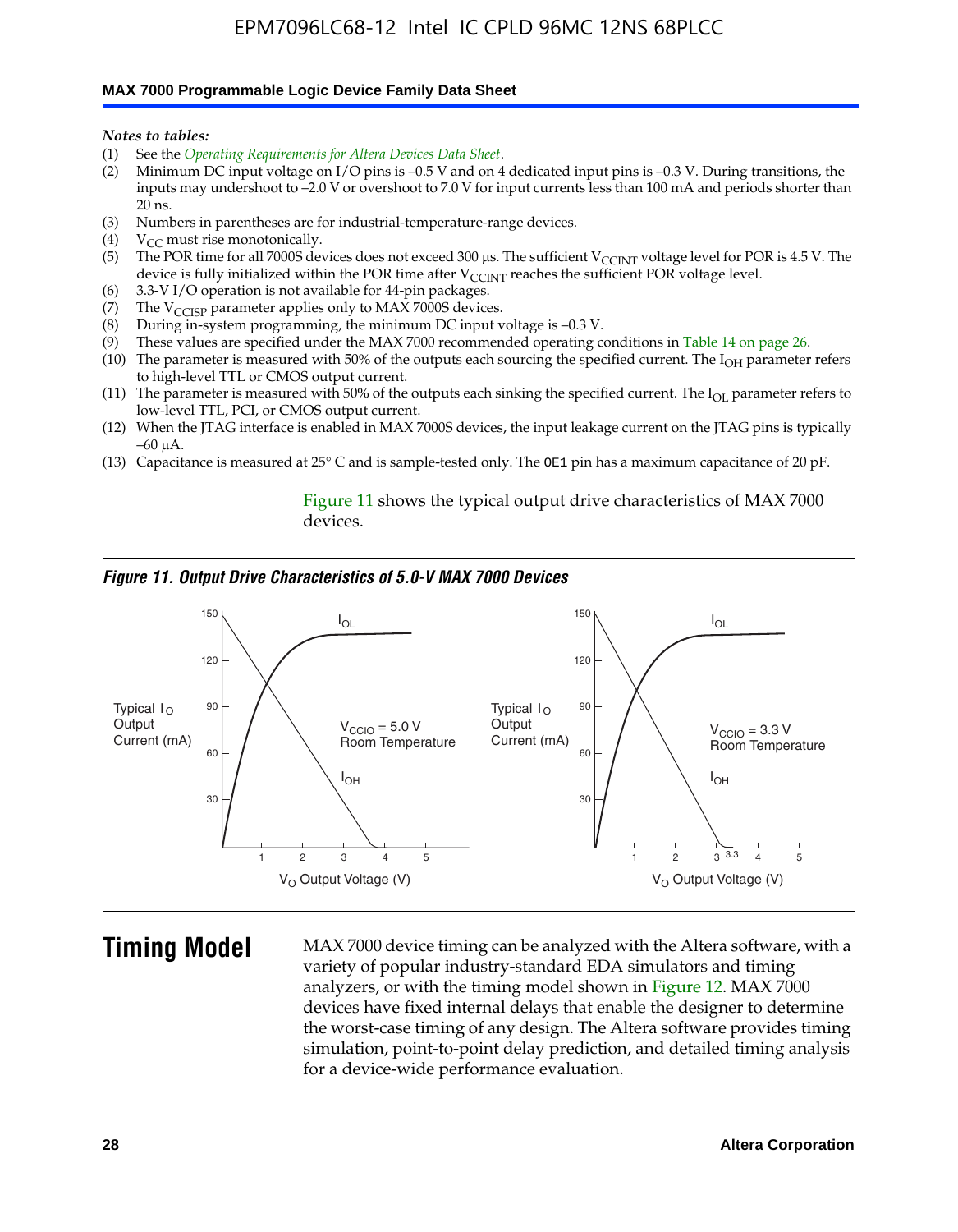

### **MAX 7000 Programmable Logic Device Family Data Sheet**

#### *Notes:*

- (1) Only available in MAX 7000E and MAX 7000S devices.
- (2) Not available in 44-pin devices.

[The tim](http://www.altera.com/literature/an/an094.pdf)ing characteristics [of any signal path can be derived from the](http://www.altera.com/literature/an/an094.pdf)  timing model and parameters of a particular device. External timing parameters, which represent pin-to-pin timing delays, can be calculated as the sum of internal parameters. Figure 13 shows the internal timing relationship of internal and external delay parameters.



For more infomration, see *Application Note 94 (Understanding MAX 7000 Timing)*.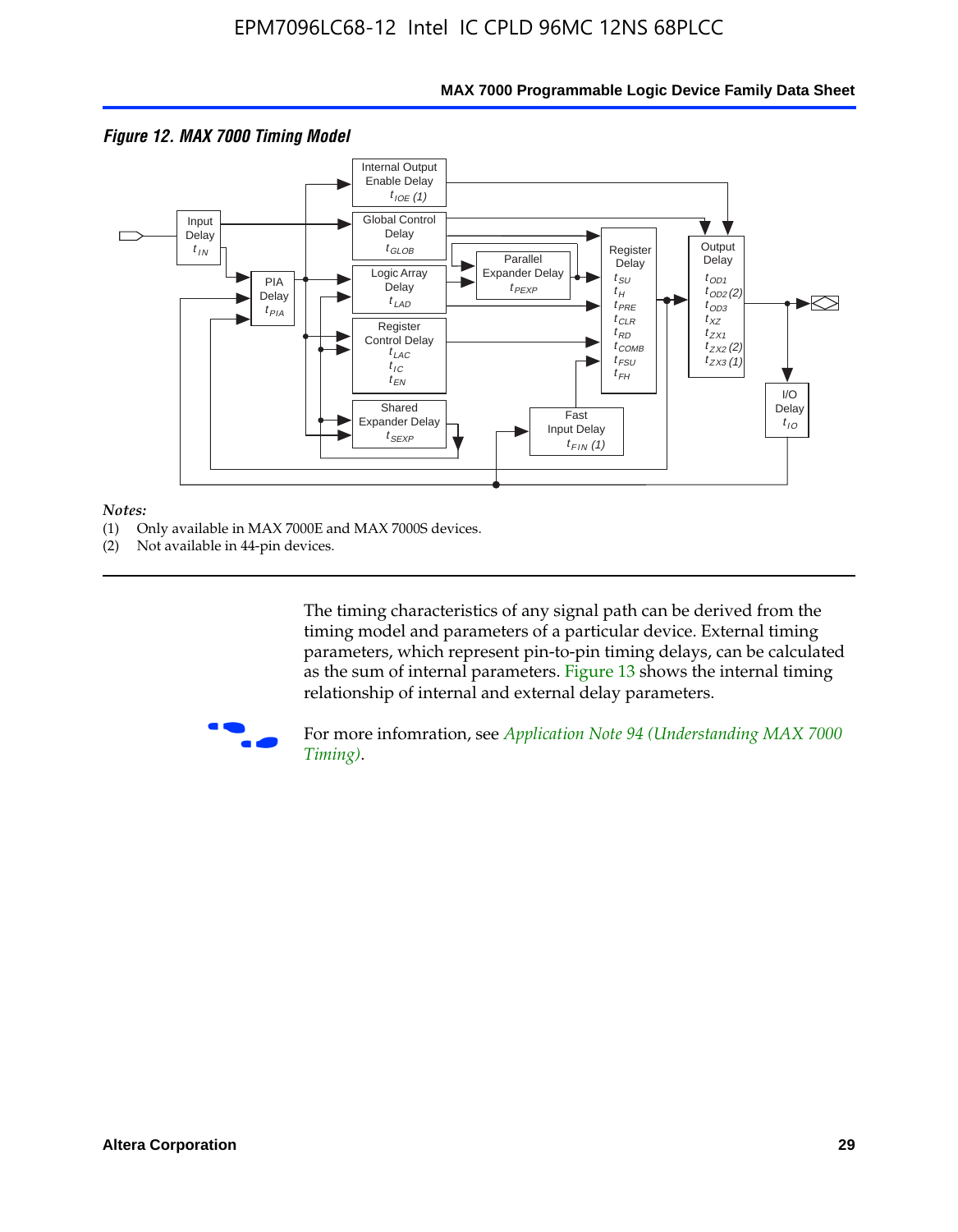#### *Figure 13. Switching Waveforms*

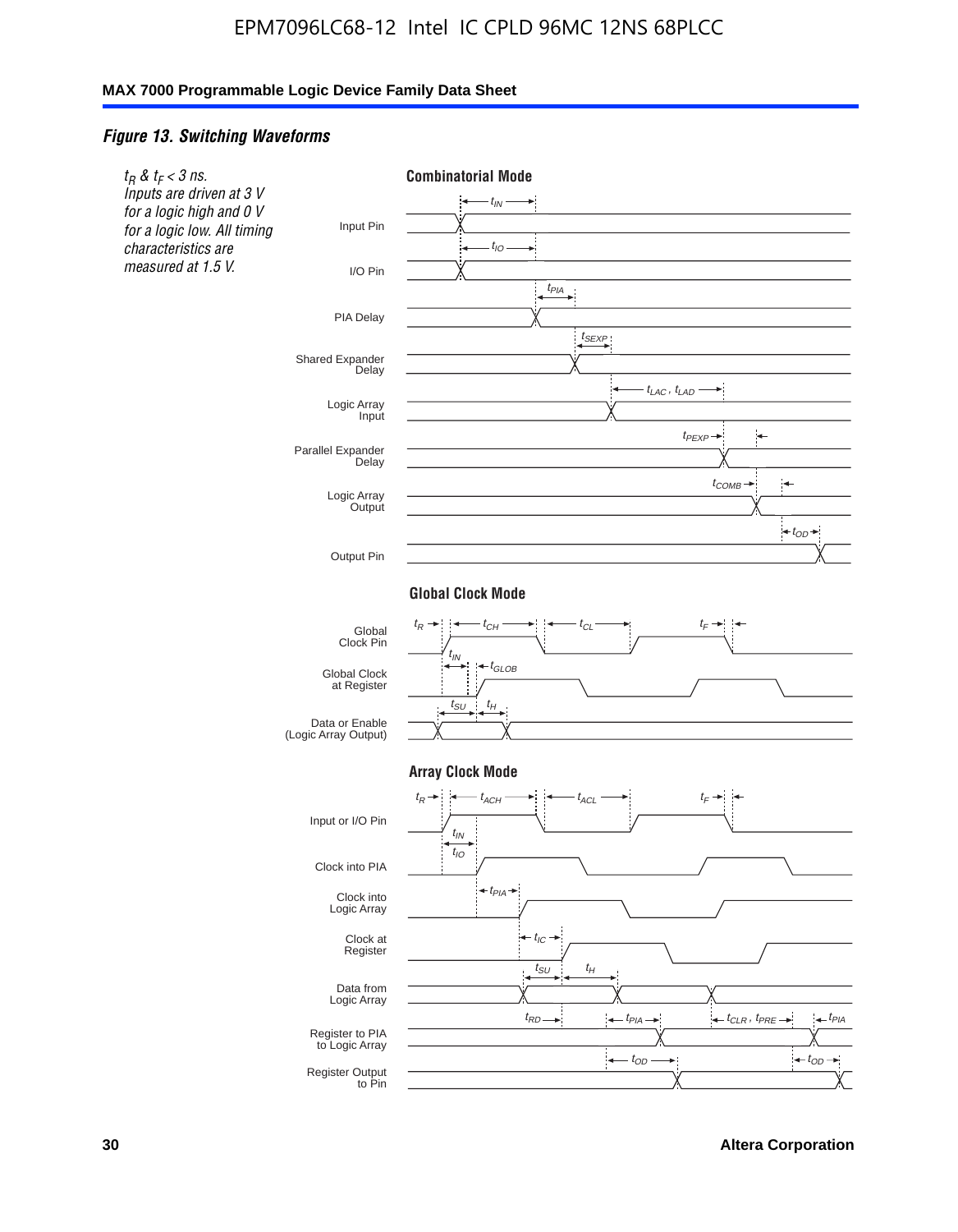operating conditions.

|                   | Table 19. MAX 7000 & MAX 7000E External Timing Parameters<br>Note $(1)$ |                    |       |                |                |     |             |  |
|-------------------|-------------------------------------------------------------------------|--------------------|-------|----------------|----------------|-----|-------------|--|
| Symbol            | <b>Parameter</b>                                                        | <b>Conditions</b>  |       | -6 Speed Grade | -7 Speed Grade |     | <b>Unit</b> |  |
|                   |                                                                         |                    | Min   | Max            | Min            | Max |             |  |
| t <sub>PD1</sub>  | Input to non-registered output                                          | $C1 = 35 pF$       |       | 6.0            |                | 7.5 | ns          |  |
| t <sub>PD2</sub>  | I/O input to non-registered output                                      | $C1 = 35 pF$       |       | 6.0            |                | 7.5 | ns          |  |
| $t_{\text{SU}}$   | Global clock setup time                                                 |                    | 5.0   |                | 6.0            |     | ns          |  |
| $t_H$             | Global clock hold time                                                  |                    | 0.0   |                | 0.0            |     | ns          |  |
| t <sub>FSU</sub>  | Global clock setup time of fast input                                   | (2)                | 2.5   |                | 3.0            |     | ns          |  |
| t <sub>FH</sub>   | Global clock hold time of fast input                                    | (2)                | 0.5   |                | 0.5            |     | ns          |  |
| $t_{CO1}$         | Global clock to output delay                                            | $C1 = 35 pF$       |       | 4.0            |                | 4.5 | ns          |  |
| $t_{\mathsf{CH}}$ | Global clock high time                                                  |                    | 2.5   |                | 3.0            |     | ns          |  |
| $t_{CL}$          | Global clock low time                                                   |                    | 2.5   |                | 3.0            |     | ns          |  |
| t <sub>ASU</sub>  | Array clock setup time                                                  |                    | 2.5   |                | 3.0            |     | ns          |  |
| t <sub>АН</sub>   | Array clock hold time                                                   |                    | 2.0   |                | 2.0            |     | ns          |  |
| $t_{ACO1}$        | Array clock to output delay                                             | $C1 = 35 pF$       |       | 6.5            |                | 7.5 | ns          |  |
| $t_{ACH}$         | Array clock high time                                                   |                    | 3.0   |                | 3.0            |     | ns          |  |
| $t_{\sf ACL}$     | Array clock low time                                                    |                    | 3.0   |                | 3.0            |     | ns          |  |
| t <sub>CPPW</sub> | Minimum pulse width for clear and<br>preset                             | (3)                | 3.0   |                | 3.0            |     | ns          |  |
| t <sub>ODH</sub>  | Output data hold time after clock                                       | $C1 = 35$ pF $(4)$ | 1.0   |                | 1.0            |     | ns          |  |
| $t_{\text{CNT}}$  | Minimum global clock period                                             |                    |       | 6.6            |                | 8.0 | ns          |  |
| $f_{\text{CNT}}$  | Maximum internal global clock<br>frequency                              | (5)                | 151.5 |                | 125.0          |     | <b>MHz</b>  |  |
| t <sub>ACNT</sub> | Minimum array clock period                                              |                    |       | 6.6            |                | 8.0 | ns          |  |
| f <sub>ACNT</sub> | Maximum internal array clock<br>frequency                               | (5)                | 151.5 |                | 125.0          |     | <b>MHz</b>  |  |
| $f_{MAX}$         | Maximum clock frequency                                                 | (6)                | 200   |                | 166.7          |     | <b>MHz</b>  |  |

### **MAX 7000 Programmable Logic Device Family Data Sheet**

Tables 19 through 26 show the MAX 7000 and MAX 7000E AC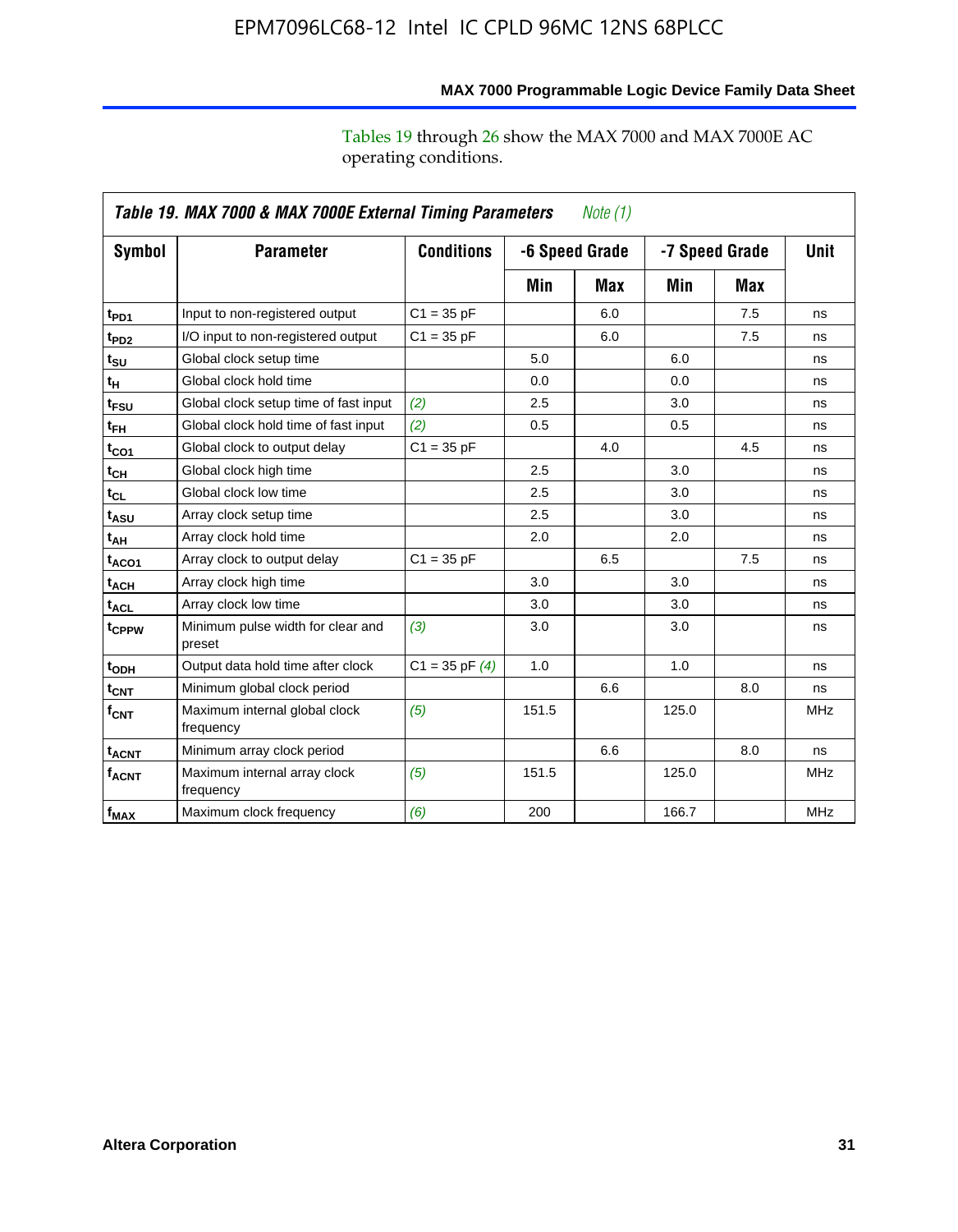| <b>Symbol</b>               | <b>Parameter</b>                                                                                             | <b>Conditions</b>  |     | Speed Grade -6 |     | Speed Grade -7 | Unit |
|-----------------------------|--------------------------------------------------------------------------------------------------------------|--------------------|-----|----------------|-----|----------------|------|
|                             |                                                                                                              |                    | Min | Max            | Min | Max            |      |
| $t_{IN}$                    | Input pad and buffer delay                                                                                   |                    |     | 0.4            |     | 0.5            | ns   |
| $t_{IO}$                    | I/O input pad and buffer delay                                                                               |                    |     | 0.4            |     | 0.5            | ns   |
| $t_{FIN}$                   | Fast input delay                                                                                             | (2)                |     | 0.8            |     | 1.0            | ns   |
| <sup>t</sup> SEXP           | Shared expander delay                                                                                        |                    |     | 3.5            |     | 4.0            | ns   |
| t <sub>PEXP</sub>           | Parallel expander delay                                                                                      |                    |     | 0.8            |     | 0.8            | ns   |
| $t_{LAD}$                   | Logic array delay                                                                                            |                    |     | 2.0            |     | 3.0            | ns   |
| $t_{LAC}$                   | Logic control array delay                                                                                    |                    |     | 2.0            |     | 3.0            | ns   |
| $t_{IOE}$                   | Internal output enable delay                                                                                 | (2)                |     |                |     | 2.0            | ns   |
| $t_{OD1}$                   | Output buffer and pad delay<br>Slow slew rate = off, $V_{\text{CCIO}} = 5.0 V$                               | $C1 = 35 pF$       |     | 2.0            |     | 2.0            | ns   |
| $t_{OD2}$                   | Output buffer and pad delay<br>Slow slew rate = off, $V_{\text{CCIO}} = 3.3$ V                               | $C1 = 35$ pF $(7)$ |     | 2.5            |     | 2.5            | ns   |
| $t_{OD3}$                   | Output buffer and pad delay<br>Slow slew rate $=$ on,<br>$V_{\text{CCIO}} = 5.0 \text{ V or } 3.3 \text{ V}$ | $C1 = 35$ pF $(2)$ |     | 7.0            |     | 7.0            | ns   |
| $t_{ZX1}$                   | Output buffer enable delay<br>Slow slew rate = off, $V_{\text{CCIO}} = 5.0 V$                                | $C1 = 35 pF$       |     | 4.0            |     | 4.0            | ns   |
| $t_{ZX2}$                   | Output buffer enable delay<br>Slow slew rate = off, $V_{\text{CCIO}} = 3.3 \text{ V}$                        | $C1 = 35$ pF $(7)$ |     | 4.5            |     | 4.5            | ns   |
| t <sub>ZX3</sub>            | Output buffer enable delay<br>Slow slew rate $=$ on<br>$V_{\text{CCIO}} = 5.0 \text{ V or } 3.3 \text{ V}$   | $C1 = 35$ pF $(2)$ |     | 9.0            |     | 9.0            | ns   |
| $t_{XZ}$                    | Output buffer disable delay                                                                                  | $C1 = 5 pF$        |     | 4.0            |     | 4.0            | ns   |
| $t_{\scriptstyle\text{SU}}$ | Register setup time                                                                                          |                    | 3.0 |                | 3.0 |                | ns   |
| $t_H$                       | Register hold time                                                                                           |                    | 1.5 |                | 2.0 |                | ns   |
| t <sub>FSU</sub>            | Register setup time of fast input                                                                            | (2)                | 2.5 |                | 3.0 |                | ns   |
| $t_{FH}$                    | Register hold time of fast input                                                                             | (2)                | 0.5 |                | 0.5 |                | ns   |
| t <sub>RD</sub>             | Register delay                                                                                               |                    |     | 0.8            |     | 1.0            | ns   |
| $t_{\mathsf{COMB}}$         | Combinatorial delay                                                                                          |                    |     | 0.8            |     | 1.0            | ns   |
| $t_{IC}$                    | Array clock delay                                                                                            |                    |     | 2.5            |     | 3.0            | ns   |
| $t_{EN}$                    | Register enable time                                                                                         |                    |     | 2.0            |     | 3.0            | ns   |
| t <sub>GLOB</sub>           | Global control delay                                                                                         |                    |     | 0.8            |     | 1.0            | ns   |
| $t_{PRE}$                   | Register preset time                                                                                         |                    |     | 2.0            |     | 2.0            | ns   |
| $t_{\sf CLR}$               | Register clear time                                                                                          |                    |     | 2.0            |     | 2.0            | ns   |
| $t_{PIA}$                   | PIA delay                                                                                                    |                    |     | 0.8            |     | 1.0            | ns   |
| $t_{LPA}$                   | Low-power adder                                                                                              | (8)                |     | 10.0           |     | 10.0           | ns   |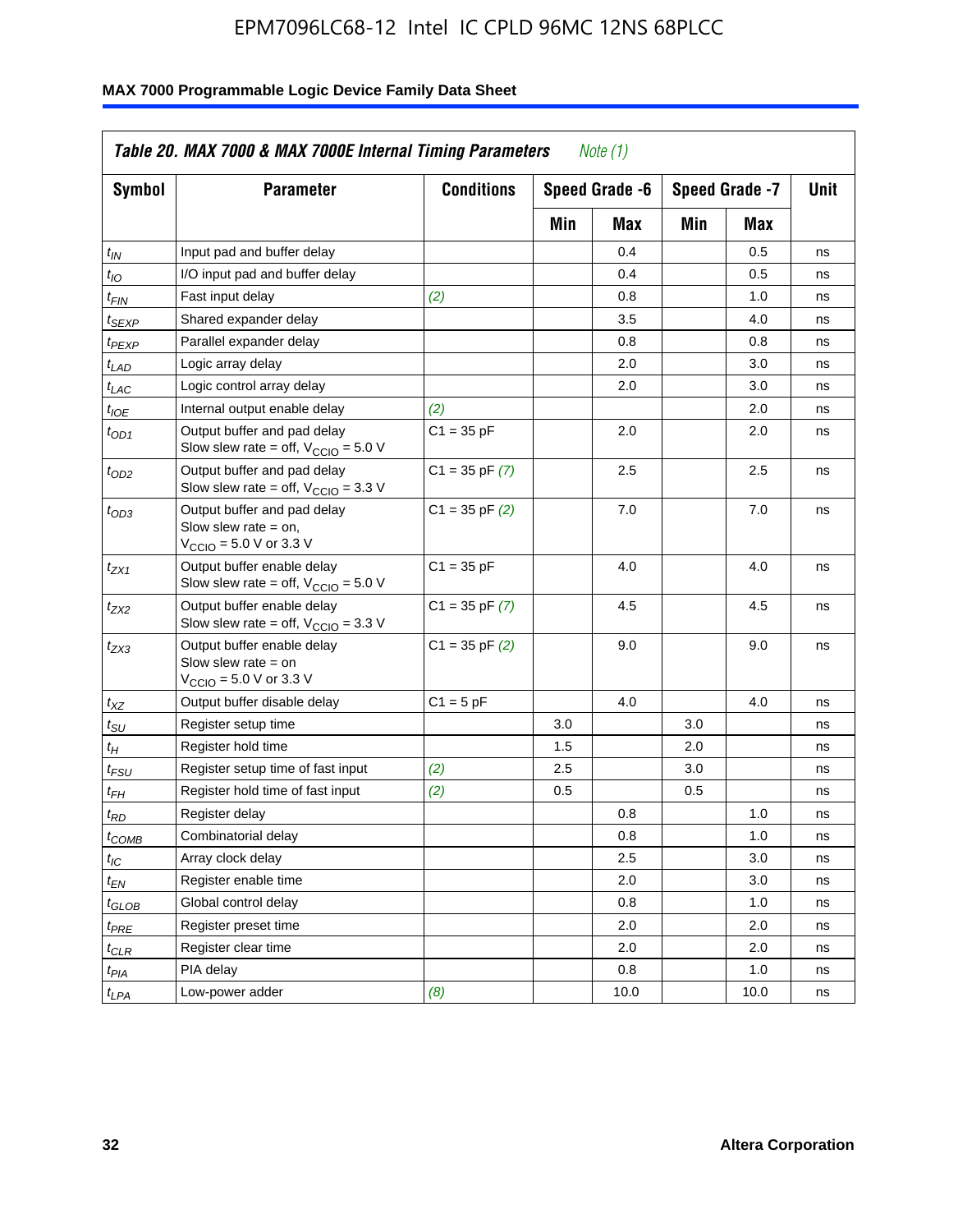|                              | Table 21. MAX 7000 & MAX 7000E External Timing Parameters<br>Note (1) |                    |       |                         |       |                                   |             |  |
|------------------------------|-----------------------------------------------------------------------|--------------------|-------|-------------------------|-------|-----------------------------------|-------------|--|
| Symbol                       | <b>Parameter</b>                                                      | <b>Conditions</b>  |       | <b>Speed Grade</b>      |       |                                   | <b>Unit</b> |  |
|                              |                                                                       |                    |       | <b>MAX 7000E (-10P)</b> |       | MAX 7000 (-10)<br>MAX 7000E (-10) |             |  |
|                              |                                                                       |                    | Min   | Max                     | Min   | Max                               |             |  |
| t <sub>PD1</sub>             | Input to non-registered output                                        | $C1 = 35 pF$       |       | 10.0                    |       | 10.0                              | ns          |  |
| $t_{PD2}$                    | I/O input to non-registered output                                    | $C1 = 35 pF$       |       | 10.0                    |       | 10.0                              | ns          |  |
| t <sub>su</sub>              | Global clock setup time                                               |                    | 7.0   |                         | 8.0   |                                   | ns          |  |
| t <sub>Η</sub>               | Global clock hold time                                                |                    | 0.0   |                         | 0.0   |                                   | ns          |  |
| t <sub>FSU</sub>             | Global clock setup time of fast input (2)                             |                    | 3.0   |                         | 3.0   |                                   | ns          |  |
| $t_{FH}$                     | Global clock hold time of fast input                                  | (2)                | 0.5   |                         | 0.5   |                                   | ns          |  |
| t <sub>CO1</sub>             | Global clock to output delay                                          | $C1 = 35 pF$       |       | 5.0                     |       | 5                                 | ns          |  |
| $\mathfrak{t}_{\textsf{CH}}$ | Global clock high time                                                |                    | 4.0   |                         | 4.0   |                                   | ns          |  |
| t <sub>CL</sub>              | Global clock low time                                                 |                    | 4.0   |                         | 4.0   |                                   | ns          |  |
| t <sub>ASU</sub>             | Array clock setup time                                                |                    | 2.0   |                         | 3.0   |                                   | ns          |  |
| t <sub>АН</sub>              | Array clock hold time                                                 |                    | 3.0   |                         | 3.0   |                                   | ns          |  |
| t <sub>ACO1</sub>            | Array clock to output delay                                           | $C1 = 35 pF$       |       | 10.0                    |       | 10.0                              | ns          |  |
| t <sub>ACH</sub>             | Array clock high time                                                 |                    | 4.0   |                         | 4.0   |                                   | ns          |  |
| $t_{\sf ACL}$                | Array clock low time                                                  |                    | 4.0   |                         | 4.0   |                                   | ns          |  |
| t <sub>CPPW</sub>            | Minimum pulse width for clear and<br>preset                           | (3)                | 4.0   |                         | 4.0   |                                   | ns          |  |
| t <sub>ODH</sub>             | Output data hold time after clock                                     | $C1 = 35$ pF $(4)$ | 1.0   |                         | 1.0   |                                   | ns          |  |
| $t_{\mathsf{CNT}}$           | Minimum global clock period                                           |                    |       | 10.0                    |       | 10.0                              | ns          |  |
| $f_{\mathsf{CNT}}$           | Maximum internal global clock<br>frequency                            | (5)                | 100.0 |                         | 100.0 |                                   | <b>MHz</b>  |  |
| t <sub>ACNT</sub>            | Minimum array clock period                                            |                    |       | 10.0                    |       | 10.0                              | ns          |  |
| f <sub>ACNT</sub>            | Maximum internal array clock<br>frequency                             | (5)                | 100.0 |                         | 100.0 |                                   | <b>MHz</b>  |  |
| $f_{MAX}$                    | Maximum clock frequency                                               | (6)                | 125.0 |                         | 125.0 |                                   | <b>MHz</b>  |  |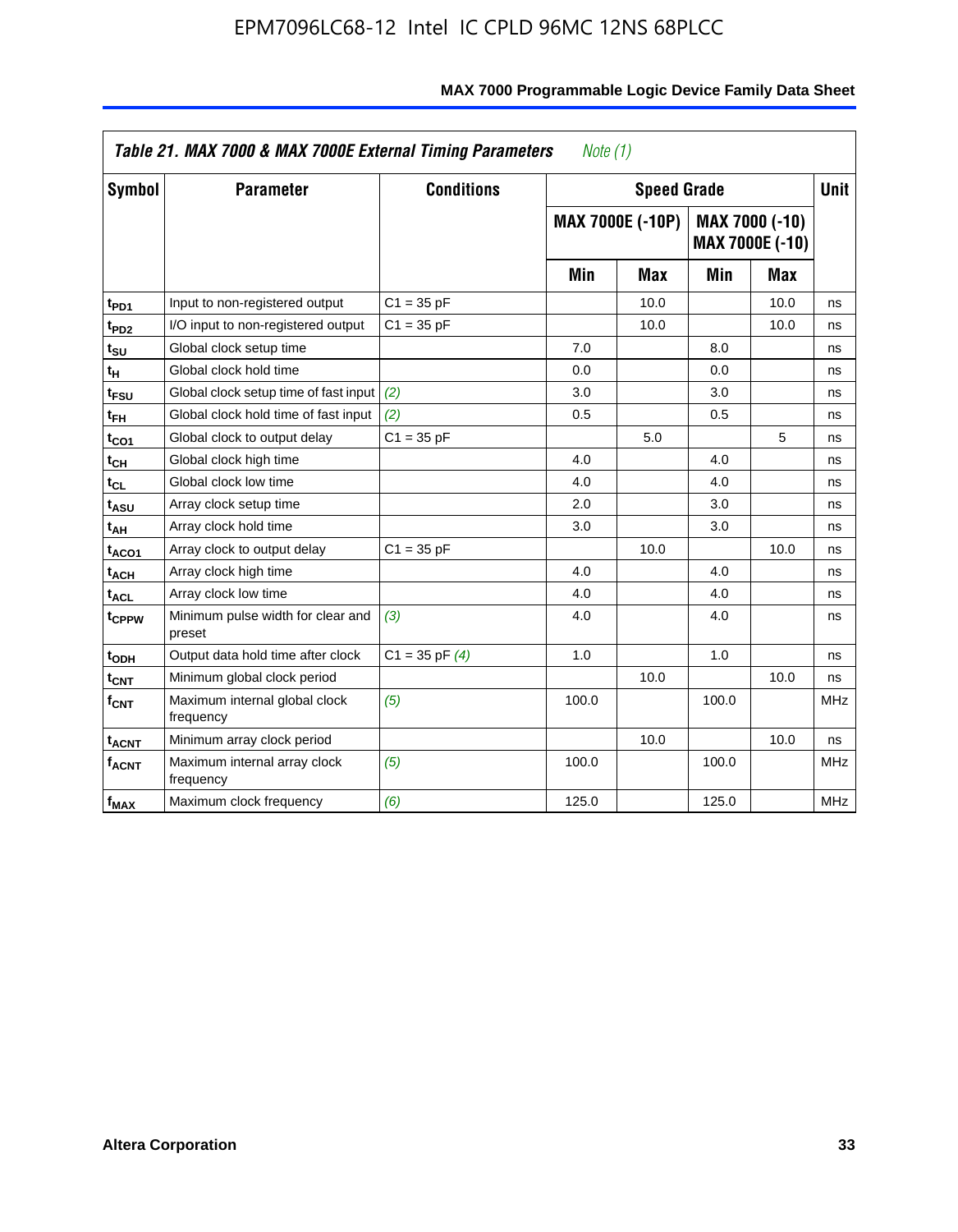| <b>Symbol</b>      | <b>Parameter</b>                                                                                            | <b>Conditions</b>  |     | <b>Speed Grade</b>      |     |                                   | Unit |
|--------------------|-------------------------------------------------------------------------------------------------------------|--------------------|-----|-------------------------|-----|-----------------------------------|------|
|                    |                                                                                                             |                    |     | <b>MAX 7000E (-10P)</b> |     | MAX 7000 (-10)<br>MAX 7000E (-10) |      |
|                    |                                                                                                             |                    | Min | Max                     | Min | Max                               |      |
| $t_{IN}$           | Input pad and buffer delay                                                                                  |                    |     | 0.5                     |     | 1.0                               | ns   |
| $t_{IO}$           | I/O input pad and buffer delay                                                                              |                    |     | 0.5                     |     | 1.0                               | ns   |
| t <sub>FIN</sub>   | Fast input delay                                                                                            | (2)                |     | 1.0                     |     | 1.0                               | ns   |
| <sup>t</sup> SEXP  | Shared expander delay                                                                                       |                    |     | 5.0                     |     | 5.0                               | ns   |
| t <sub>PEXP</sub>  | Parallel expander delay                                                                                     |                    |     | 0.8                     |     | 0.8                               | ns   |
| t <sub>LAD</sub>   | Logic array delay                                                                                           |                    |     | 5.0                     |     | 5.0                               | ns   |
| $t_{LAC}$          | Logic control array delay                                                                                   |                    |     | 5.0                     |     | 5.0                               | ns   |
| $t_{\mathit{IOE}}$ | Internal output enable delay                                                                                | (2)                |     | 2.0                     |     | 2.0                               | ns   |
| $t_{OD1}$          | Output buffer and pad delay<br>Slow slew rate $=$ off<br>$V_{\text{CCIO}} = 5.0 V$                          | $C1 = 35 pF$       |     | 1.5                     |     | 2.0                               | ns   |
| $t_{OD2}$          | Output buffer and pad delay<br>Slow slew rate $=$ off<br>$VCCIO = 3.3 V$                                    | $C1 = 35$ pF $(7)$ |     | 2.0                     |     | 2.5                               | ns   |
| $t_{OD3}$          | Output buffer and pad delay<br>Slow slew rate $=$ on<br>$V_{\text{CCIO}} = 5.0 \text{ V or } 3.3 \text{ V}$ | $C1 = 35$ pF $(2)$ |     | 5.5                     |     | 6.0                               | ns   |
| tzx1               | Output buffer enable delay<br>Slow slew rate $=$ off<br>$V_{\text{CCIO}} = 5.0 V$                           | $C1 = 35 pF$       |     | 5.0                     |     | 5.0                               | ns   |
| t <sub>ZX2</sub>   | Output buffer enable delay<br>Slow slew rate $=$ off<br>$V_{\text{CCIO}} = 3.3 \text{ V}$                   | $C1 = 35$ pF $(7)$ |     | 5.5                     |     | 5.5                               | ns   |
| t <sub>ZX3</sub>   | Output buffer enable delay<br>Slow slew rate $=$ on<br>$V_{\text{CCIO}} = 5.0 \text{ V or } 3.3 \text{ V}$  | $C1 = 35$ pF $(2)$ |     | 9.0                     |     | 9.0                               | ns   |
| $t_{\mathsf{XZ}}$  | Output buffer disable delay                                                                                 | $C1 = 5$ pF        |     | 5.0                     |     | 5.0                               | ns   |
| $t_{\sf SU}$       | Register setup time                                                                                         |                    | 2.0 |                         | 3.0 |                                   | ns   |
| $t_H$              | Register hold time                                                                                          |                    | 3.0 |                         | 3.0 |                                   | ns   |
| t <sub>FSU</sub>   | Register setup time of fast input                                                                           | (2)                | 3.0 |                         | 3.0 |                                   | ns   |
| t <sub>FH</sub>    | Register hold time of fast input                                                                            | (2)                | 0.5 |                         | 0.5 |                                   | ns   |
| $t_{RD}$           | Register delay                                                                                              |                    |     | 2.0                     |     | 1.0                               | ns   |
| $t_{COMB}$         | Combinatorial delay                                                                                         |                    |     | 2.0                     |     | 1.0                               | ns   |
| $t_{\mathcal{IC}}$ | Array clock delay                                                                                           |                    |     | 5.0                     |     | 5.0                               | ns   |
| $t_{EN}$           | Register enable time                                                                                        |                    |     | 5.0                     |     | 5.0                               | ns   |
| t <sub>GLOB</sub>  | Global control delay                                                                                        |                    |     | 1.0                     |     | 1.0                               | ns   |
| $t_{PRE}$          | Register preset time                                                                                        |                    |     | 3.0                     |     | 3.0                               | ns   |
| $t_{\sf CLR}$      | Register clear time                                                                                         |                    |     | 3.0                     |     | 3.0                               | ns   |
| $t_{PIA}$          | PIA delay                                                                                                   |                    |     | 1.0                     |     | 1.0                               | ns   |
| $t_{LPA}$          | Low-power adder                                                                                             | (8)                |     | 11.0                    |     | 11.0                              | ns   |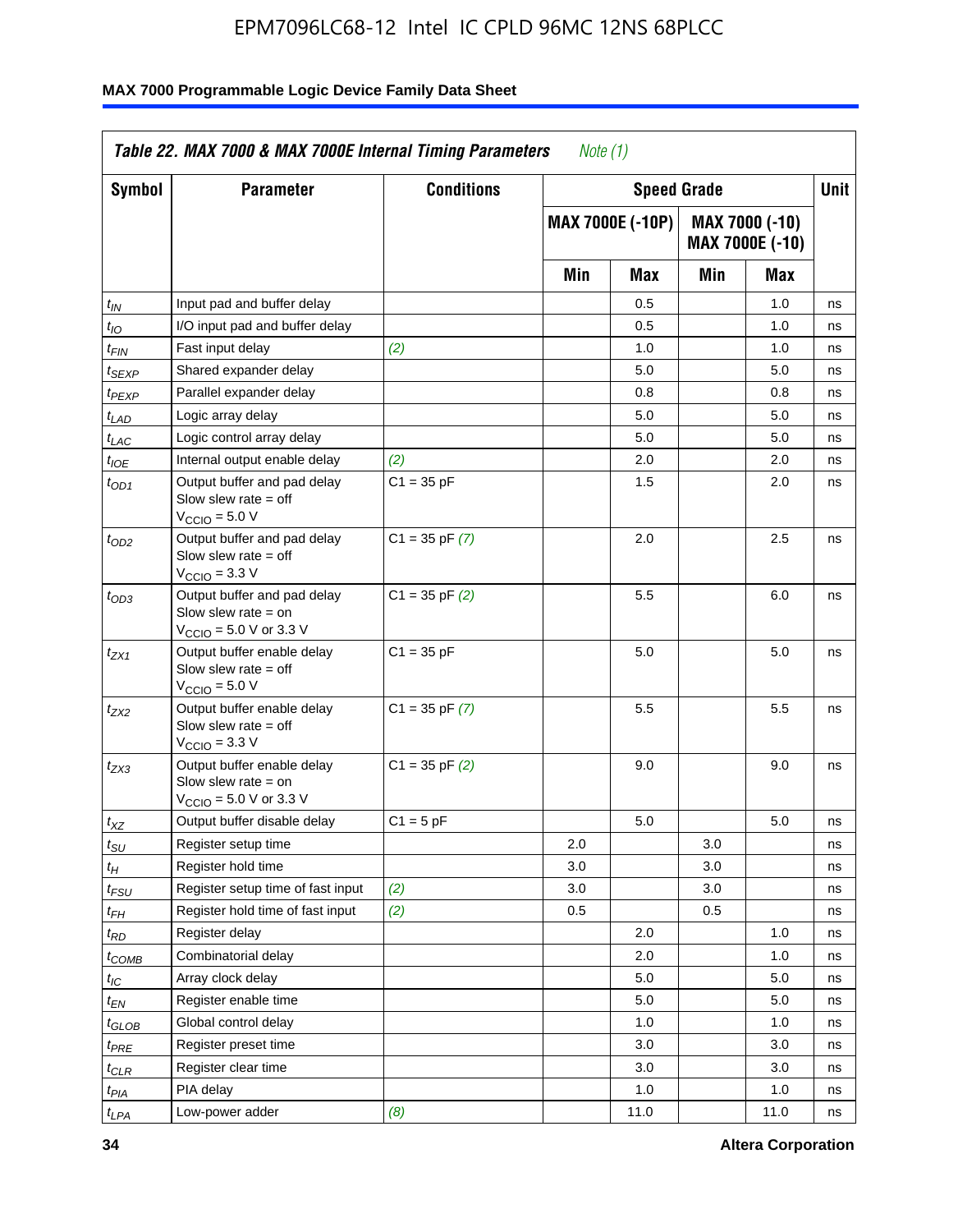| Table 23. MAX 7000 & MAX 7000E External Timing Parameters<br>Note (1) |                                             |                    |       |                         |       |                                          |             |  |  |  |  |
|-----------------------------------------------------------------------|---------------------------------------------|--------------------|-------|-------------------------|-------|------------------------------------------|-------------|--|--|--|--|
| <b>Symbol</b>                                                         | <b>Parameter</b>                            | <b>Conditions</b>  |       | <b>Speed Grade</b>      |       |                                          | <b>Unit</b> |  |  |  |  |
|                                                                       |                                             |                    |       | <b>MAX 7000E (-12P)</b> |       | MAX 7000 (-12)<br><b>MAX 7000E (-12)</b> |             |  |  |  |  |
|                                                                       |                                             |                    | Min   | <b>Max</b>              | Min   | <b>Max</b>                               |             |  |  |  |  |
| t <sub>PD1</sub>                                                      | Input to non-registered output              | $C1 = 35 pF$       |       | 12.0                    |       | 12.0                                     | ns          |  |  |  |  |
| t <sub>PD2</sub>                                                      | I/O input to non-registered output          | $C1 = 35 pF$       |       | 12.0                    |       | 12.0                                     | ns          |  |  |  |  |
| $t_{\scriptstyle\text{SU}}$                                           | Global clock setup time                     |                    | 7.0   |                         | 10.0  |                                          | ns          |  |  |  |  |
| tμ                                                                    | Global clock hold time                      |                    | 0.0   |                         | 0.0   |                                          | ns          |  |  |  |  |
| t <sub>FSU</sub>                                                      | Global clock setup time of fast input       | (2)                | 3.0   |                         | 3.0   |                                          | ns          |  |  |  |  |
| t <sub>FH</sub>                                                       | Global clock hold time of fast input        | (2)                | 0.0   |                         | 0.0   |                                          | ns          |  |  |  |  |
| t <sub>CO1</sub>                                                      | Global clock to output delay                | $C1 = 35 pF$       |       | 6.0                     |       | 6.0                                      | ns          |  |  |  |  |
| t <sub>СН</sub>                                                       | Global clock high time                      |                    | 4.0   |                         | 4.0   |                                          | ns          |  |  |  |  |
| $\mathfrak{t}_{\rm CL}$                                               | Global clock low time                       |                    | 4.0   |                         | 4.0   |                                          | ns          |  |  |  |  |
| t <sub>ASU</sub>                                                      | Array clock setup time                      |                    | 3.0   |                         | 4.0   |                                          | ns          |  |  |  |  |
| t <sub>АН</sub>                                                       | Array clock hold time                       |                    | 4.0   |                         | 4.0   |                                          | ns          |  |  |  |  |
| t <sub>ACO1</sub>                                                     | Array clock to output delay                 | $C1 = 35 pF$       |       | 12.0                    |       | 12.0                                     | ns          |  |  |  |  |
| t <sub>ACH</sub>                                                      | Array clock high time                       |                    | 5.0   |                         | 5.0   |                                          | ns          |  |  |  |  |
| $t_{\sf ACL}$                                                         | Array clock low time                        |                    | 5.0   |                         | 5.0   |                                          | ns          |  |  |  |  |
| t <sub>CPPW</sub>                                                     | Minimum pulse width for clear and<br>preset | (3)                | 5.0   |                         | 5.0   |                                          | ns          |  |  |  |  |
| t <sub>ODH</sub>                                                      | Output data hold time after clock           | $C1 = 35$ pF $(4)$ | 1.0   |                         | 1.0   |                                          | ns          |  |  |  |  |
| $t_{\mathsf{CNT}}$                                                    | Minimum global clock period                 |                    |       | 11.0                    |       | 11.0                                     | ns          |  |  |  |  |
| $f_{\mathsf{CNT}}$                                                    | Maximum internal global clock<br>frequency  | (5)                | 90.9  |                         | 90.9  |                                          | <b>MHz</b>  |  |  |  |  |
| <b>t<sub>ACNT</sub></b>                                               | Minimum array clock period                  |                    |       | 11.0                    |       | 11.0                                     | ns          |  |  |  |  |
| <b>f<sub>ACNT</sub></b>                                               | Maximum internal array clock<br>frequency   | (5)                | 90.9  |                         | 90.9  |                                          | <b>MHz</b>  |  |  |  |  |
| $f_{MAX}$                                                             | Maximum clock frequency                     | (6)                | 125.0 |                         | 125.0 |                                          | <b>MHz</b>  |  |  |  |  |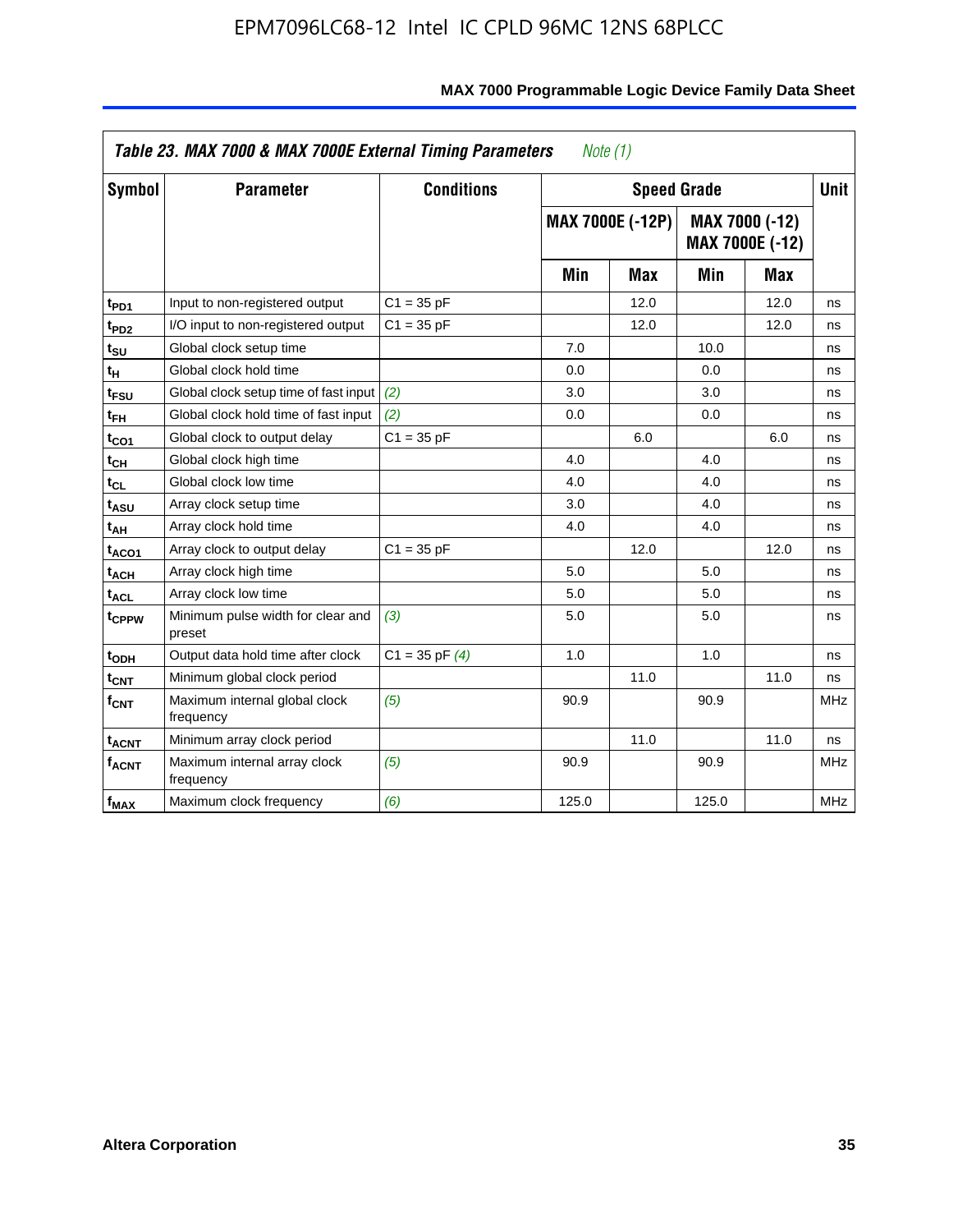| <b>Symbol</b>               | <b>Parameter</b>                                                                                           | <b>Conditions</b>  |     | <b>Speed Grade</b>      |     |                                   | <b>Unit</b> |
|-----------------------------|------------------------------------------------------------------------------------------------------------|--------------------|-----|-------------------------|-----|-----------------------------------|-------------|
|                             |                                                                                                            |                    |     | <b>MAX 7000E (-12P)</b> |     | MAX 7000 (-12)<br>MAX 7000E (-12) |             |
|                             |                                                                                                            |                    | Min | Max                     | Min | Max                               |             |
| t <sub>IN</sub>             | Input pad and buffer delay                                                                                 |                    |     | 1.0                     |     | 2.0                               | ns          |
| $t_{IO}$                    | I/O input pad and buffer delay                                                                             |                    |     | 1.0                     |     | 2.0                               | ns          |
| $t_{\sf FIN}$               | Fast input delay                                                                                           | (2)                |     | 1.0                     |     | 1.0                               | ns          |
| t <sub>SEXP</sub>           | Shared expander delay                                                                                      |                    |     | 7.0                     |     | 7.0                               | ns          |
| $t_{PEXP}$                  | Parallel expander delay                                                                                    |                    |     | 1.0                     |     | 1.0                               | ns          |
| t <sub>LAD</sub>            | Logic array delay                                                                                          |                    |     | 7.0                     |     | 5.0                               | ns          |
| $t_{LAC}$                   | Logic control array delay                                                                                  |                    |     | 5.0                     |     | 5.0                               | ns          |
| $t_{\mathit{IOE}}$          | Internal output enable delay                                                                               | (2)                |     | 2.0                     |     | 2.0                               | ns          |
| $t_{OD1}$                   | Output buffer and pad delay<br>Slow slew rate $=$ off<br>$V_{\text{CCIO}} = 5.0 V$                         | $C1 = 35 pF$       |     | 1.0                     |     | 3.0                               | ns          |
| $t_{OD2}$                   | Output buffer and pad delay<br>Slow slew rate $=$ off<br>$VCCIO = 3.3 V$                                   | $C1 = 35$ pF $(7)$ |     | 2.0                     |     | 4.0                               | ns          |
| $t_{OD3}$                   | Output buffer and pad delay<br>Slow slew rate = on<br>$V_{\text{CCIO}} = 5.0 \text{ V or } 3.3 \text{ V}$  | $C1 = 35$ pF $(2)$ |     | 5.0                     |     | 7.0                               | ns          |
| $t_{ZX1}$                   | Output buffer enable delay<br>Slow slew rate $=$ off<br>$V_{\text{CCIO}} = 5.0 V$                          | $C1 = 35 pF$       |     | 6.0                     |     | 6.0                               | ns          |
| t <sub>ZX2</sub>            | Output buffer enable delay<br>Slow slew rate $=$ off<br>$V_{\text{CCIO}} = 3.3 \text{ V}$                  | $C1 = 35$ pF $(7)$ |     | 7.0                     |     | 7.0                               | ns          |
| $t_{ZX3}$                   | Output buffer enable delay<br>Slow slew rate $=$ on<br>$V_{\text{CCIO}} = 5.0 \text{ V or } 3.3 \text{ V}$ | $C1 = 35$ pF $(2)$ |     | 10.0                    |     | 10.0                              | ns          |
| $t_{XZ}$                    | Output buffer disable delay                                                                                | $C1 = 5 pF$        |     | 6.0                     |     | 6.0                               | ns          |
| $t_{\scriptstyle\text{SU}}$ | Register setup time                                                                                        |                    | 1.0 |                         | 4.0 |                                   | ns          |
| $t_H$                       | Register hold time                                                                                         |                    | 6.0 |                         | 4.0 |                                   | ns          |
| $t_{\mathit{FSU}}$          | Register setup time of fast input                                                                          | (2)                | 4.0 |                         | 2.0 |                                   | ns          |
| t <sub>FH</sub>             | Register hold time of fast input                                                                           | (2)                | 0.0 |                         | 2.0 |                                   | ns          |
| $t_{RD}$                    | Register delay                                                                                             |                    |     | 2.0                     |     | 1.0                               | ns          |
| $t_{COMB}$                  | Combinatorial delay                                                                                        |                    |     | 2.0                     |     | 1.0                               | ns          |
| ЧC                          | Array clock delay                                                                                          |                    |     | $5.0\,$                 |     | 5.0                               | 115         |
| $t_{EN}$                    | Register enable time                                                                                       |                    |     | 7.0                     |     | 5.0                               | ns          |
| $t_{GLOB}$                  | Global control delay                                                                                       |                    |     | 2.0                     |     | 0.0                               | ns          |
| t <sub>PRE</sub>            | Register preset time                                                                                       |                    |     | 4.0                     |     | 3.0                               | ns          |
| $t_{CLR}$                   | Register clear time                                                                                        |                    |     | 4.0                     |     | 3.0                               | ns          |
| $t_{PIA}$                   | PIA delay                                                                                                  |                    |     | 1.0                     |     | 1.0                               | ns          |
| $t_{LPA}$                   | Low-power adder                                                                                            | (8)                |     | 12.0                    |     | 12.0                              | ns          |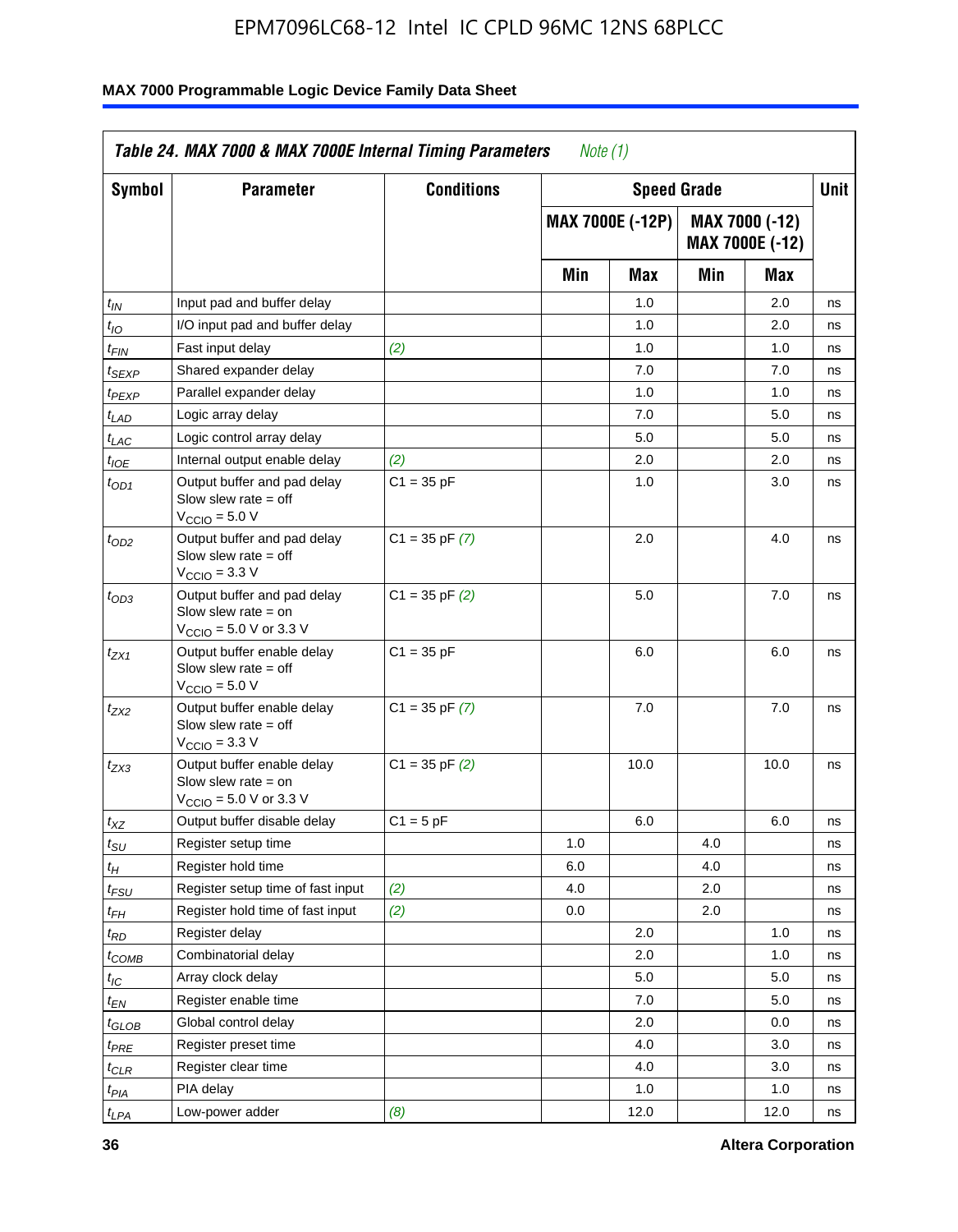| <b>Symbol</b>           | <b>Parameter</b>                            | <b>Conditions</b>  |      |            |                          | <b>Speed Grade</b> |       |            | <b>Unit</b> |
|-------------------------|---------------------------------------------|--------------------|------|------------|--------------------------|--------------------|-------|------------|-------------|
|                         |                                             |                    |      | $-15$      | $-15T$                   |                    | $-20$ |            |             |
|                         |                                             |                    | Min  | <b>Max</b> | Min                      | <b>Max</b>         | Min   | <b>Max</b> |             |
| t <sub>PD1</sub>        | Input to non-registered output              | $C1 = 35 pF$       |      | 15.0       |                          | 15.0               |       | 20.0       | ns          |
| t <sub>PD2</sub>        | I/O input to non-registered<br>output       | $C1 = 35 pF$       |      | 15.0       |                          | 15.0               |       | 20.0       | ns          |
| tsu                     | Global clock setup time                     |                    | 11.0 |            | 11.0                     |                    | 12.0  |            | ns          |
| $t_H$                   | Global clock hold time                      |                    | 0.0  |            | 0.0                      |                    | 0.0   |            | ns          |
| t <sub>FSU</sub>        | Global clock setup time of fast<br>input    | (2)                | 3.0  |            | -                        |                    | 5.0   |            | ns          |
| $t_{FH}$                | Global clock hold time of fast<br>input     | (2)                | 0.0  |            | $\overline{\phantom{0}}$ |                    | 0.0   |            | ns          |
| $t_{CO1}$               | Global clock to output delay                | $C1 = 35 pF$       |      | 8.0        |                          | 8.0                |       | 12.0       | ns          |
| $t_{\mathsf{CH}}$       | Global clock high time                      |                    | 5.0  |            | 6.0                      |                    | 6.0   |            | ns          |
| t <sub>CL</sub>         | Global clock low time                       |                    | 5.0  |            | 6.0                      |                    | 6.0   |            | ns          |
| t <sub>ASU</sub>        | Array clock setup time                      |                    | 4.0  |            | 4.0                      |                    | 5.0   |            | ns          |
| t <sub>АН</sub>         | Array clock hold time                       |                    | 4.0  |            | 4.0                      |                    | 5.0   |            | ns          |
| t <sub>ACO1</sub>       | Array clock to output delay                 | $C1 = 35 pF$       |      | 15.0       |                          | 15.0               |       | 20.0       | ns          |
| $t_{\sf ACH}$           | Array clock high time                       |                    | 6.0  |            | 6.5                      |                    | 8.0   |            | ns          |
| t <sub>ACL</sub>        | Array clock low time                        |                    | 6.0  |            | 6.5                      |                    | 8.0   |            | ns          |
| t <sub>CPPW</sub>       | Minimum pulse width for clear<br>and preset | (3)                | 6.0  |            | 6.5                      |                    | 8.0   |            | ns          |
| $t_{ODH}$               | Output data hold time after<br>clock        | $C1 = 35$ pF $(4)$ | 1.0  |            | 1.0                      |                    | 1.0   |            | ns          |
| $t_{\mathsf{CNT}}$      | Minimum global clock period                 |                    |      | 13.0       |                          | 13.0               |       | 16.0       | ns          |
| f <sub>CNT</sub>        | Maximum internal global clock<br>frequency  | (5)                | 76.9 |            | 76.9                     |                    | 62.5  |            | <b>MHz</b>  |
| <b>t<sub>ACNT</sub></b> | Minimum array clock period                  |                    |      | 13.0       |                          | 13.0               |       | 16.0       | ns          |
| <b>fACNT</b>            | Maximum internal array clock<br>frequency   | (5)                | 76.9 |            | 76.9                     |                    | 62.5  |            | <b>MHz</b>  |
| $f_{MAX}$               | Maximum clock frequency                     | (6)                | 100  |            | 83.3                     |                    | 83.3  |            | MHz         |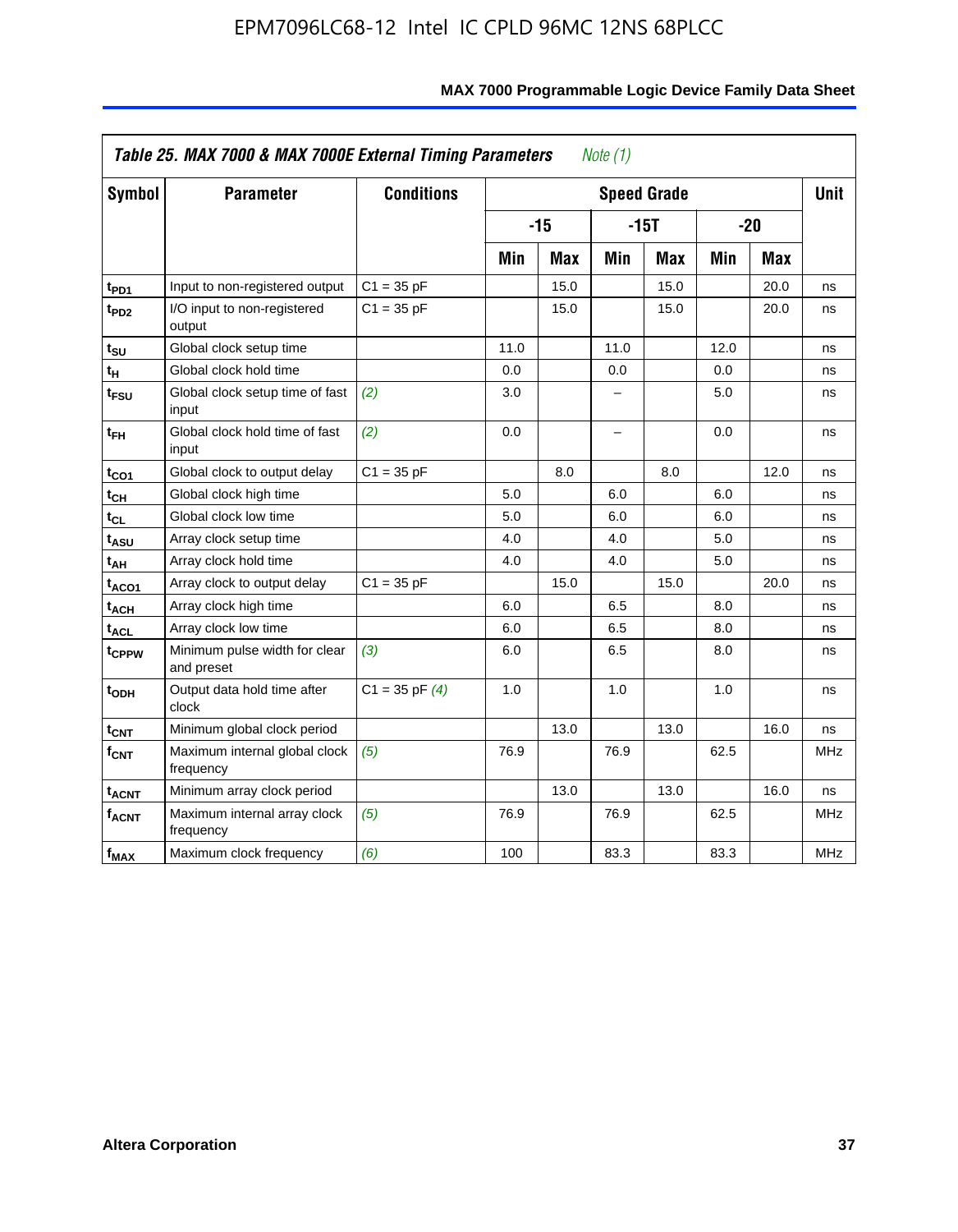| <b>Symbol</b>                 | <b>Parameter</b>                                                                                            | <b>Conditions</b>  |     |      |                          | <b>Speed Grade</b>       |     |      | <b>Unit</b> |
|-------------------------------|-------------------------------------------------------------------------------------------------------------|--------------------|-----|------|--------------------------|--------------------------|-----|------|-------------|
|                               |                                                                                                             |                    |     | -15  |                          | $-15T$                   |     | -20  |             |
|                               |                                                                                                             |                    | Min | Max  | Min                      | Max                      | Min | Max  |             |
| $t_{IN}$                      | Input pad and buffer delay                                                                                  |                    |     | 2.0  |                          | 2.0                      |     | 3.0  | ns          |
| $t_{IO}$                      | I/O input pad and buffer delay                                                                              |                    |     | 2.0  |                          | 2.0                      |     | 3.0  | ns          |
| $t_{\textit{FIN}}$            | Fast input delay                                                                                            | (2)                |     | 2.0  |                          | $\equiv$                 |     | 4.0  | ns          |
| $t_{SEXP}$                    | Shared expander delay                                                                                       |                    |     | 8.0  |                          | 10.0                     |     | 9.0  | ns          |
| t <sub>PEXP</sub>             | Parallel expander delay                                                                                     |                    |     | 1.0  |                          | 1.0                      |     | 2.0  | ns          |
| t <sub>LAD</sub>              | Logic array delay                                                                                           |                    |     | 6.0  |                          | 6.0                      |     | 8.0  | ns          |
| $t_{LAC}$                     | Logic control array delay                                                                                   |                    |     | 6.0  |                          | 6.0                      |     | 8.0  | ns          |
| $t_{IOE}$                     | Internal output enable delay                                                                                | (2)                |     | 3.0  |                          | $\overline{\phantom{0}}$ |     | 4.0  | ns          |
| $t_{OD1}$                     | Output buffer and pad delay<br>Slow slew rate $=$ off<br>$V_{\text{CCIO}} = 5.0 V$                          | $C1 = 35 pF$       |     | 4.0  |                          | 4.0                      |     | 5.0  | ns          |
| $t_{OD2}$                     | Output buffer and pad delay<br>Slow slew rate $=$ off<br>$V_{\text{CCIO}} = 3.3 \text{ V}$                  | $C1 = 35 pF(7)$    |     | 5.0  |                          | $\overline{\phantom{0}}$ |     | 6.0  | ns          |
| $t_{OD3}$                     | Output buffer and pad delay<br>Slow slew rate $=$ on<br>$V_{\text{CCIO}} = 5.0 \text{ V or } 3.3 \text{ V}$ | $C1 = 35$ pF $(2)$ |     | 8.0  |                          |                          |     | 9.0  | ns          |
| $t_{ZX1}$                     | Output buffer enable delay<br>Slow slew rate $=$ off<br>$V_{\text{CCIO}} = 5.0 V$                           | $C1 = 35 pF$       |     | 6.0  |                          | 6.0                      |     | 10.0 | ns          |
| t <sub>ZX2</sub>              | Output buffer enable delay<br>Slow slew rate $=$ off<br>$V_{\text{CCIO}} = 3.3 \text{ V}$                   | $C1 = 35$ pF $(7)$ |     | 7.0  |                          | L,                       |     | 11.0 | ns          |
| t <sub>ZX3</sub>              | Output buffer enable delay<br>Slow slew rate $=$ on<br>$V_{\text{CCIO}} = 5.0 \text{ V or } 3.3 \text{ V}$  | $C1 = 35$ pF $(2)$ |     | 10.0 |                          |                          |     | 14.0 | ns          |
| $t_{\mathsf{XZ}}$             | Output buffer disable delay                                                                                 | $C1 = 5pF$         |     | 6.0  |                          | 6.0                      |     | 10.0 | ns          |
| $t_{\scriptstyle\text{SU}}$   | Register setup time                                                                                         |                    | 4.0 |      | 4.0                      |                          | 4.0 |      | ns          |
| tμ                            | Register hold time                                                                                          |                    | 4.0 |      | 4.0                      |                          | 5.0 |      | ns          |
| t <sub>FSU</sub>              | Register setup time of fast input                                                                           | (2)                | 2.0 |      | $\overline{\phantom{0}}$ |                          | 4.0 |      | ns          |
| t <sub>FH</sub>               | Register hold time of fast input                                                                            | (2)                | 2.0 |      | L.                       |                          | 3.0 |      | ns          |
| $t_{RD}$                      | Register delay                                                                                              |                    |     | 1.0  |                          | 1.0                      |     | 1.0  | ns          |
| $t_{COMB}$                    | Combinatorial delay                                                                                         |                    |     | 1.0  |                          | 1.0                      |     | 1.0  | ns          |
| $t_{IC}$                      | Array clock delay                                                                                           |                    |     | 6.0  |                          | 6.0                      |     | 8.0  | ns          |
| $t_{EN}$                      | Register enable time                                                                                        |                    |     | 6.0  |                          | 6.0                      |     | 8.0  | ns          |
| $t_{\scriptstyle\text{GLOB}}$ | Global control delay                                                                                        |                    |     | 1.0  |                          | 1.0                      |     | 3.0  | ns          |
| $t_{PRE}$                     | Register preset time                                                                                        |                    |     | 4.0  |                          | 4.0                      |     | 4.0  | ns          |
| $t_{\sf CLR}$                 | Register clear time                                                                                         |                    |     | 4.0  |                          | 4.0                      |     | 4.0  | ns          |
| $t_{PIA}$                     | PIA delay                                                                                                   |                    |     | 2.0  |                          | 2.0                      |     | 3.0  | ns          |
| $t_{LPA}$                     | Low-power adder                                                                                             | (8)                |     | 13.0 |                          | 15.0                     |     | 15.0 | ns          |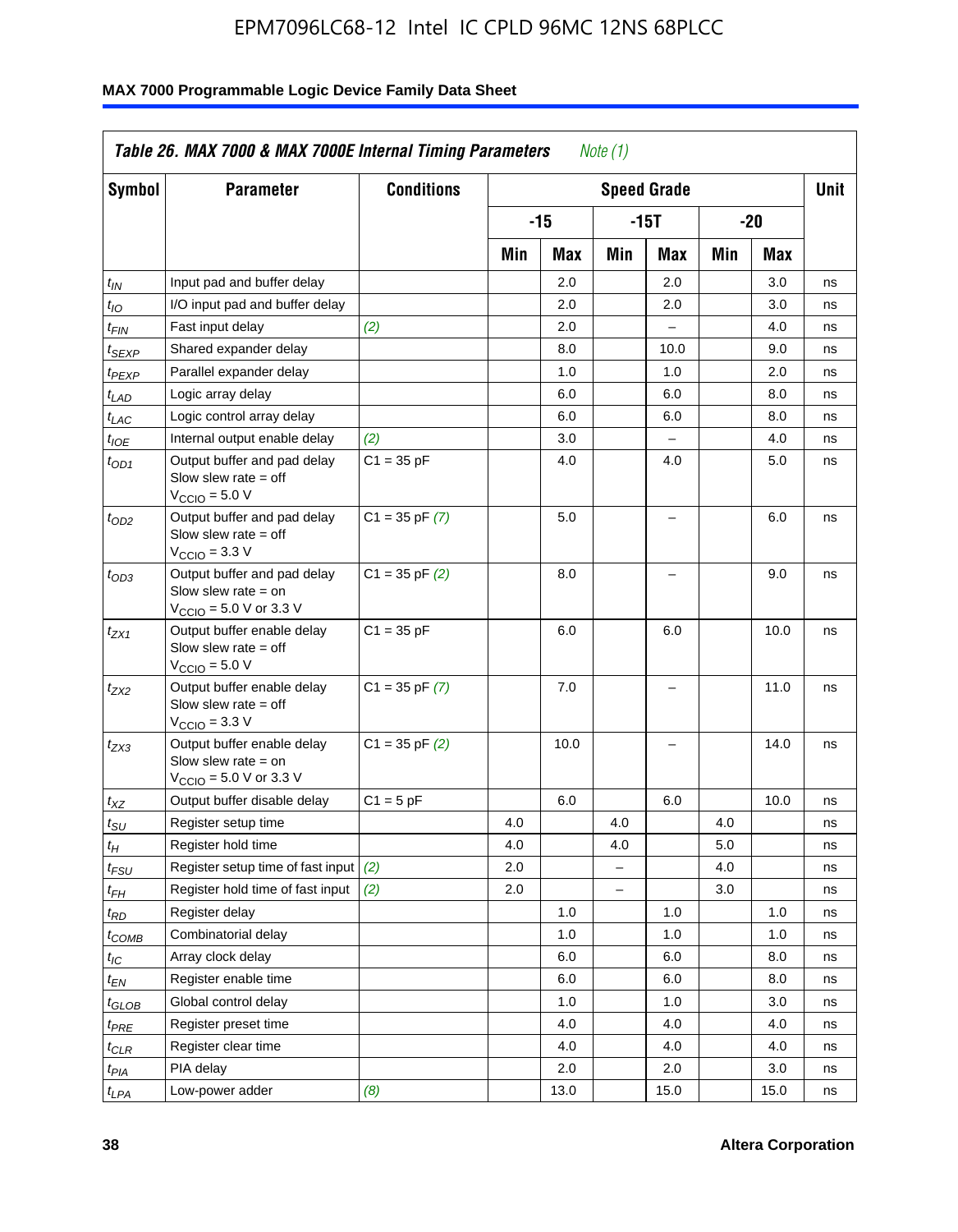**MAX 7000 Programmable Logic Device Family Data Sheet**

#### *Notes to tables:*

- (1) These values are specified under the recommended operating conditions shown in Table 14. See Figure 13 for more information on switching waveforms.
- (2) This parameter applies to MAX 7000E devices only.
- (3) This minimum pulse width for preset and clear applies for both global clear and array controls. The *tLPA* parameter must be added to this minimum width if the clear or reset signal incorporates the  $t_{LAD}$  parameter into the signal path.
- (4) This parameter is a guideline that is sample-tested only and is based on extensive device characterization. This parameter applies for both global and array clocking.
- (5) These parameters are measured with a 16-bit loadable, enabled, up/down counter programmed into each LAB.
- (6) The  $f_{MAX}$  values represent the highest frequency for pipelined data.
- (7) Operating conditions:  $V_{\text{CCIO}} = 3.3 \text{ V} \pm 10\%$  for commercial and industrial use.
- (8) The  $t_{LPA}$  parameter must be added to the  $t_{LAD}$ ,  $t_{LAC}$ ,  $t_{IC}$ ,  $t_{EN}$ ,  $t_{SEXP}$ ,  $t_{ACL}$ , and  $t_{CPPW}$  parameters for macrocells running in the low-power mode.

| Table 27. EPM7032S External Timing Parameters (Part 1 of 2)<br>Note (1) |                                             |                    |       |            |       |     |                    |            |       |            |             |  |
|-------------------------------------------------------------------------|---------------------------------------------|--------------------|-------|------------|-------|-----|--------------------|------------|-------|------------|-------------|--|
| Symbol                                                                  | <b>Parameter</b>                            | <b>Conditions</b>  |       |            |       |     | <b>Speed Grade</b> |            |       |            | <b>Unit</b> |  |
|                                                                         |                                             |                    |       | -5         |       | -6  |                    | -7         |       | $-10$      |             |  |
|                                                                         |                                             |                    | Min   | <b>Max</b> | Min   | Max | Min                | <b>Max</b> | Min   | <b>Max</b> |             |  |
| t <sub>PD1</sub>                                                        | Input to non-registered output              | $C1 = 35 pF$       |       | 5.0        |       | 6.0 |                    | 7.5        |       | 10.0       | ns          |  |
| $t_{PD2}$                                                               | I/O input to non-registered<br>output       | $C1 = 35 pF$       |       | 5.0        |       | 6.0 |                    | 7.5        |       | 10.0       | ns          |  |
| tsu                                                                     | Global clock setup time                     |                    | 2.9   |            | 4.0   |     | 5.0                |            | 7.0   |            | ns          |  |
| t <sub>H</sub>                                                          | Global clock hold time                      |                    | 0.0   |            | 0.0   |     | 0.0                |            | 0.0   |            | ns          |  |
| $t_{\text{FSU}}$                                                        | Global clock setup time of fast<br>input    |                    | 2.5   |            | 2.5   |     | 2.5                |            | 3.0   |            | ns          |  |
| $t_{FH}$                                                                | Global clock hold time of fast<br>input     |                    | 0.0   |            | 0.0   |     | 0.0                |            | 0.5   |            | ns          |  |
| $t_{CO1}$                                                               | Global clock to output delay                | $C1 = 35 pF$       |       | 3.2        |       | 3.5 |                    | 4.3        |       | 5.0        | ns          |  |
| $t_{\mathsf{CH}}$                                                       | Global clock high time                      |                    | 2.0   |            | 2.5   |     | 3.0                |            | 4.0   |            | ns          |  |
| $t_{CL}$                                                                | Global clock low time                       |                    | 2.0   |            | 2.5   |     | 3.0                |            | 4.0   |            | ns          |  |
| t <sub>ASU</sub>                                                        | Array clock setup time                      |                    | 0.7   |            | 0.9   |     | 1.1                |            | 2.0   |            | ns          |  |
| t <sub>АН</sub>                                                         | Array clock hold time                       |                    | 1.8   |            | 2.1   |     | 2.7                |            | 3.0   |            | ns          |  |
| t <sub>ACO1</sub>                                                       | Array clock to output delay                 | $C1 = 35 pF$       |       | 5.4        |       | 6.6 |                    | 8.2        |       | 10.0       | ns          |  |
| $t_{ACH}$                                                               | Array clock high time                       |                    | 2.5   |            | 2.5   |     | 3.0                |            | 4.0   |            | ns          |  |
| t <sub>ACL</sub>                                                        | Array clock low time                        |                    | 2.5   |            | 2.5   |     | 3.0                |            | 4.0   |            | ns          |  |
| t <sub>CPPW</sub>                                                       | Minimum pulse width for clear<br>and preset | (2)                | 2.5   |            | 2.5   |     | 3.0                |            | 4.0   |            | ns          |  |
| t <sub>ODH</sub>                                                        | Output data hold time after<br>clock        | $C1 = 35$ pF $(3)$ | 1.0   |            | 1.0   |     | 1.0                |            | 1.0   |            | ns          |  |
| $t_{\mathsf{CNT}}$                                                      | Minimum global clock period                 |                    |       | 5.7        |       | 7.0 |                    | 8.6        |       | 10.0       | ns          |  |
| $f_{\mathsf{CNT}}$                                                      | Maximum internal global clock<br>frequency  | (4)                | 175.4 |            | 142.9 |     | 116.3              |            | 100.0 |            | <b>MHz</b>  |  |
| t <sub>ACNT</sub>                                                       | Minimum array clock period                  |                    |       | 5.7        |       | 7.0 |                    | 8.6        |       | 10.0       | ns          |  |

### Tables 27 and 28 show the EPM7032S AC operating conditions.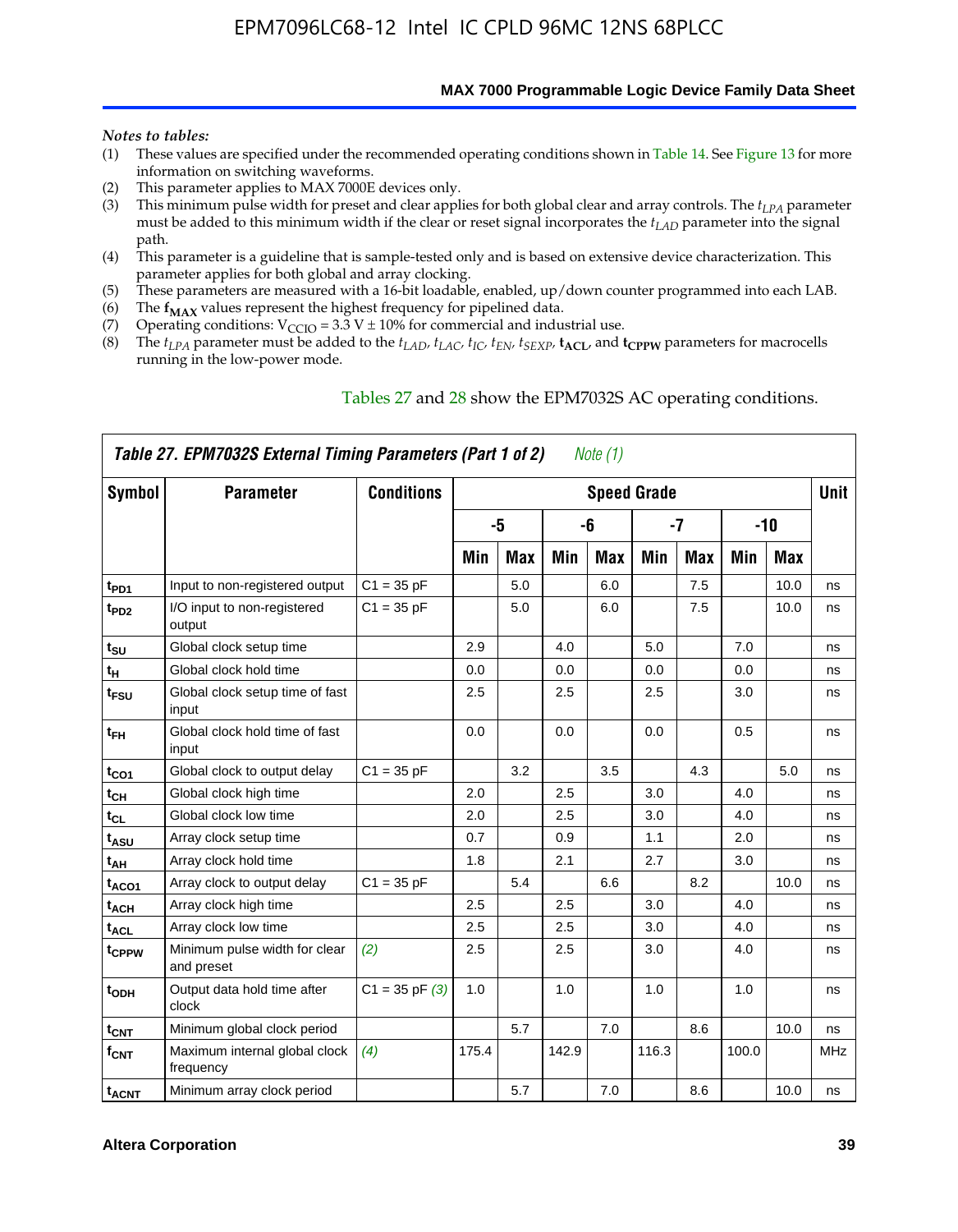| Table 27. EPM7032S External Timing Parameters (Part 2 of 2)<br>Note (1) |                                           |                   |       |                         |       |     |                    |     |       |     |            |  |
|-------------------------------------------------------------------------|-------------------------------------------|-------------------|-------|-------------------------|-------|-----|--------------------|-----|-------|-----|------------|--|
| Symbol                                                                  | <b>Parameter</b>                          | <b>Conditions</b> |       |                         |       |     | <b>Speed Grade</b> |     |       |     | Unit       |  |
|                                                                         |                                           |                   |       | $-10$<br>-5<br>-6<br>-7 |       |     |                    |     |       |     |            |  |
|                                                                         |                                           |                   | Min   | <b>Max</b>              | Min   | Max | Min                | Max | Min   | Max |            |  |
| <b>fACNT</b>                                                            | Maximum internal array clock<br>frequency | (4)               | 175.4 |                         | 142.9 |     | 116.3              |     | 100.0 |     | <b>MHz</b> |  |
| f <sub>MAX</sub>                                                        | Maximum clock frequency                   | (5)               | 250.0 |                         | 200.0 |     | 166.7              |     | 125.0 |     | <b>MHz</b> |  |

| Symbol                        | <b>Parameter</b>                     | <b>Conditions</b>  |     |            |     | <b>Speed Grade</b> |      |            |     |            | <b>Unit</b> |
|-------------------------------|--------------------------------------|--------------------|-----|------------|-----|--------------------|------|------------|-----|------------|-------------|
|                               |                                      |                    |     | -5         |     | -6                 | $-7$ |            |     | $-10$      |             |
|                               |                                      |                    | Min | <b>Max</b> | Min | <b>Max</b>         | Min  | <b>Max</b> | Min | <b>Max</b> |             |
| $t_{IN}$                      | Input pad and buffer delay           |                    |     | 0.2        |     | 0.2                |      | 0.3        |     | 0.5        | ns          |
| $t_{IO}$                      | I/O input pad and buffer delay       |                    |     | 0.2        |     | 0.2                |      | 0.3        |     | 0.5        | ns          |
| $t_{\textit{FIN}}$            | Fast input delay                     |                    |     | 2.2        |     | 2.1                |      | 2.5        |     | 1.0        | ns          |
| $t_{SEXP}$                    | Shared expander delay                |                    |     | 3.1        |     | 3.8                |      | 4.6        |     | 5.0        | ns          |
| $t_{PEXP}$                    | Parallel expander delay              |                    |     | 0.9        |     | 1.1                |      | 1.4        |     | 0.8        | ns          |
| $t_{LAD}$                     | Logic array delay                    |                    |     | 2.6        |     | 3.3                |      | 4.0        |     | 5.0        | ns          |
| $t_{LAC}$                     | Logic control array delay            |                    |     | 2.5        |     | 3.3                |      | 4.0        |     | 5.0        | ns          |
| $t_{IOE}$                     | Internal output enable delay         |                    |     | 0.7        |     | 0.8                |      | 1.0        |     | 2.0        | ns          |
| $t_{OD1}$                     | Output buffer and pad delay          | $C1 = 35 pF$       |     | 0.2        |     | 0.3                |      | 0.4        |     | 1.5        | ns          |
| $t_{OD2}$                     | Output buffer and pad delay          | $C1 = 35$ pF $(6)$ |     | 0.7        |     | 0.8                |      | 0.9        |     | 2.0        | ns          |
| $t_{OD3}$                     | Output buffer and pad delay          | $C1 = 35 pF$       |     | 5.2        |     | 5.3                |      | 5.4        |     | 5.5        | ns          |
| $t_{ZX1}$                     | Output buffer enable delay           | $C1 = 35 pF$       |     | 4.0        |     | 4.0                |      | 4.0        |     | 5.0        | ns          |
| t <sub>ZX2</sub>              | Output buffer enable delay           | $C1 = 35$ pF $(6)$ |     | 4.5        |     | 4.5                |      | 4.5        |     | 5.5        | ns          |
| $t_{ZX3}$                     | Output buffer enable delay           | $C1 = 35 pF$       |     | 9.0        |     | 9.0                |      | 9.0        |     | 9.0        | ns          |
| $t_{XZ}$                      | Output buffer disable delay          | $C1 = 5pF$         |     | 4.0        |     | 4.0                |      | 4.0        |     | 5.0        | ns          |
| $t_{\rm SU}$                  | Register setup time                  |                    | 0.8 |            | 1.0 |                    | 1.3  |            | 2.0 |            | ns          |
| $t_{H}$                       | Register hold time                   |                    | 1.7 |            | 2.0 |                    | 2.5  |            | 3.0 |            | ns          |
| $t_{\mathit{FSU}}$            | Register setup time of fast<br>input |                    | 1.9 |            | 1.8 |                    | 1.7  |            | 3.0 |            | ns          |
| $t_{FH}$                      | Register hold time of fast<br>input  |                    | 0.6 |            | 0.7 |                    | 0.8  |            | 0.5 |            | ns          |
| $t_{RD}$                      | Register delay                       |                    |     | 1.2        |     | 1.6                |      | 1.9        |     | 2.0        | ns          |
| $t_{COMB}$                    | Combinatorial delay                  |                    |     | 0.9        |     | 1.1                |      | 1.4        |     | 2.0        | ns          |
| $t_{IC}$                      | Array clock delay                    |                    |     | 2.7        |     | 3.4                |      | 4.2        |     | 5.0        | ns          |
| $t_{EN}$                      | Register enable time                 |                    |     | 2.6        |     | 3.3                |      | 4.0        |     | 5.0        | ns          |
| $t_{\scriptstyle\text{GLOB}}$ | Global control delay                 |                    |     | 1.6        |     | 1.4                |      | 1.7        |     | 1.0        | ns          |
| $t_{PRE}$                     | Register preset time                 |                    |     | 2.0        |     | 2.4                |      | 3.0        |     | 3.0        | ns          |
| $t_{CLR}$                     | Register clear time                  |                    |     | 2.0        |     | 2.4                |      | 3.0        |     | 3.0        | ns          |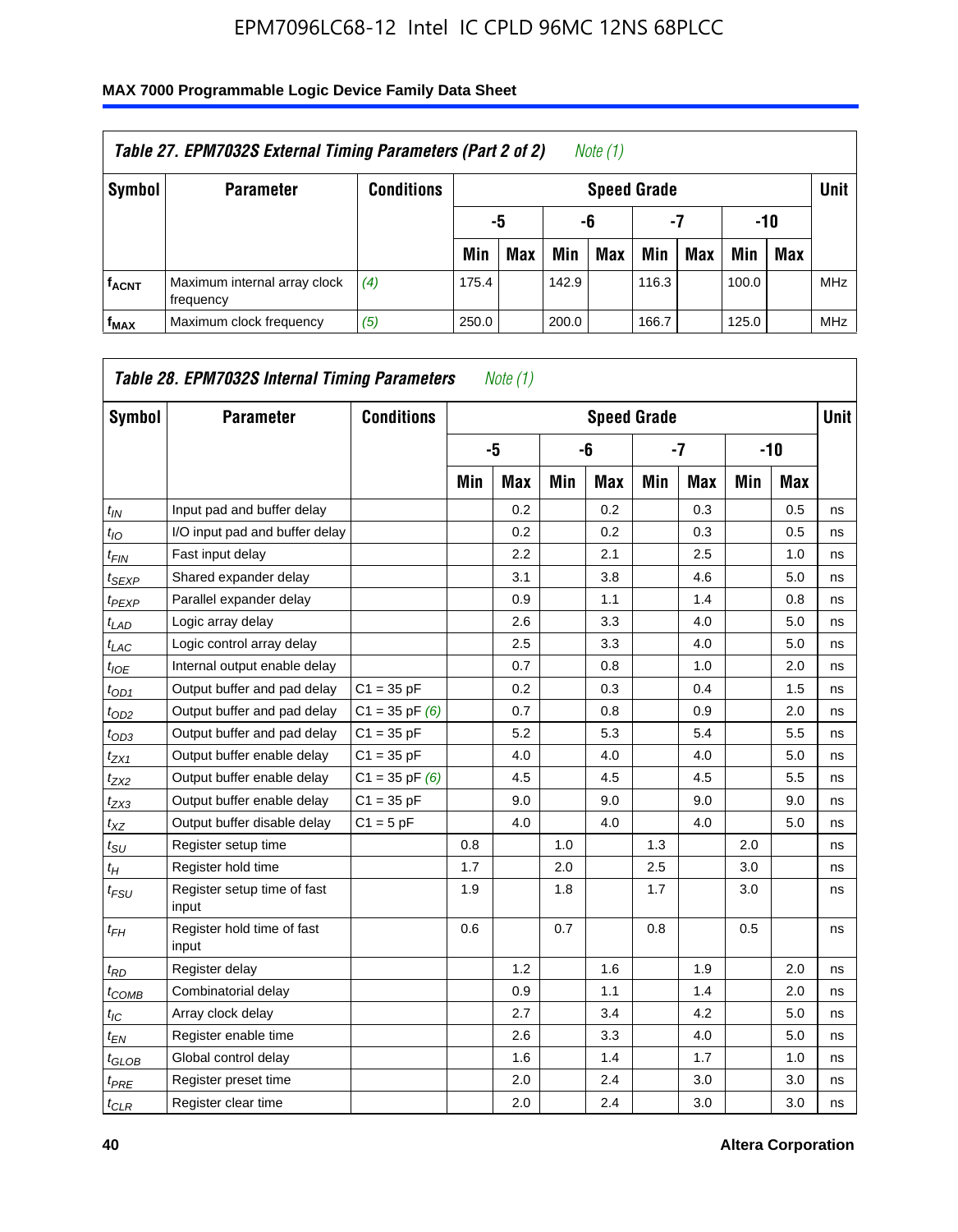|           | Table 28. EPM7032S Internal Timing Parameters |                   |                       | Note $(1)$ |     |                    |     |      |     |            |        |
|-----------|-----------------------------------------------|-------------------|-----------------------|------------|-----|--------------------|-----|------|-----|------------|--------|
| Symbol    | <b>Parameter</b>                              | <b>Conditions</b> |                       |            |     | <b>Speed Grade</b> |     |      |     |            | Unit I |
|           |                                               |                   | -10<br>-5<br>-6<br>-7 |            |     |                    |     |      |     |            |        |
|           |                                               |                   | Min                   | <b>Max</b> | Min | Max                | Min | Max  | Min | <b>Max</b> |        |
| $t_{PIA}$ | PIA delay                                     | 7)                |                       | 1.1        |     | 1.1                |     | 1.4  |     | 1.0        | ns     |
| $t_{LPA}$ | Low-power adder                               | (8)               |                       | 12.0       |     | 10.0               |     | 10.0 |     | 11.0       | ns     |

#### **MAX 7000 Programmable Logic Device Family Data Sheet**

*Notes to tables:*

(1) These values are specified under the recommended operating conditions shown in Table 14. See Figure 13 for more information on switching waveforms.

(2) This minimum pulse width for preset and clear applies for both global clear and array controls. The  $t_{LPA}$  parameter must be added to this minimum width if the clear or reset signal incorporates the *tLAD* parameter into the signal path.

(3) This parameter is a guideline that is sample-tested only and is based on extensive device characterization. This parameter applies for both global and array clocking.

(4) These parameters are measured with a 16-bit loadable, enabled, up/down counter programmed into each LAB.

(5) The  $f_{MAX}$  values represent the highest frequency for pipelined data.

(6) Operating conditions:  $V_{\text{CCIO}} = 3.3 \text{ V} \pm 10\%$  for commercial and industrial use.

(7) For EPM7064S-5, EPM7064S-6, EPM7128S-6, EPM7160S-6, EPM7160S-7, EPM7192S-7, and EPM7256S-7 devices, these values are specified for a PIA fan-out of one LAB (16 macrocells). For each additional LAB fan-out in these devices, add an additional 0.1 ns to the PIA timing value.

(8) The  $t_{LPA}$  parameter must be added to the  $t_{LAD}$ ,  $t_{LAC}$ ,  $t_{IC}$ ,  $t_{EN}$ ,  $t_{SEXP}$ ,  $t_{ACL}$ , and  $t_{CPPW}$  parameters for macrocells running in the low-power mode.

| Table 29. EPM7064S External Timing Parameters (Part 1 of 2)<br>Note (1) |                                          |                   |                    |     |     |     |     |     |     |      |    |  |
|-------------------------------------------------------------------------|------------------------------------------|-------------------|--------------------|-----|-----|-----|-----|-----|-----|------|----|--|
| Symbol                                                                  | <b>Parameter</b>                         | <b>Conditions</b> | <b>Speed Grade</b> |     |     |     |     |     |     |      |    |  |
|                                                                         |                                          |                   | -5                 |     | -6  |     | -7  |     | -10 |      |    |  |
|                                                                         |                                          |                   | Min                | Max | Min | Max | Min | Max | Min | Max  |    |  |
| t <sub>PD1</sub>                                                        | Input to non-registered output           | $C1 = 35 pF$      |                    | 5.0 |     | 6.0 |     | 7.5 |     | 10.0 | ns |  |
| t <sub>PD2</sub>                                                        | I/O input to non-registered<br>output    | $C1 = 35 pF$      |                    | 5.0 |     | 6.0 |     | 7.5 |     | 10.0 | ns |  |
| $t_{\text{SU}}$                                                         | Global clock setup time                  |                   | 2.9                |     | 3.6 |     | 6.0 |     | 7.0 |      | ns |  |
| $t_H$                                                                   | Global clock hold time                   |                   | 0.0                |     | 0.0 |     | 0.0 |     | 0.0 |      | ns |  |
| t <sub>FSU</sub>                                                        | Global clock setup time of fast<br>input |                   | 2.5                |     | 2.5 |     | 3.0 |     | 3.0 |      | ns |  |
| $t_{FH}$                                                                | Global clock hold time of fast<br>input  |                   | 0.0                |     | 0.0 |     | 0.5 |     | 0.5 |      | ns |  |
| $t_{CO1}$                                                               | Global clock to output delay             | $C1 = 35 pF$      |                    | 3.2 |     | 4.0 |     | 4.5 |     | 5.0  | ns |  |
| $t_{CH}$                                                                | Global clock high time                   |                   | 2.0                |     | 2.5 |     | 3.0 |     | 4.0 |      | ns |  |
| $t_{CL}$                                                                | Global clock low time                    |                   | 2.0                |     | 2.5 |     | 3.0 |     | 4.0 |      | ns |  |
| $t_{ASU}$                                                               | Array clock setup time                   |                   | 0.7                |     | 0.9 |     | 3.0 |     | 2.0 |      | ns |  |
| $t_{AH}$                                                                | Array clock hold time                    |                   | 1.8                |     | 2.1 |     | 2.0 |     | 3.0 |      | ns |  |

Tables 29 and 30 show the EPM7064S AC operating conditions.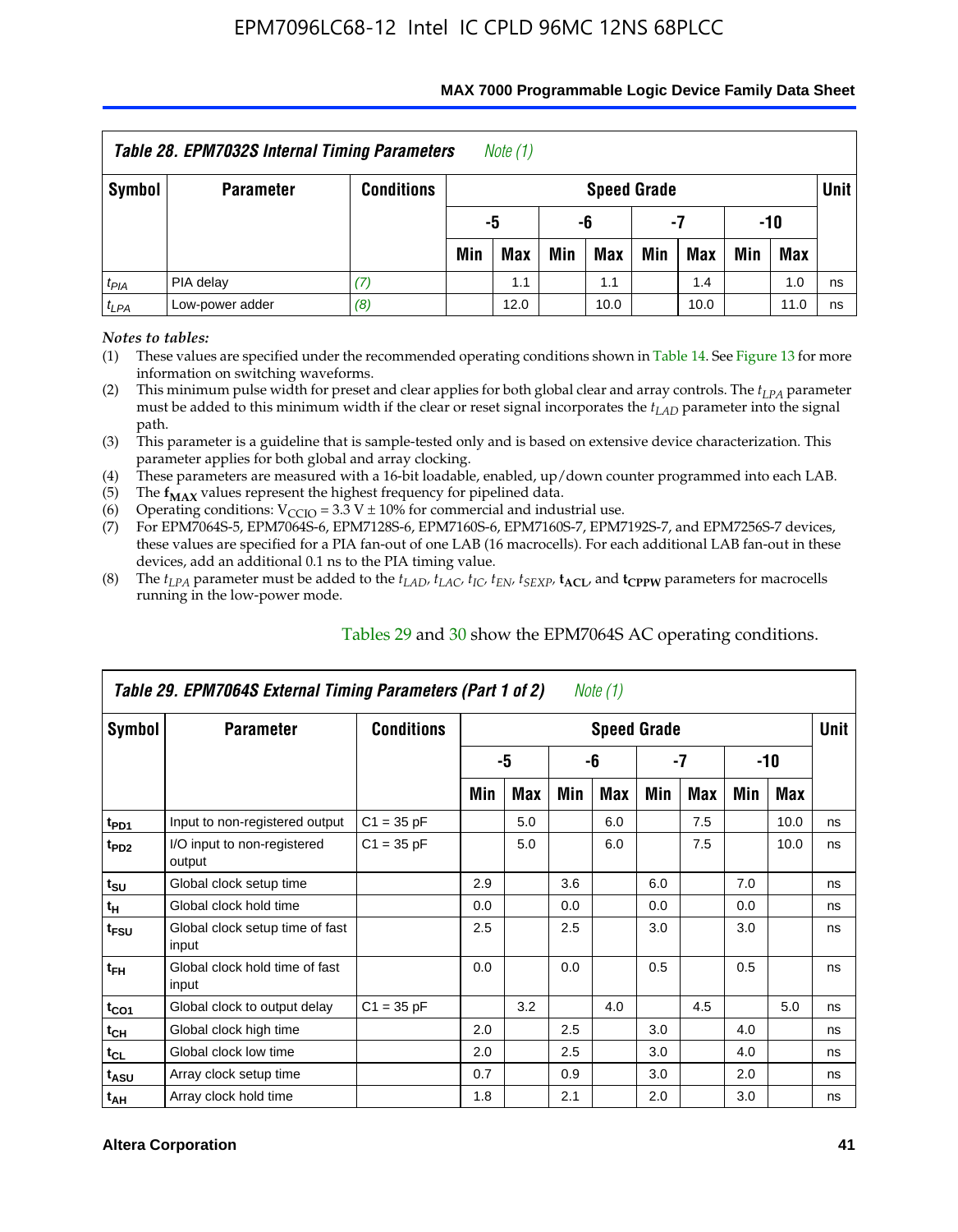| MAX 7000 Programmable Logic Device Family Data Sheet |  |  |
|------------------------------------------------------|--|--|
|------------------------------------------------------|--|--|

| Table 29. EPM7064S External Timing Parameters (Part 2 of 2)<br>Note (1) |                                             |                    |       |     |       |            |                    |     |       |      |             |  |
|-------------------------------------------------------------------------|---------------------------------------------|--------------------|-------|-----|-------|------------|--------------------|-----|-------|------|-------------|--|
| Symbol                                                                  | <b>Parameter</b>                            | <b>Conditions</b>  |       |     |       |            | <b>Speed Grade</b> |     |       |      | <b>Unit</b> |  |
|                                                                         |                                             |                    |       | -5  |       | -6         | -7                 |     | $-10$ |      |             |  |
|                                                                         |                                             |                    | Min   | Max | Min   | <b>Max</b> | Min                | Max | Min   | Max  |             |  |
| t <sub>ACO1</sub>                                                       | Array clock to output delay                 | $C1 = 35 pF$       |       | 5.4 |       | 6.7        |                    | 7.5 |       | 10.0 | ns          |  |
| <sup>t</sup> ach                                                        | Array clock high time                       |                    | 2.5   |     | 2.5   |            | 3.0                |     | 4.0   |      | ns          |  |
| <sup>t</sup> ACL                                                        | Array clock low time                        |                    | 2.5   |     | 2.5   |            | 3.0                |     | 4.0   |      | ns          |  |
| t <sub>CPPW</sub>                                                       | Minimum pulse width for clear<br>and preset | (2)                | 2.5   |     | 2.5   |            | 3.0                |     | 4.0   |      | ns          |  |
| $t_{ODH}$                                                               | Output data hold time after<br>clock        | $C1 = 35$ pF $(3)$ | 1.0   |     | 1.0   |            | 1.0                |     | 1.0   |      | ns          |  |
| $t_{CNT}$                                                               | Minimum global clock period                 |                    |       | 5.7 |       | 7.1        |                    | 8.0 |       | 10.0 | ns          |  |
| $f_{CNT}$                                                               | Maximum internal global clock<br>frequency  | (4)                | 175.4 |     | 140.8 |            | 125.0              |     | 100.0 |      | <b>MHz</b>  |  |
| <b>t<sub>ACNT</sub></b>                                                 | Minimum array clock period                  |                    |       | 5.7 |       | 7.1        |                    | 8.0 |       | 10.0 | ns          |  |
| <sup>f</sup> ACNT                                                       | Maximum internal array clock<br>frequency   | (4)                | 175.4 |     | 140.8 |            | 125.0              |     | 100.0 |      | <b>MHz</b>  |  |
| f <sub>MAX</sub>                                                        | Maximum clock frequency                     | (5)                | 250.0 |     | 200.0 |            | 166.7              |     | 125.0 |      | <b>MHz</b>  |  |

|                    | Table 30. EPM7064S Internal Timing Parameters (Part 1 of 2)<br>Note (1) |                    |     |     |     |                    |     |     |     |            |             |  |
|--------------------|-------------------------------------------------------------------------|--------------------|-----|-----|-----|--------------------|-----|-----|-----|------------|-------------|--|
| Symbol             | <b>Parameter</b>                                                        | <b>Conditions</b>  |     |     |     | <b>Speed Grade</b> |     |     |     |            | <b>Unit</b> |  |
|                    |                                                                         |                    | -5  |     | -6  |                    | -7  |     | -10 |            |             |  |
|                    |                                                                         |                    | Min | Max | Min | Max                | Min | Max | Min | <b>Max</b> |             |  |
| $t_{IN}$           | Input pad and buffer delay                                              |                    |     | 0.2 |     | 0.2                |     | 0.5 |     | 0.5        | ns          |  |
| $t_{IO}$           | I/O input pad and buffer delay                                          |                    |     | 0.2 |     | 0.2                |     | 0.5 |     | 0.5        | ns          |  |
| $t_{\textit{FIN}}$ | Fast input delay                                                        |                    |     | 2.2 |     | 2.6                |     | 1.0 |     | 1.0        | ns          |  |
| $t_{SEXP}$         | Shared expander delay                                                   |                    |     | 3.1 |     | 3.8                |     | 4.0 |     | 5.0        | ns          |  |
| $t_{PEXP}$         | Parallel expander delay                                                 |                    |     | 0.9 |     | 1.1                |     | 0.8 |     | 0.8        | ns          |  |
| $t_{LAD}$          | Logic array delay                                                       |                    |     | 2.6 |     | 3.2                |     | 3.0 |     | 5.0        | ns          |  |
| $t_{LAC}$          | Logic control array delay                                               |                    |     | 2.5 |     | 3.2                |     | 3.0 |     | 5.0        | ns          |  |
| $t_{IOE}$          | Internal output enable delay                                            |                    |     | 0.7 |     | 0.8                |     | 2.0 |     | 2.0        | ns          |  |
| $t_{OD1}$          | Output buffer and pad delay                                             | $C1 = 35 pF$       |     | 0.2 |     | 0.3                |     | 2.0 |     | 1.5        | ns          |  |
| $t_{OD2}$          | Output buffer and pad delay                                             | $C1 = 35$ pF $(6)$ |     | 0.7 |     | 0.8                |     | 2.5 |     | 2.0        | ns          |  |
| $t_{OD3}$          | Output buffer and pad delay                                             | $C1 = 35 pF$       |     | 5.2 |     | 5.3                |     | 7.0 |     | 5.5        | ns          |  |
| $t_{ZX1}$          | Output buffer enable delay                                              | $C1 = 35 pF$       |     | 4.0 |     | 4.0                |     | 4.0 |     | 5.0        | ns          |  |
| $t_{ZX2}$          | Output buffer enable delay                                              | $C1 = 35$ pF $(6)$ |     | 4.5 |     | 4.5                |     | 4.5 |     | 5.5        | ns          |  |
| $t_{ZX3}$          | Output buffer enable delay                                              | $C1 = 35 pF$       |     | 9.0 |     | 9.0                |     | 9.0 |     | 9.0        | ns          |  |
| $t_{XZ}$           | Output buffer disable delay                                             | $C1 = 5pF$         |     | 4.0 |     | 4.0                |     | 4.0 |     | 5.0        | ns          |  |
| $t_{\text{SU}}$    | Register setup time                                                     |                    | 0.8 |     | 1.0 |                    | 3.0 |     | 2.0 |            | ns          |  |
| $t_H$              | Register hold time                                                      |                    | 1.7 |     | 2.0 |                    | 2.0 |     | 3.0 |            | ns          |  |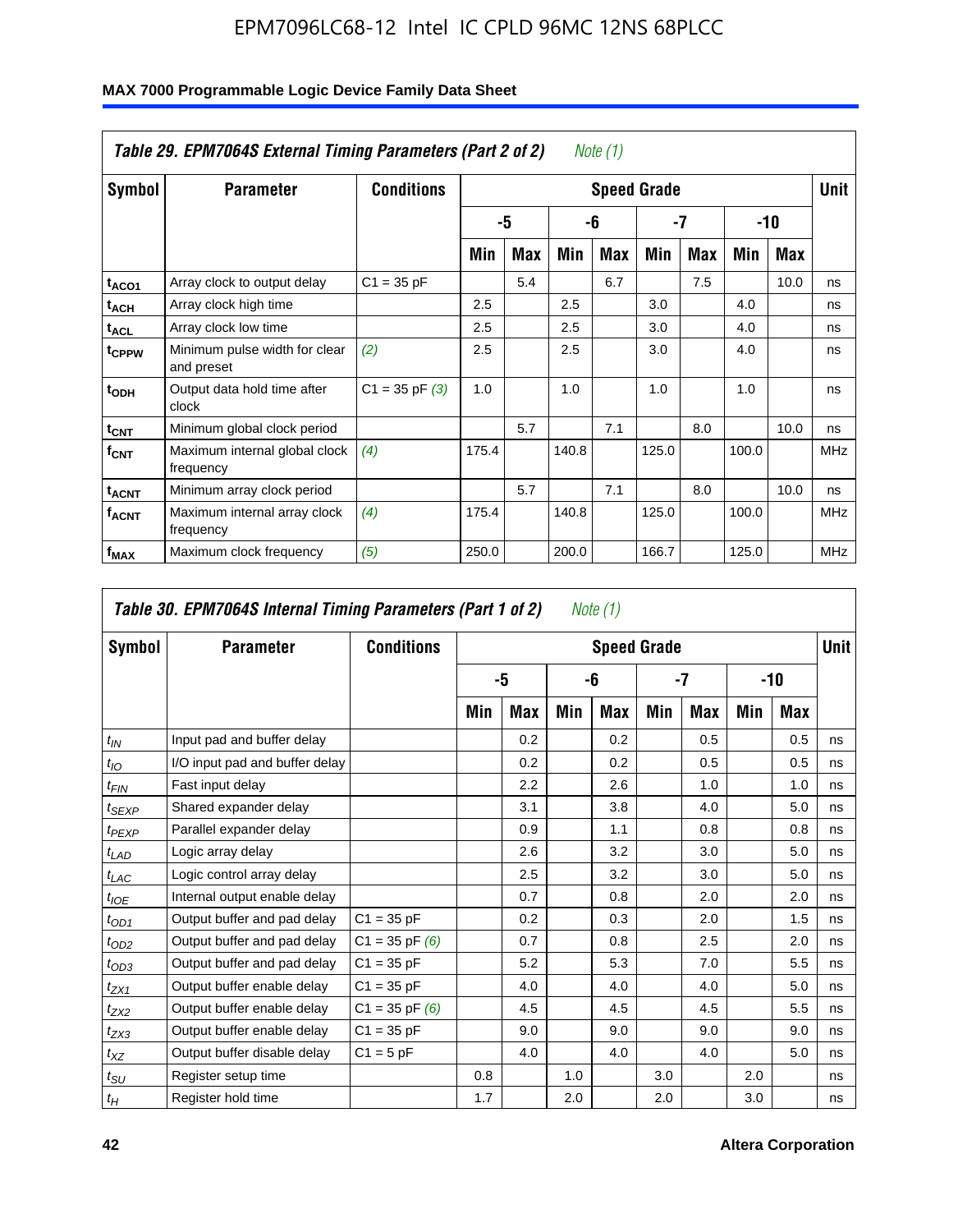|            | Table 30. EPM7064S Internal Timing Parameters (Part 2 of 2) |                   |     |      |     | Note (1)           |     |            |     |            |             |
|------------|-------------------------------------------------------------|-------------------|-----|------|-----|--------------------|-----|------------|-----|------------|-------------|
| Symbol     | <b>Parameter</b>                                            | <b>Conditions</b> |     |      |     | <b>Speed Grade</b> |     |            |     |            | <b>Unit</b> |
|            |                                                             |                   |     | -5   |     | -6                 |     | -7         |     | -10        |             |
|            |                                                             |                   | Min | Max  | Min | Max                | Min | <b>Max</b> | Min | <b>Max</b> |             |
| $t_{FSU}$  | Register setup time of fast<br>input                        |                   | 1.9 |      | 1.8 |                    | 3.0 |            | 3.0 |            | ns          |
| $t_{FH}$   | Register hold time of fast<br>input                         |                   | 0.6 |      | 0.7 |                    | 0.5 |            | 0.5 |            | ns          |
| $t_{RD}$   | Register delay                                              |                   |     | 1.2  |     | 1.6                |     | 1.0        |     | 2.0        | ns          |
| $t_{COMB}$ | Combinatorial delay                                         |                   |     | 0.9  |     | 1.0                |     | 1.0        |     | 2.0        | ns          |
| $t_{IC}$   | Array clock delay                                           |                   |     | 2.7  |     | 3.3                |     | 3.0        |     | 5.0        | ns          |
| $t_{EN}$   | Register enable time                                        |                   |     | 2.6  |     | 3.2                |     | 3.0        |     | 5.0        | ns          |
| $t_{GLOB}$ | Global control delay                                        |                   |     | 1.6  |     | 1.9                |     | 1.0        |     | 1.0        | ns          |
| $t_{PRE}$  | Register preset time                                        |                   |     | 2.0  |     | 2.4                |     | 2.0        |     | 3.0        | ns          |
| $t_{CLR}$  | Register clear time                                         |                   |     | 2.0  |     | 2.4                |     | 2.0        |     | 3.0        | ns          |
| $t_{PIA}$  | PIA delay                                                   | (7)               |     | 1.1  |     | 1.3                |     | 1.0        |     | 1.0        | ns          |
| $t_{LPA}$  | Low-power adder                                             | (8)               |     | 12.0 |     | 11.0               |     | 10.0       |     | 11.0       | ns          |

#### **MAX 7000 Programmable Logic Device Family Data Sheet**

#### *Notes to tables:*

- (1) These values are specified under the recommended operating conditions shown in Table 14. See Figure 13 for more information on switching waveforms.
- (2) This minimum pulse width for preset and clear applies for both global clear and array controls. The  $t_{LPA}$  parameter must be added to this minimum width if the clear or reset signal incorporates the *t<sub>LAD</sub>* parameter into the signal path.
- (3) This parameter is a guideline that is sample-tested only and is based on extensive device characterization. This parameter applies for both global and array clocking.
- (4) These parameters are measured with a 16-bit loadable, enabled, up/down counter programmed into each LAB.
- (5) The  $f_{MAX}$  values represent the highest frequency for pipelined data.
- (6) Operating conditions:  $V_{\text{CGO}} = 3.3 \text{ V} \pm 10\%$  for commercial and industrial use.
- (7) For EPM7064S-5, EPM7064S-6, EPM7128S-6, EPM7160S-6, EPM7160S-7, EPM7192S-7, and EPM7256S-7 devices, these values are specified for a PIA fan-out of one LAB (16 macrocells). For each additional LAB fan-out in these devices, add an additional 0.1 ns to the PIA timing value.
- (8) The  $t_{LPA}$  parameter must be added to the  $t_{LAD}$ ,  $t_{LAC}$ ,  $t_{IC}$ ,  $t_{EN}$ ,  $t_{SEXP}$ ,  $t_{ACL}$ , and  $t_{CPPW}$  parameters for macrocells running in the low-power mode.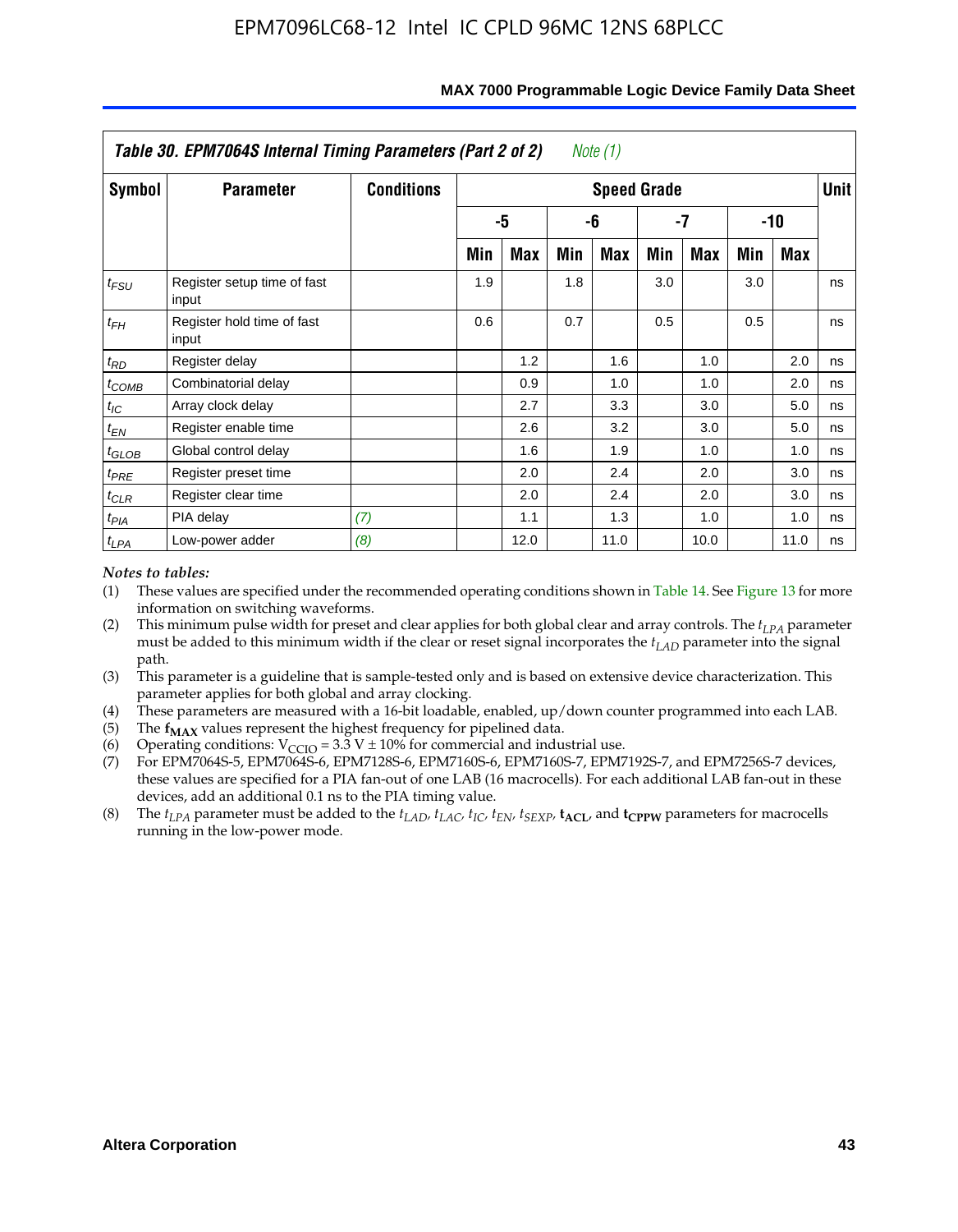### **MAX 7000 Programmable Logic Device Family Data Sheet**

|                   | Table 31. EPM7128S External Timing Parameters |                   |       | Note $(1)$ |       |            |                    |            |       |            |             |
|-------------------|-----------------------------------------------|-------------------|-------|------------|-------|------------|--------------------|------------|-------|------------|-------------|
| Symbol            | <b>Parameter</b>                              | <b>Conditions</b> |       |            |       |            | <b>Speed Grade</b> |            |       |            | <b>Unit</b> |
|                   |                                               |                   |       | -6         |       | -7         |                    | $-10$      |       | $-15$      |             |
|                   |                                               |                   | Min   | <b>Max</b> | Min   | <b>Max</b> | Min                | <b>Max</b> | Min   | <b>Max</b> |             |
| t <sub>PD1</sub>  | Input to non-registered output                | $C1 = 35 pF$      |       | 6.0        |       | 7.5        |                    | 10.0       |       | 15.0       | ns          |
| t <sub>PD2</sub>  | I/O input to non-registered<br>output         | $C1 = 35 pF$      |       | 6.0        |       | 7.5        |                    | 10.0       |       | 15.0       | ns          |
| tsu               | Global clock setup time                       |                   | 3.4   |            | 6.0   |            | 7.0                |            | 11.0  |            | ns          |
| t <sub>H</sub>    | Global clock hold time                        |                   | 0.0   |            | 0.0   |            | 0.0                |            | 0.0   |            | ns          |
| t <sub>FSU</sub>  | Global clock setup time of fast<br>input      |                   | 2.5   |            | 3.0   |            | 3.0                |            | 3.0   |            | ns          |
| t <sub>FH</sub>   | Global clock hold time of fast<br>input       |                   | 0.0   |            | 0.5   |            | 0.5                |            | 0.0   |            | ns          |
| t <sub>CO1</sub>  | Global clock to output delay                  | $C1 = 35 pF$      |       | 4.0        |       | 4.5        |                    | 5.0        |       | 8.0        | ns          |
| $t_{CH}$          | Global clock high time                        |                   | 3.0   |            | 3.0   |            | 4.0                |            | 5.0   |            | ns          |
| tcL               | Global clock low time                         |                   | 3.0   |            | 3.0   |            | 4.0                |            | 5.0   |            | ns          |
| t <sub>ASU</sub>  | Array clock setup time                        |                   | 0.9   |            | 3.0   |            | 2.0                |            | 4.0   |            | ns          |
| t <sub>АН</sub>   | Array clock hold time                         |                   | 1.8   |            | 2.0   |            | 5.0                |            | 4.0   |            | ns          |
| t <sub>ACO1</sub> | Array clock to output delay                   | $C1 = 35 pF$      |       | 6.5        |       | 7.5        |                    | 10.0       |       | 15.0       | ns          |
| t <sub>АСН</sub>  | Array clock high time                         |                   | 3.0   |            | 3.0   |            | 4.0                |            | 6.0   |            | ns          |
| $t_{\sf ACL}$     | Array clock low time                          |                   | 3.0   |            | 3.0   |            | 4.0                |            | 6.0   |            | ns          |
| tcppw             | Minimum pulse width for clear<br>and preset   | (2)               | 3.0   |            | 3.0   |            | 4.0                |            | 6.0   |            | ns          |
| t <sub>орн</sub>  | Output data hold time after<br>clock          | $C1 = 35 pF(3)$   | 1.0   |            | 1.0   |            | 1.0                |            | 1.0   |            | ns          |
| $t_{\text{CNT}}$  | Minimum global clock period                   |                   |       | 6.8        |       | 8.0        |                    | 10.0       |       | 13.0       | ns          |
| $f_{\text{CNT}}$  | Maximum internal global clock<br>frequency    | (4)               | 147.1 |            | 125.0 |            | 100.0              |            | 76.9  |            | <b>MHz</b>  |
| t <sub>acnt</sub> | Minimum array clock period                    |                   |       | 6.8        |       | 8.0        |                    | 10.0       |       | 13.0       | ns          |
| <sup>f</sup> acnt | Maximum internal array clock<br>frequency     | (4)               | 147.1 |            | 125.0 |            | 100.0              |            | 76.9  |            | <b>MHz</b>  |
| f <sub>MAX</sub>  | Maximum clock frequency                       | (5)               | 166.7 |            | 166.7 |            | 125.0              |            | 100.0 |            | <b>MHz</b>  |

### Tables 31 and 32 show the EPM7128S AC operating conditions.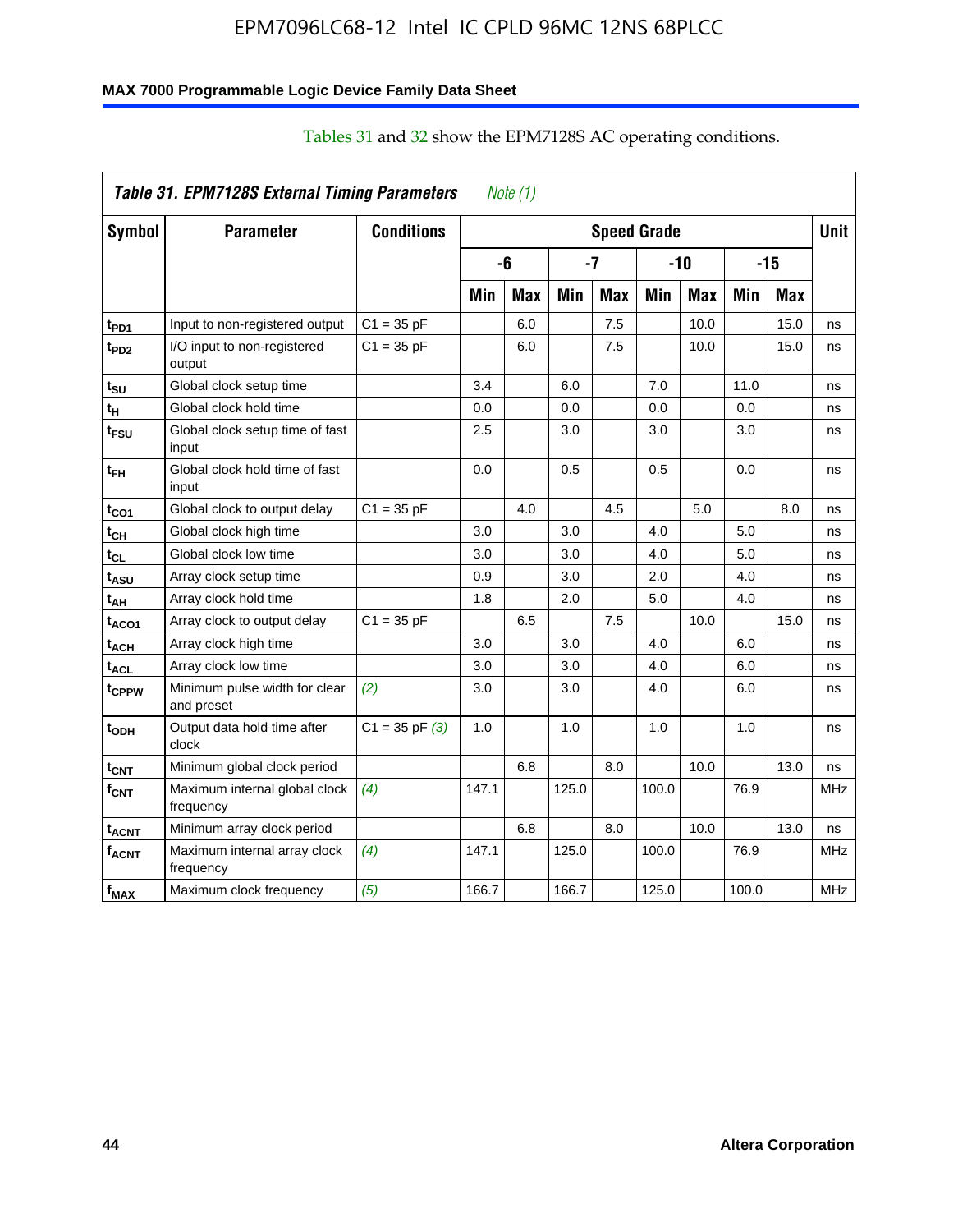|                            | Table 32. EPM7128S Internal Timing Parameters |                    |     | Note $(1)$ |     |                    |     |            |     |       |             |
|----------------------------|-----------------------------------------------|--------------------|-----|------------|-----|--------------------|-----|------------|-----|-------|-------------|
| Symbol                     | <b>Parameter</b>                              | <b>Conditions</b>  |     |            |     | <b>Speed Grade</b> |     |            |     |       | <b>Unit</b> |
|                            |                                               |                    |     | -6         |     | $-7$               |     | $-10$      |     | $-15$ |             |
|                            |                                               |                    | Min | <b>Max</b> | Min | <b>Max</b>         | Min | <b>Max</b> | Min | Max   |             |
| $t_{IN}$                   | Input pad and buffer delay                    |                    |     | 0.2        |     | 0.5                |     | 0.5        |     | 2.0   | ns          |
| $t_{IO}$                   | I/O input pad and buffer delay                |                    |     | 0.2        |     | 0.5                |     | 0.5        |     | 2.0   | ns          |
| $t_{\text{FIN}}$           | Fast input delay                              |                    |     | 2.6        |     | 1.0                |     | 1.0        |     | 2.0   | ns          |
| <sup>t</sup> SEXP          | Shared expander delay                         |                    |     | 3.7        |     | 4.0                |     | 5.0        |     | 8.0   | ns          |
| t <sub>PEXP</sub>          | Parallel expander delay                       |                    |     | 1.1        |     | 0.8                |     | 0.8        |     | 1.0   | ns          |
| $t_{LAD}$                  | Logic array delay                             |                    |     | 3.0        |     | 3.0                |     | 5.0        |     | 6.0   | ns          |
| $t_{LAC}$                  | Logic control array delay                     |                    |     | 3.0        |     | 3.0                |     | 5.0        |     | 6.0   | ns          |
| $t_{IOE}$                  | Internal output enable delay                  |                    |     | 0.7        |     | 2.0                |     | 2.0        |     | 3.0   | ns          |
| $t_{OD1}$                  | Output buffer and pad delay                   | $C1 = 35 pF$       |     | 0.4        |     | 2.0                |     | 1.5        |     | 4.0   | ns          |
| $t_{OD2}$                  | Output buffer and pad delay                   | $C1 = 35$ pF $(6)$ |     | 0.9        |     | 2.5                |     | 2.0        |     | 5.0   | ns          |
| $t_{OD3}$                  | Output buffer and pad delay                   | $C1 = 35 pF$       |     | 5.4        |     | 7.0                |     | 5.5        |     | 8.0   | ns          |
| $t_{ZX1}$                  | Output buffer enable delay                    | $C1 = 35 pF$       |     | 4.0        |     | 4.0                |     | 5.0        |     | 6.0   | ns          |
| $t_{ZX2}$                  | Output buffer enable delay                    | $C1 = 35$ pF $(6)$ |     | 4.5        |     | 4.5                |     | 5.5        |     | 7.0   | ns          |
| t <sub>ZX3</sub>           | Output buffer enable delay                    | $C1 = 35 pF$       |     | 9.0        |     | 9.0                |     | 9.0        |     | 10.0  | ns          |
| $t_{XZ}$                   | Output buffer disable delay                   | $C1 = 5pF$         |     | 4.0        |     | 4.0                |     | 5.0        |     | 6.0   | ns          |
| $t_{\text{SU}}$            | Register setup time                           |                    | 1.0 |            | 3.0 |                    | 2.0 |            | 4.0 |       | ns          |
| $t_H$                      | Register hold time                            |                    | 1.7 |            | 2.0 |                    | 5.0 |            | 4.0 |       | ns          |
| $t_{\it FSU}$              | Register setup time of fast<br>input          |                    | 1.9 |            | 3.0 |                    | 3.0 |            | 2.0 |       | ns          |
| t <sub>FH</sub>            | Register hold time of fast<br>input           |                    | 0.6 |            | 0.5 |                    | 0.5 |            | 1.0 |       | ns          |
| $t_{RD}$                   | Register delay                                |                    |     | 1.4        |     | 1.0                |     | 2.0        |     | 1.0   | ns          |
| $t_{\mathsf{COMB}}$        | Combinatorial delay                           |                    |     | 1.0        |     | 1.0                |     | 2.0        |     | 1.0   | ns          |
| $t_{IC}$                   | Array clock delay                             |                    |     | 3.1        |     | 3.0                |     | 5.0        |     | 6.0   | ns          |
| $t_{EN}$                   | Register enable time                          |                    |     | 3.0        |     | 3.0                |     | 5.0        |     | 6.0   | ns          |
| $t_{\scriptstyle\rm GLOB}$ | Global control delay                          |                    |     | 2.0        |     | 1.0                |     | 1.0        |     | 1.0   | ns          |
| $t_{PRE}$                  | Register preset time                          |                    |     | 2.4        |     | 2.0                |     | 3.0        |     | 4.0   | ns          |
| $t_{\sf CLR}$              | Register clear time                           |                    |     | 2.4        |     | 2.0                |     | 3.0        |     | 4.0   | ns          |
| $t_{PIA}$                  | PIA delay                                     | (7)                |     | 1.4        |     | 1.0                |     | 1.0        |     | 2.0   | ns          |
| t <sub>LPA</sub>           | Low-power adder                               | (8)                |     | 11.0       |     | 10.0               |     | 11.0       |     | 13.0  | ns          |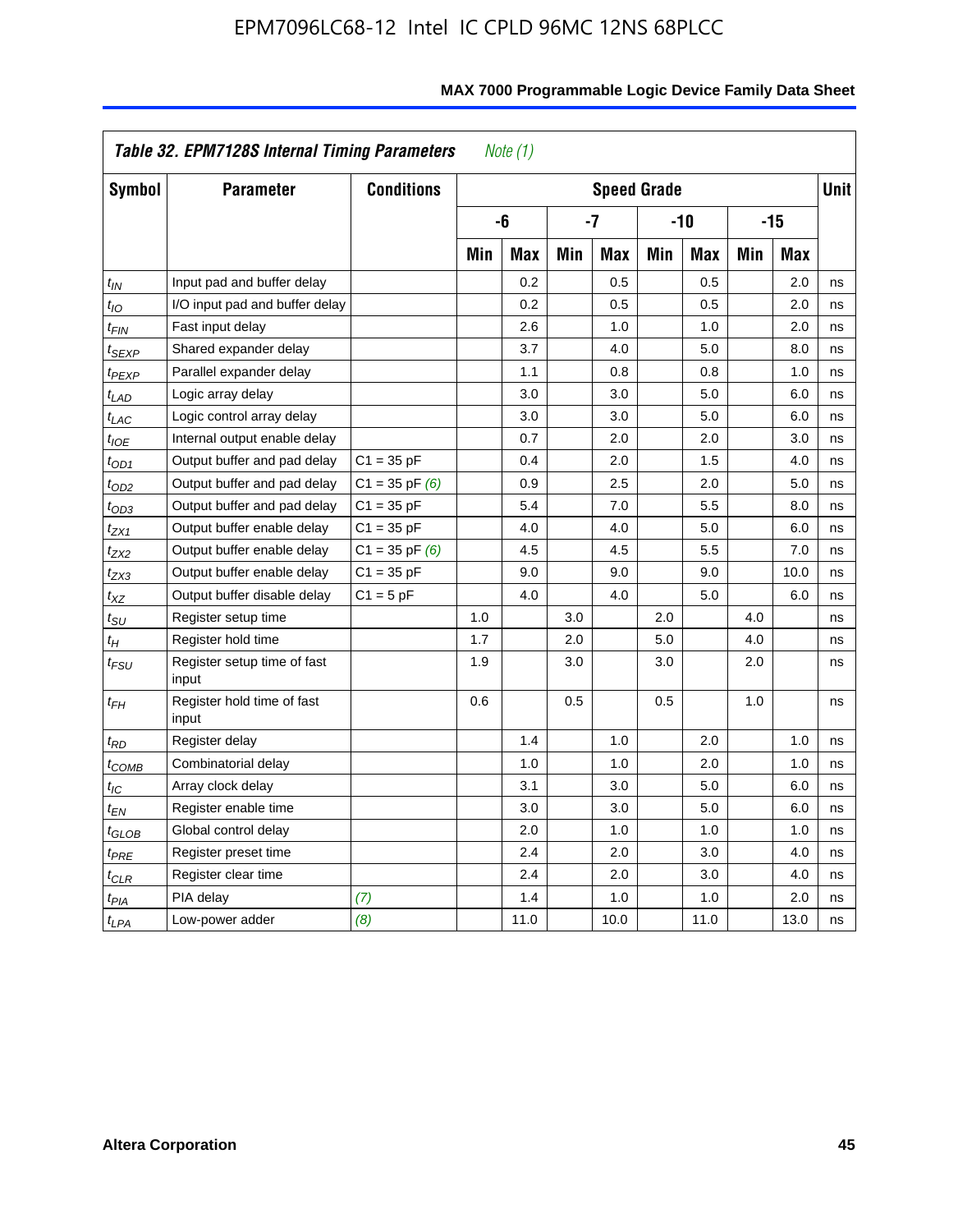### **MAX 7000 Programmable Logic Device Family Data Sheet**

*Notes to tables:*

- (1) These values are specified under the recommended operating conditions shown in Table 14. See Figure 13 for more information on switching waveforms.
- (2) This minimum pulse width for preset and clear applies for both global clear and array controls. The  $t_{LPA}$  parameter must be added to this minimum width if the clear or reset signal incorporates the *tLAD* parameter into the signal path.
- (3) This parameter is a guideline that is sample-tested only and is based on extensive device characterization. This parameter applies for both global and array clocking.
- (4) These parameters are measured with a 16-bit loadable, enabled, up/down counter programmed into each LAB.
- (5) The  $f_{MAX}$  values represent the highest frequency for pipelined data.
- (6) Operating conditions:  $V_{\text{CCIO}} = 3.3 \text{ V} \pm 10\%$  for commercial and industrial use.
- (7) For EPM7064S-5, EPM7064S-6, EPM7128S-6, EPM7160S-6, EPM7160S-7, EPM7192S-7, and EPM7256S-7 devices, these values are specified for a PIA fan-out of one LAB (16 macrocells). For each additional LAB fan-out in these devices, add an additional 0.1 ns to the PIA timing value.
- (8) The  $t_{LPA}$  parameter must be added to the  $t_{LAD}$ ,  $t_{LAC}$ ,  $t_{IC}$ ,  $t_{EN}$ ,  $t_{SEXP}$ ,  $t_{ACL}$ , and  $t_{CPPW}$  parameters for macrocells running in the low-power mode.

|                  | Table 33. EPM7160S External Timing Parameters (Part 1 of 2) |                    |       |            |       | Note $(1)$ |                    |            |      |      |            |
|------------------|-------------------------------------------------------------|--------------------|-------|------------|-------|------------|--------------------|------------|------|------|------------|
| Symbol           | <b>Parameter</b>                                            | <b>Conditions</b>  |       |            |       |            | <b>Speed Grade</b> |            |      |      | Unit       |
|                  |                                                             |                    |       | -6         |       | -7         |                    | -10        |      | -15  |            |
|                  |                                                             |                    | Min   | <b>Max</b> | Min   | <b>Max</b> | Min                | <b>Max</b> | Min  | Max  |            |
| t <sub>PD1</sub> | Input to non-registered output                              | $C1 = 35 pF$       |       | 6.0        |       | 7.5        |                    | 10.0       |      | 15.0 | ns         |
| t <sub>PD2</sub> | I/O input to non-registered<br>output                       | $C1 = 35 pF$       |       | 6.0        |       | 7.5        |                    | 10.0       |      | 15.0 | ns         |
| $t_{\text{SU}}$  | Global clock setup time                                     |                    | 3.4   |            | 4.2   |            | 7.0                |            | 11.0 |      | ns         |
| $t_H$            | Global clock hold time                                      |                    | 0.0   |            | 0.0   |            | 0.0                |            | 0.0  |      | ns         |
| t <sub>FSU</sub> | Global clock setup time of fast<br>input                    |                    | 2.5   |            | 3.0   |            | 3.0                |            | 3.0  |      | ns         |
| $t_{FH}$         | Global clock hold time of fast<br>input                     |                    | 0.0   |            | 0.0   |            | 0.5                |            | 0.0  |      | ns         |
| $t_{CO1}$        | Global clock to output delay                                | $C1 = 35 pF$       |       | 3.9        |       | 4.8        |                    | 5          |      | 8    | ns         |
| $t_{CH}$         | Global clock high time                                      |                    | 3.0   |            | 3.0   |            | 4.0                |            | 5.0  |      | ns         |
| $t_{CL}$         | Global clock low time                                       |                    | 3.0   |            | 3.0   |            | 4.0                |            | 5.0  |      | ns         |
| t <sub>ASU</sub> | Array clock setup time                                      |                    | 0.9   |            | 1.1   |            | 2.0                |            | 4.0  |      | ns         |
| t <sub>АН</sub>  | Array clock hold time                                       |                    | 1.7   |            | 2.1   |            | 3.0                |            | 4.0  |      | ns         |
| $t_{ACO1}$       | Array clock to output delay                                 | $C1 = 35 pF$       |       | 6.4        |       | 7.9        |                    | 10.0       |      | 15.0 | ns         |
| $t_{ACH}$        | Array clock high time                                       |                    | 3.0   |            | 3.0   |            | 4.0                |            | 6.0  |      | ns         |
| $t_{\sf ACL}$    | Array clock low time                                        |                    | 3.0   |            | 3.0   |            | 4.0                |            | 6.0  |      | ns         |
| tcppw            | Minimum pulse width for clear<br>and preset                 | (2)                | 2.5   |            | 3.0   |            | 4.0                |            | 6.0  |      | ns         |
| t <sub>ODH</sub> | Output data hold time after<br>clock                        | $C1 = 35$ pF $(3)$ | 1.0   |            | 1.0   |            | 1.0                |            | 1.0  |      | ns         |
| $t_{\text{CNT}}$ | Minimum global clock period                                 |                    |       | 6.7        |       | 8.2        |                    | 10.0       |      | 13.0 | ns         |
| $f_{\text{CNT}}$ | Maximum internal global clock<br>frequency                  | (4)                | 149.3 |            | 122.0 |            | 100.0              |            | 76.9 |      | <b>MHz</b> |

### Tables 33 and 34 show the EPM7160S AC operating conditions.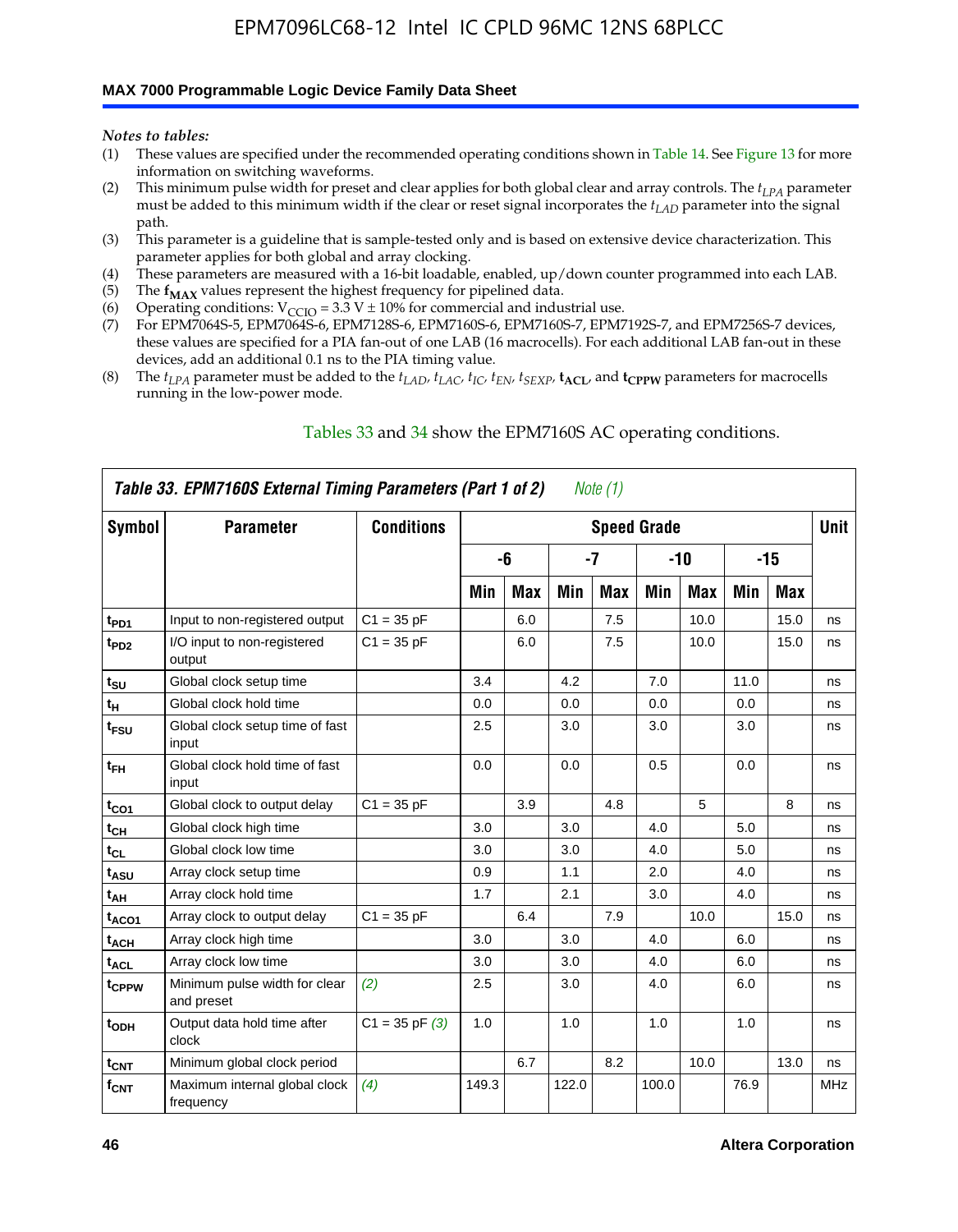|                         | Table 33. EPM7160S External Timing Parameters (Part 2 of 2) |                   |       |            |       | Note (1)           |       |      |       |            |             |
|-------------------------|-------------------------------------------------------------|-------------------|-------|------------|-------|--------------------|-------|------|-------|------------|-------------|
| Symbol                  | <b>Parameter</b>                                            | <b>Conditions</b> |       |            |       | <b>Speed Grade</b> |       |      |       |            | <b>Unit</b> |
|                         |                                                             |                   |       | -6         | -7    |                    |       | -10  |       | -15        |             |
|                         |                                                             |                   | Min   | <b>Max</b> | Min   | Max                | Min   | Max  | Min   | <b>Max</b> |             |
| <b>t<sub>ACNT</sub></b> | Minimum array clock period                                  |                   |       | 6.7        |       | 8.2                |       | 10.0 |       | 13.0       | ns          |
| <b>f<sub>ACNT</sub></b> | Maximum internal array clock<br>frequency                   | (4)               | 149.3 |            | 122.0 |                    | 100.0 |      | 76.9  |            | <b>MHz</b>  |
| $f_{MAX}$               | Maximum clock frequency                                     | (5)               | 166.7 |            | 166.7 |                    | 125.0 |      | 100.0 |            | <b>MHz</b>  |

| Symbol          | <b>Parameter</b>                     | <b>Conditions</b>  |     |            |     | <b>Speed Grade</b> |     |            |     |       | <b>Unit</b> |
|-----------------|--------------------------------------|--------------------|-----|------------|-----|--------------------|-----|------------|-----|-------|-------------|
|                 |                                      |                    |     | -6         |     | $-7$               |     | -10        |     | $-15$ |             |
|                 |                                      |                    | Min | <b>Max</b> | Min | <b>Max</b>         | Min | <b>Max</b> | Min | Max   |             |
| $t_{IN}$        | Input pad and buffer delay           |                    |     | 0.2        |     | 0.3                |     | 0.5        |     | 2.0   | ns          |
| $t_{IO}$        | I/O input pad and buffer delay       |                    |     | 0.2        |     | 0.3                |     | 0.5        |     | 2.0   | ns          |
| $t_{FIN}$       | Fast input delay                     |                    |     | 2.6        |     | 3.2                |     | 1.0        |     | 2.0   | ns          |
| $t_{SEXP}$      | Shared expander delay                |                    |     | 3.6        |     | 4.3                |     | 5.0        |     | 8.0   | ns          |
| $t_{PEXP}$      | Parallel expander delay              |                    |     | 1.0        |     | 1.3                |     | 0.8        |     | 1.0   | ns          |
| $t_{LAD}$       | Logic array delay                    |                    |     | 2.8        |     | 3.4                |     | 5.0        |     | 6.0   | ns          |
| $t_{LAC}$       | Logic control array delay            |                    |     | 2.8        |     | 3.4                |     | 5.0        |     | 6.0   | ns          |
| $t_{IOE}$       | Internal output enable delay         |                    |     | 0.7        |     | 0.9                |     | 2.0        |     | 3.0   | ns          |
| $t_{OD1}$       | Output buffer and pad delay          | $C1 = 35 pF$       |     | 0.4        |     | 0.5                |     | 1.5        |     | 4.0   | ns          |
| $t_{OD2}$       | Output buffer and pad delay          | $C1 = 35$ pF $(6)$ |     | 0.9        |     | 1.0                |     | 2.0        |     | 5.0   | ns          |
| $t_{OD3}$       | Output buffer and pad delay          | $C1 = 35 pF$       |     | 5.4        |     | 5.5                |     | 5.5        |     | 8.0   | ns          |
| $t_{ZX1}$       | Output buffer enable delay           | $C1 = 35 pF$       |     | 4.0        |     | 4.0                |     | 5.0        |     | 6.0   | ns          |
| $t_{ZX2}$       | Output buffer enable delay           | $C1 = 35$ pF $(6)$ |     | 4.5        |     | 4.5                |     | 5.5        |     | 7.0   | ns          |
| $t_{ZX3}$       | Output buffer enable delay           | $C1 = 35 pF$       |     | 9.0        |     | 9.0                |     | 9.0        |     | 10.0  | ns          |
| $t_{XZ}$        | Output buffer disable delay          | $C1 = 5pF$         |     | 4.0        |     | 4.0                |     | 5.0        |     | 6.0   | ns          |
| $t_{\rm SU}$    | Register setup time                  |                    | 1.0 |            | 1.2 |                    | 2.0 |            | 4.0 |       | ns          |
| $t_H$           | Register hold time                   |                    | 1.6 |            | 2.0 |                    | 3.0 |            | 4.0 |       | ns          |
| $t_{FSU}$       | Register setup time of fast<br>input |                    | 1.9 |            | 2.2 |                    | 3.0 |            | 2.0 |       | ns          |
| $t_{FH}$        | Register hold time of fast<br>input  |                    | 0.6 |            | 0.8 |                    | 0.5 |            | 1.0 |       | ns          |
| $t_{RD}$        | Register delay                       |                    |     | 1.3        |     | 1.6                |     | 2.0        |     | 1.0   | ns          |
| $t_{COMB}$      | Combinatorial delay                  |                    |     | 1.0        |     | 1.3                |     | 2.0        |     | 1.0   | ns          |
| $t_{\text{IC}}$ | Array clock delay                    |                    |     | 2.9        |     | 3.5                |     | 5.0        |     | 6.0   | ns          |
| $t_{EN}$        | Register enable time                 |                    |     | 2.8        |     | 3.4                |     | 5.0        |     | 6.0   | ns          |
| $t_{GLOB}$      | Global control delay                 |                    |     | 2.0        |     | 2.4                |     | 1.0        |     | 1.0   | ns          |
| $t_{PRE}$       | Register preset time                 |                    |     | 2.4        |     | 3.0                |     | 3.0        |     | 4.0   | ns          |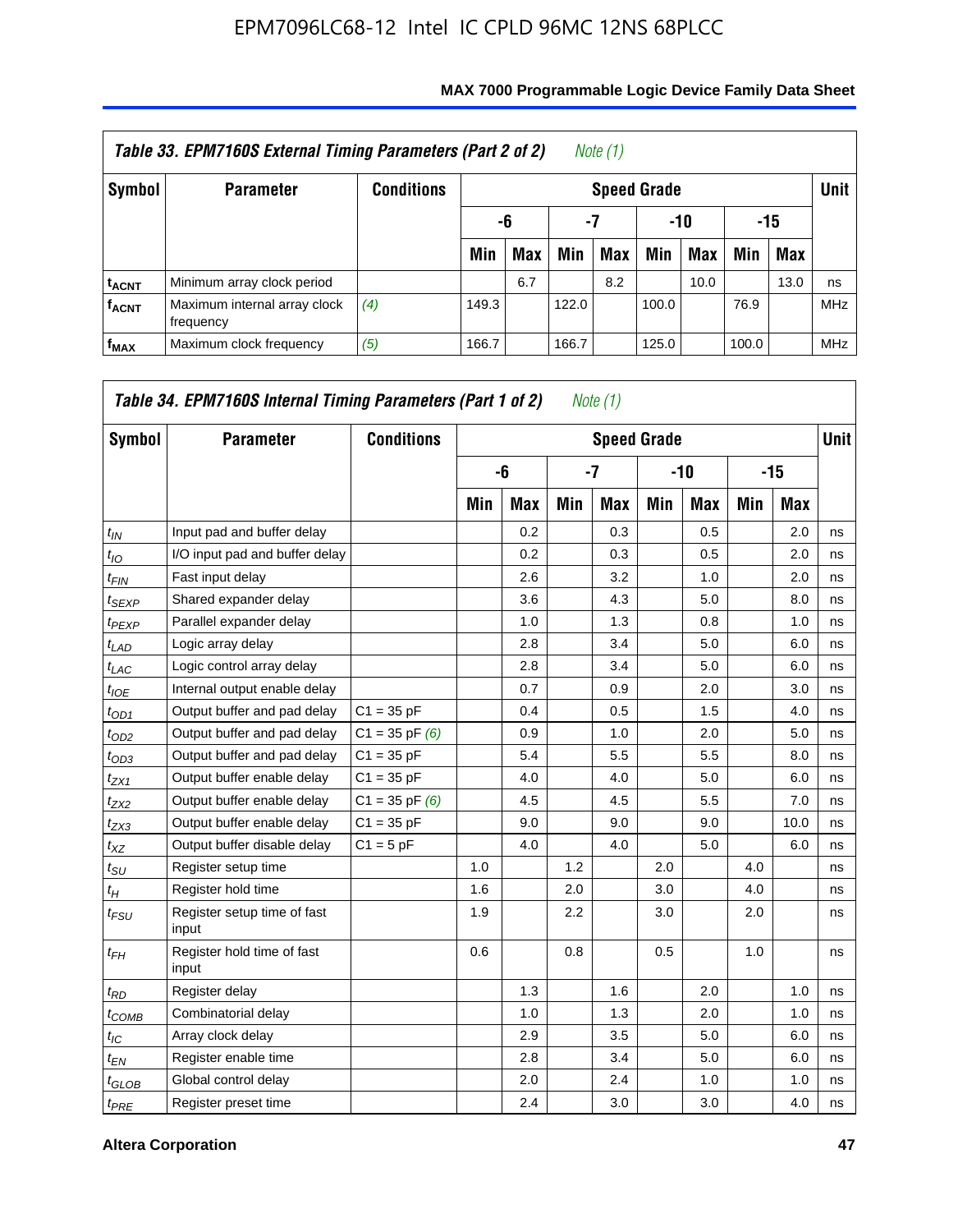#### **MAX 7000 Programmable Logic Device Family Data Sheet**

|               | Table 34. EPM7160S Internal Timing Parameters (Part 2 of 2) |                   |     |            |     | Note $(1)$         |     |      |     |      |      |
|---------------|-------------------------------------------------------------|-------------------|-----|------------|-----|--------------------|-----|------|-----|------|------|
| <b>Symbol</b> | <b>Parameter</b>                                            | <b>Conditions</b> |     |            |     | <b>Speed Grade</b> |     |      |     |      | Unit |
|               |                                                             |                   |     | -6         |     | -7                 |     | -10  |     | -15  |      |
|               |                                                             |                   | Min | <b>Max</b> | Min | <b>Max</b>         | Min | Max  | Min | Max  |      |
| $t_{CLR}$     | Register clear time                                         |                   |     | 2.4        |     | 3.0                |     | 3.0  |     | 4.0  | ns   |
| $t_{PIA}$     | PIA delay                                                   | (7)               |     | 1.6        |     | 2.0                |     | 1.0  |     | 2.0  | ns   |
| $t_{LPA}$     | Low-power adder                                             | (8)               |     | 11.0       |     | 10.0               |     | 11.0 |     | 13.0 | ns   |

*Notes to tables:*

- (1) These values are specified under the recommended operating conditions shown in Table 14. See Figure 13 for more information on switching waveforms.
- (2) This minimum pulse width for preset and clear applies for both global clear and array controls. The  $t_{LPA}$  parameter must be added to this minimum width if the clear or reset signal incorporates the *t<sub>LAD</sub>* parameter into the signal path.
- (3) This parameter is a guideline that is sample-tested only and is based on extensive device characterization. This parameter applies for both global and array clocking.
- (4) These parameters are measured with a 16-bit loadable, enabled, up/down counter programmed into each LAB.
- (5) The  $f_{MAX}$  values represent the highest frequency for pipelined data.
- (6) Operating conditions:  $V_{\text{CCIO}} = 3.3 V \pm 10\%$  for commercial and industrial use.
- (7) For EPM7064S-5, EPM7064S-6, EPM7128S-6, EPM7160S-6, EPM7160S-7, EPM7192S-7, and EPM7256S-7 devices, these values are specified for a PIA fan-out of one LAB (16 macrocells). For each additional LAB fan-out in these devices, add an additional 0.1 ns to the PIA timing value.
- (8) The  $t_{LPA}$  parameter must be added to the  $t_{LAP}$ ,  $t_{LAC}$ ,  $t_{IC}$ ,  $t_{EN}$ ,  $t_{SEXP}$ ,  $t_{ACL}$ , and  $t_{CPPW}$  parameters for macrocells running in the low-power mode.

|                             | Table 35. EPM7192S External Timing Parameters (Part 1 of 2) |                   |     |      | Note (1) |                    |      |       |             |
|-----------------------------|-------------------------------------------------------------|-------------------|-----|------|----------|--------------------|------|-------|-------------|
| Symbol                      | <b>Parameter</b>                                            | <b>Conditions</b> |     |      |          | <b>Speed Grade</b> |      |       | <b>Unit</b> |
|                             |                                                             |                   |     | $-7$ |          | -10                |      | $-15$ |             |
|                             |                                                             |                   | Min | Max  | Min      | <b>Max</b>         | Min  | Max   |             |
| t <sub>PD1</sub>            | Input to non-registered output                              | $C1 = 35 pF$      |     | 7.5  |          | 10.0               |      | 15.0  | ns          |
| $t_{PD2}$                   | I/O input to non-registered<br>output                       | $C1 = 35 pF$      |     | 7.5  |          | 10.0               |      | 15.0  | ns          |
| $t_{\scriptstyle\text{SU}}$ | Global clock setup time                                     |                   | 4.1 |      | 7.0      |                    | 11.0 |       | ns          |
| $t_H$                       | Global clock hold time                                      |                   | 0.0 |      | 0.0      |                    | 0.0  |       | ns          |
| t <sub>FSU</sub>            | Global clock setup time of fast<br>input                    |                   | 3.0 |      | 3.0      |                    | 3.0  |       | ns          |
| $t_{FH}$                    | Global clock hold time of fast<br>input                     |                   | 0.0 |      | 0.5      |                    | 0.0  |       | ns          |
| $t_{CO1}$                   | Global clock to output delay                                | $C1 = 35 pF$      |     | 4.7  |          | 5.0                |      | 8.0   | ns          |
| $t_{CH}$                    | Global clock high time                                      |                   | 3.0 |      | 4.0      |                    | 5.0  |       | ns          |
| $t_{CL}$                    | Global clock low time                                       |                   | 3.0 |      | 4.0      |                    | 5.0  |       | ns          |
| t <sub>ASU</sub>            | Array clock setup time                                      |                   | 1.0 |      | 2.0      |                    | 4.0  |       | ns          |

### Tables 35 and 36 show the EPM7192S AC operating conditions.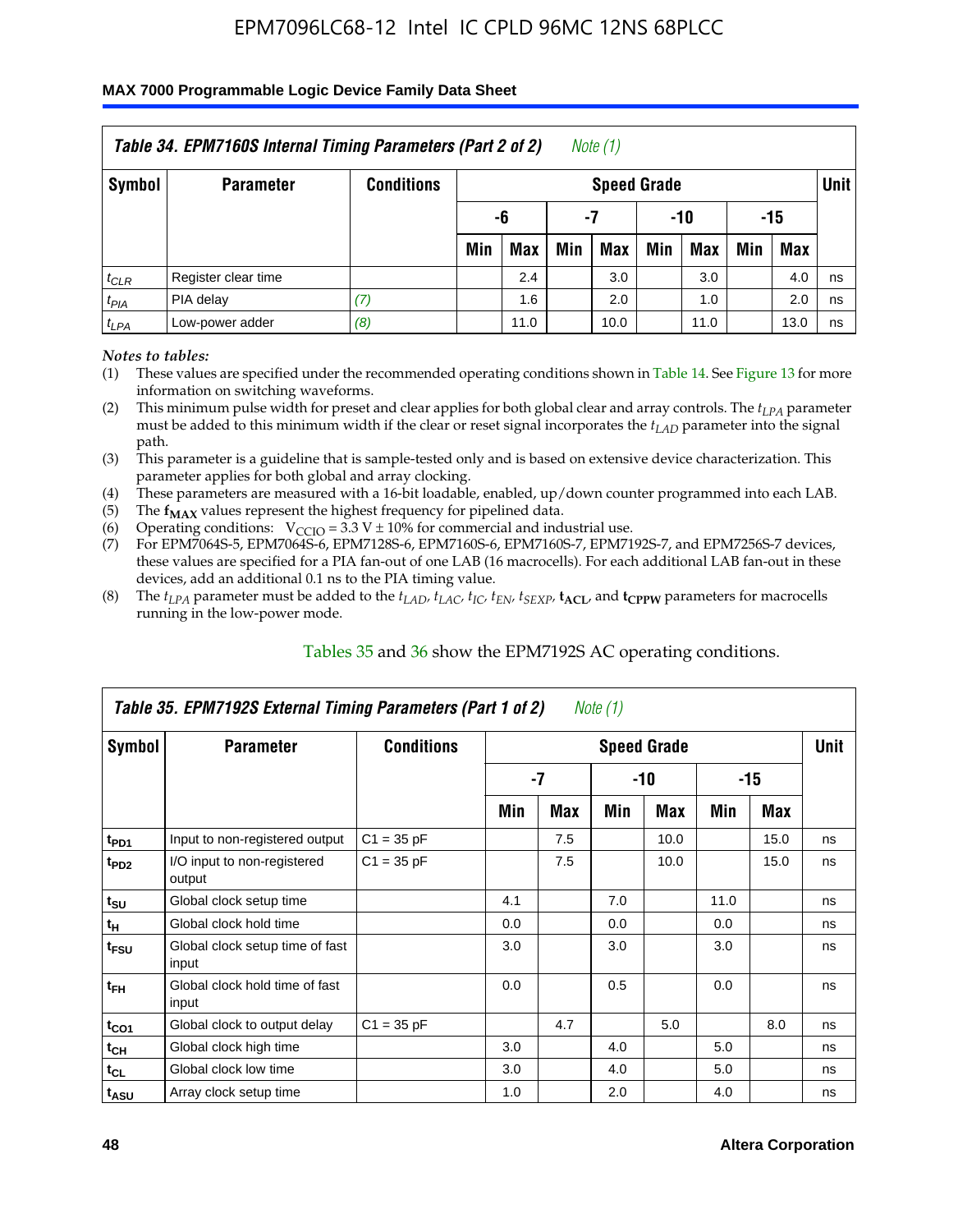|                         | Table 35. EPM7192S External Timing Parameters (Part 2 of 2) |                    |       |     | Note (1) |                    |       |      |            |
|-------------------------|-------------------------------------------------------------|--------------------|-------|-----|----------|--------------------|-------|------|------------|
| Symbol                  | <b>Parameter</b>                                            | <b>Conditions</b>  |       |     |          | <b>Speed Grade</b> |       |      | Unit       |
|                         |                                                             |                    |       | -7  |          | -10                |       | -15  |            |
|                         |                                                             |                    | Min   | Max | Min      | <b>Max</b>         | Min   | Max  |            |
| t <sub>АН</sub>         | Array clock hold time                                       |                    | 1.8   |     | 3.0      |                    | 4.0   |      | ns         |
| t <sub>ACO1</sub>       | Array clock to output delay                                 | $C1 = 35 pF$       |       | 7.8 |          | 10.0               |       | 15.0 | ns         |
| $t_{\sf ACH}$           | Array clock high time                                       |                    | 3.0   |     | 4.0      |                    | 6.0   |      | ns         |
| $t_{\sf ACL}$           | Array clock low time                                        |                    | 3.0   |     | 4.0      |                    | 6.0   |      | ns         |
| t <sub>CPPW</sub>       | Minimum pulse width for clear<br>and preset                 | (2)                | 3.0   |     | 4.0      |                    | 6.0   |      | ns         |
| $t_{ODH}$               | Output data hold time after<br>clock                        | $C1 = 35$ pF $(3)$ | 1.0   |     | 1.0      |                    | 1.0   |      | ns         |
| $t_{\mathsf{CNT}}$      | Minimum global clock period                                 |                    |       | 8.0 |          | 10.0               |       | 13.0 | ns         |
| $f_{\text{CNT}}$        | Maximum internal global clock<br>frequency                  | (4)                | 125.0 |     | 100.0    |                    | 76.9  |      | <b>MHz</b> |
| $t_{ACNT}$              | Minimum array clock period                                  |                    |       | 8.0 |          | 10.0               |       | 13.0 | ns         |
| <b>f<sub>ACNT</sub></b> | Maximum internal array clock<br>frequency                   | (4)                | 125.0 |     | 100.0    |                    | 76.9  |      | <b>MHz</b> |
| f <sub>MAX</sub>        | Maximum clock frequency                                     | (5)                | 166.7 |     | 125.0    |                    | 100.0 |      | <b>MHz</b> |

|                             | Table 36. EPM7192S Internal Timing Parameters (Part 1 of 2) |                    |     | Note (1) |     |                    |     |       |      |
|-----------------------------|-------------------------------------------------------------|--------------------|-----|----------|-----|--------------------|-----|-------|------|
| Symbol                      | <b>Parameter</b>                                            | <b>Conditions</b>  |     |          |     | <b>Speed Grade</b> |     |       | Unit |
|                             |                                                             |                    |     | $-7$     |     | -10                |     | $-15$ |      |
|                             |                                                             |                    | Min | Max      | Min | Max                | Min | Max   |      |
| $t_{IN}$                    | Input pad and buffer delay                                  |                    |     | 0.3      |     | 0.5                |     | 2.0   | ns   |
| $t_{IO}$                    | I/O input pad and buffer delay                              |                    |     | 0.3      |     | 0.5                |     | 2.0   | ns   |
| $t_{FIN}$                   | Fast input delay                                            |                    |     | 3.2      |     | 1.0                |     | 2.0   | ns   |
| t <sub>SEXP</sub>           | Shared expander delay                                       |                    |     | 4.2      |     | 5.0                |     | 8.0   | ns   |
| $t_{PEXP}$                  | Parallel expander delay                                     |                    |     | 1.2      |     | 0.8                |     | 1.0   | ns   |
| $t_{LAD}$                   | Logic array delay                                           |                    |     | 3.1      |     | 5.0                |     | 6.0   | ns   |
| $t_{LAC}$                   | Logic control array delay                                   |                    |     | 3.1      |     | 5.0                |     | 6.0   | ns   |
| $t_{IOE}$                   | Internal output enable delay                                |                    |     | 0.9      |     | 2.0                |     | 3.0   | ns   |
| $t_{OD1}$                   | Output buffer and pad delay                                 | $C1 = 35 pF$       |     | 0.5      |     | 1.5                |     | 4.0   | ns   |
| $t_{OD2}$                   | Output buffer and pad delay                                 | $C1 = 35$ pF $(6)$ |     | 1.0      |     | 2.0                |     | 5.0   | ns   |
| $t_{OD3}$                   | Output buffer and pad delay                                 | $C1 = 35 pF$       |     | 5.5      |     | 5.5                |     | 7.0   | ns   |
| $t_{ZX1}$                   | Output buffer enable delay                                  | $C1 = 35 pF$       |     | 4.0      |     | 5.0                |     | 6.0   | ns   |
| $t_{ZX2}$                   | Output buffer enable delay                                  | $C1 = 35$ pF $(6)$ |     | 4.5      |     | 5.5                |     | 7.0   | ns   |
| $t_{ZX3}$                   | Output buffer enable delay                                  | $C1 = 35 pF$       |     | 9.0      |     | 9.0                |     | 10.0  | ns   |
| $t_{XZ}$                    | Output buffer disable delay                                 | $C1 = 5$ pF        |     | 4.0      |     | 5.0                |     | 6.0   | ns   |
| $t_{\scriptstyle\text{SU}}$ | Register setup time                                         |                    | 1.1 |          | 2.0 |                    | 4.0 |       | ns   |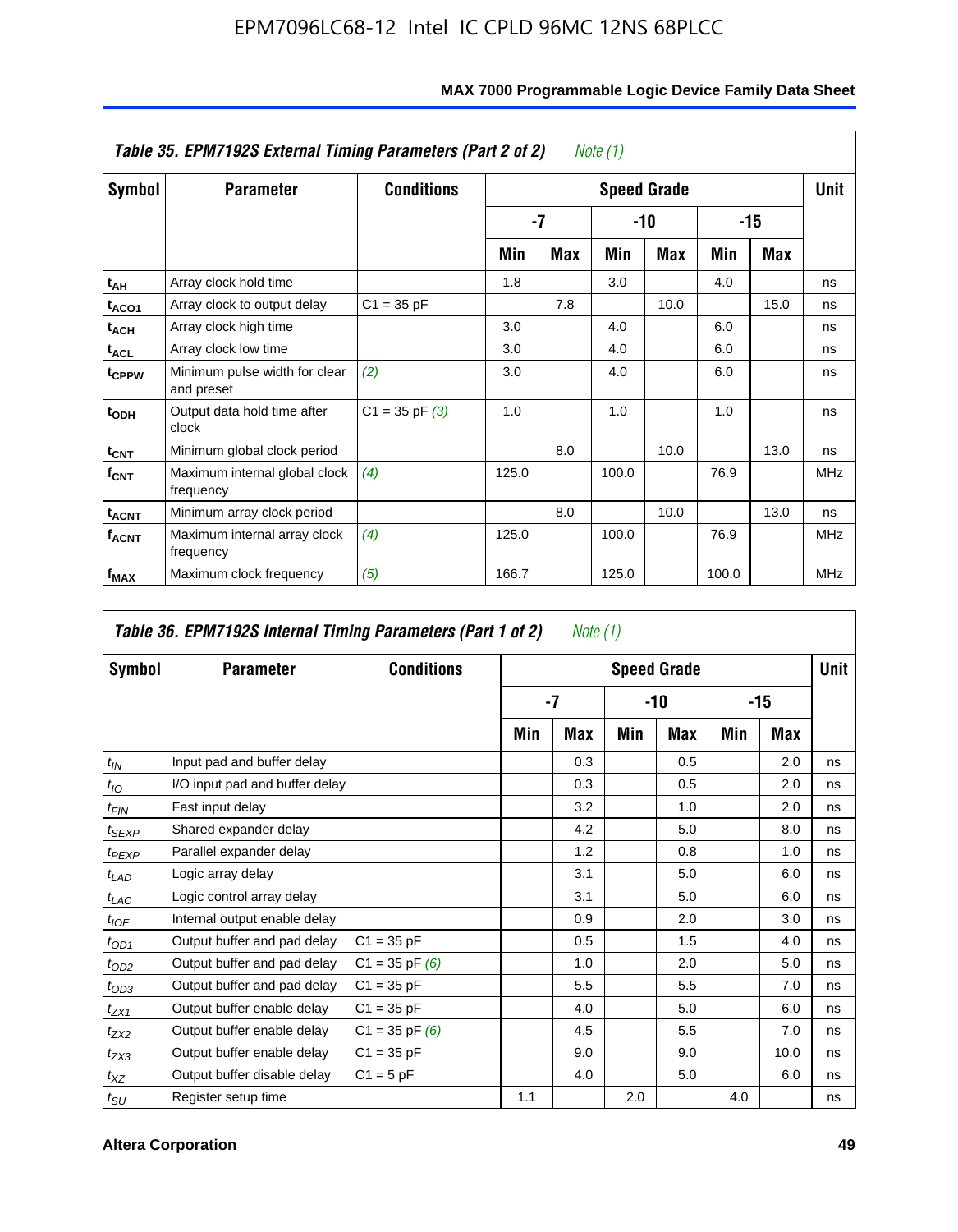|                    | Table 36. EPM7192S Internal Timing Parameters (Part 2 of 2) |                   |     | Note $(1)$ |     |                    |     |            |      |
|--------------------|-------------------------------------------------------------|-------------------|-----|------------|-----|--------------------|-----|------------|------|
| Symbol             | <b>Parameter</b>                                            | <b>Conditions</b> |     |            |     | <b>Speed Grade</b> |     |            | Unit |
|                    |                                                             |                   |     | -7         |     | -10                |     | $-15$      |      |
|                    |                                                             |                   | Min | Max        | Min | Max                | Min | <b>Max</b> |      |
| $t_H$              | Register hold time                                          |                   | 1.7 |            | 3.0 |                    | 4.0 |            | ns   |
| $t_{\mathit{FSU}}$ | Register setup time of fast<br>input                        |                   | 2.3 |            | 3.0 |                    | 2.0 |            | ns   |
| $t_{FH}$           | Register hold time of fast<br>input                         |                   | 0.7 |            | 0.5 |                    | 1.0 |            | ns   |
| $t_{RD}$           | Register delay                                              |                   |     | 1.4        |     | 2.0                |     | 1.0        | ns   |
| $t_{COMB}$         | Combinatorial delay                                         |                   |     | 1.2        |     | 2.0                |     | 1.0        | ns   |
| $t_{IC}$           | Array clock delay                                           |                   |     | 3.2        |     | 5.0                |     | 6.0        | ns   |
| $t_{EN}$           | Register enable time                                        |                   |     | 3.1        |     | 5.0                |     | 6.0        | ns   |
| $t_{GLOB}$         | Global control delay                                        |                   |     | 2.5        |     | 1.0                |     | 1.0        | ns   |
| $t_{PRE}$          | Register preset time                                        |                   |     | 2.7        |     | 3.0                |     | 4.0        | ns   |
| $t_{CLR}$          | Register clear time                                         |                   |     | 2.7        |     | 3.0                |     | 4.0        | ns   |
| t <sub>PIA</sub>   | PIA delay                                                   | (7)               |     | 2.4        |     | 1.0                |     | 2.0        | ns   |
| $t_{LPA}$          | Low-power adder                                             | (8)               |     | 10.0       |     | 11.0               |     | 13.0       | ns   |

#### **MAX 7000 Programmable Logic Device Family Data Sheet**

#### *Notes to tables:*

- (1) These values are specified under the recommended operating conditions shown in Table 14. See Figure 13 for more information on switching waveforms.
- (2) This minimum pulse width for preset and clear applies for both global clear and array controls. The *tLPA* parameter must be added to this minimum width if the clear or reset signal incorporates the *t<sub>LAD</sub>* parameter into the signal path.
- (3) This parameter is a guideline that is sample-tested only and is based on extensive device characterization. This parameter applies for both global and array clocking.
- (4) These parameters are measured with a 16-bit loadable, enabled, up/down counter programmed into each LAB.
- (5) The  $f_{MAX}$  values represent the highest frequency for pipelined data.
- (6) Operating conditions:  $V_{\text{CCIO}} = 3.3 \text{ V} \pm 10\%$  for commercial and industrial use.
- (7) For EPM7064S-5, EPM7064S-6, EPM7128S-6, EPM7160S-6, EPM7160S-7, EPM7192S-7, and EPM7256S-7 devices, these values are specified for a PIA fan-out of one LAB (16 macrocells). For each additional LAB fan-out in these devices, add an additional 0.1 ns to the PIA timing value.
- (8) The  $t_{LPA}$  parameter must be added to the  $t_{LAD}$ ,  $t_{LAC}$ ,  $t_{IC}$ ,  $t_{EN}$ ,  $t_{SIX}$ ,  $t_{ACL}$ , and  $t_{CPW}$  parameters for macrocells running in the low-power mode.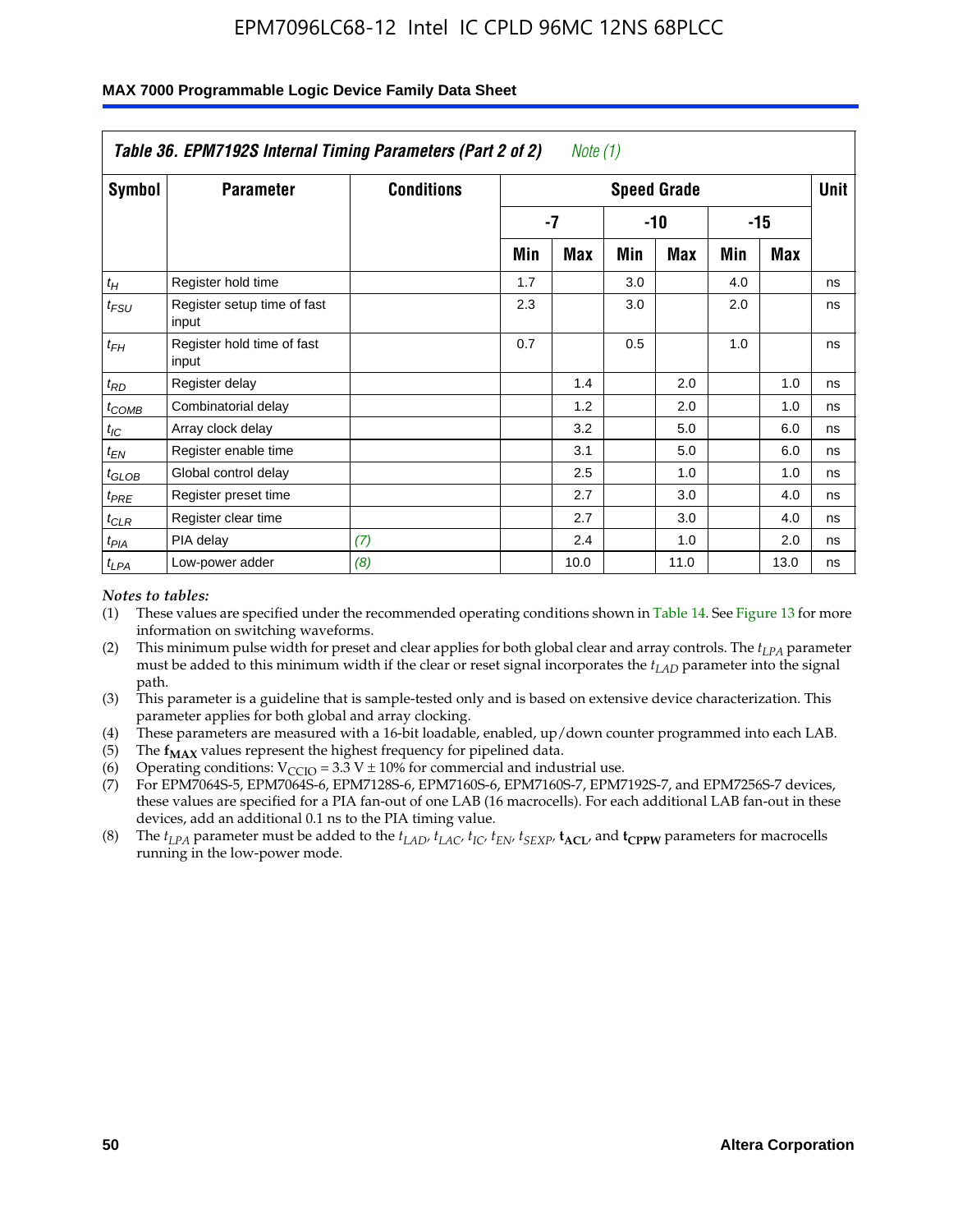| Symbol                       | <b>Parameter</b>                            | <b>Conditions</b>  |       |     |       | <b>Speed Grade</b> |       |            | <b>Unit</b> |
|------------------------------|---------------------------------------------|--------------------|-------|-----|-------|--------------------|-------|------------|-------------|
|                              |                                             |                    | $-7$  |     |       | $-10$              |       | $-15$      |             |
|                              |                                             |                    | Min   | Max | Min   | <b>Max</b>         | Min   | <b>Max</b> |             |
| t <sub>PD1</sub>             | Input to non-registered output              | $C1 = 35 pF$       |       | 7.5 |       | 10.0               |       | 15.0       | ns          |
| t <sub>PD2</sub>             | I/O input to non-registered<br>output       | $C1 = 35 pF$       |       | 7.5 |       | 10.0               |       | 15.0       | ns          |
| t <sub>SU</sub>              | Global clock setup time                     |                    | 3.9   |     | 7.0   |                    | 11.0  |            | ns          |
| t <sub>H</sub>               | Global clock hold time                      |                    | 0.0   |     | 0.0   |                    | 0.0   |            | ns          |
| t <sub>FSU</sub>             | Global clock setup time of fast<br>input    |                    | 3.0   |     | 3.0   |                    | 3.0   |            | ns          |
| t <sub>FH</sub>              | Global clock hold time of fast<br>input     |                    | 0.0   |     | 0.5   |                    | 0.0   |            | ns          |
| t <sub>CO1</sub>             | Global clock to output delay                | $C1 = 35 pF$       |       | 4.7 |       | 5.0                |       | 8.0        | ns          |
| t <sub>СН</sub>              | Global clock high time                      |                    | 3.0   |     | 4.0   |                    | 5.0   |            | ns          |
| $\mathfrak{t}_{\textsf{CL}}$ | Global clock low time                       |                    | 3.0   |     | 4.0   |                    | 5.0   |            | ns          |
| t <sub>ASU</sub>             | Array clock setup time                      |                    | 0.8   |     | 2.0   |                    | 4.0   |            | ns          |
| t <sub>АН</sub>              | Array clock hold time                       |                    | 1.9   |     | 3.0   |                    | 4.0   |            | ns          |
| t <sub>ACO1</sub>            | Array clock to output delay                 | $C1 = 35 pF$       |       | 7.8 |       | 10.0               |       | 15.0       | ns          |
| t <sub>АСН</sub>             | Array clock high time                       |                    | 3.0   |     | 4.0   |                    | 6.0   |            | ns          |
| t <sub>ACL</sub>             | Array clock low time                        |                    | 3.0   |     | 4.0   |                    | 6.0   |            | ns          |
| t <sub>CPPW</sub>            | Minimum pulse width for clear<br>and preset | (2)                | 3.0   |     | 4.0   |                    | 6.0   |            | ns          |
| t <sub>орн</sub>             | Output data hold time after<br>clock        | $C1 = 35$ pF $(3)$ | 1.0   |     | 1.0   |                    | 1.0   |            | ns          |
| t <sub>CNT</sub>             | Minimum global clock period                 |                    |       | 7.8 |       | 10.0               |       | 13.0       | ns          |
| f <sub>СNT</sub>             | Maximum internal global clock<br>frequency  | (4)                | 128.2 |     | 100.0 |                    | 76.9  |            | <b>MHz</b>  |
| t <sub>acnt</sub>            | Minimum array clock period                  |                    |       | 7.8 |       | 10.0               |       | 13.0       | ns          |
| f <sub>acnt</sub>            | Maximum internal array clock<br>frequency   | (4)                | 128.2 |     | 100.0 |                    | 76.9  |            | <b>MHz</b>  |
| f <sub>MAX</sub>             | Maximum clock frequency                     | (5)                | 166.7 |     | 125.0 |                    | 100.0 |            | <b>MHz</b>  |

### Tables 37 and 38 show the EPM7256S AC operating conditions.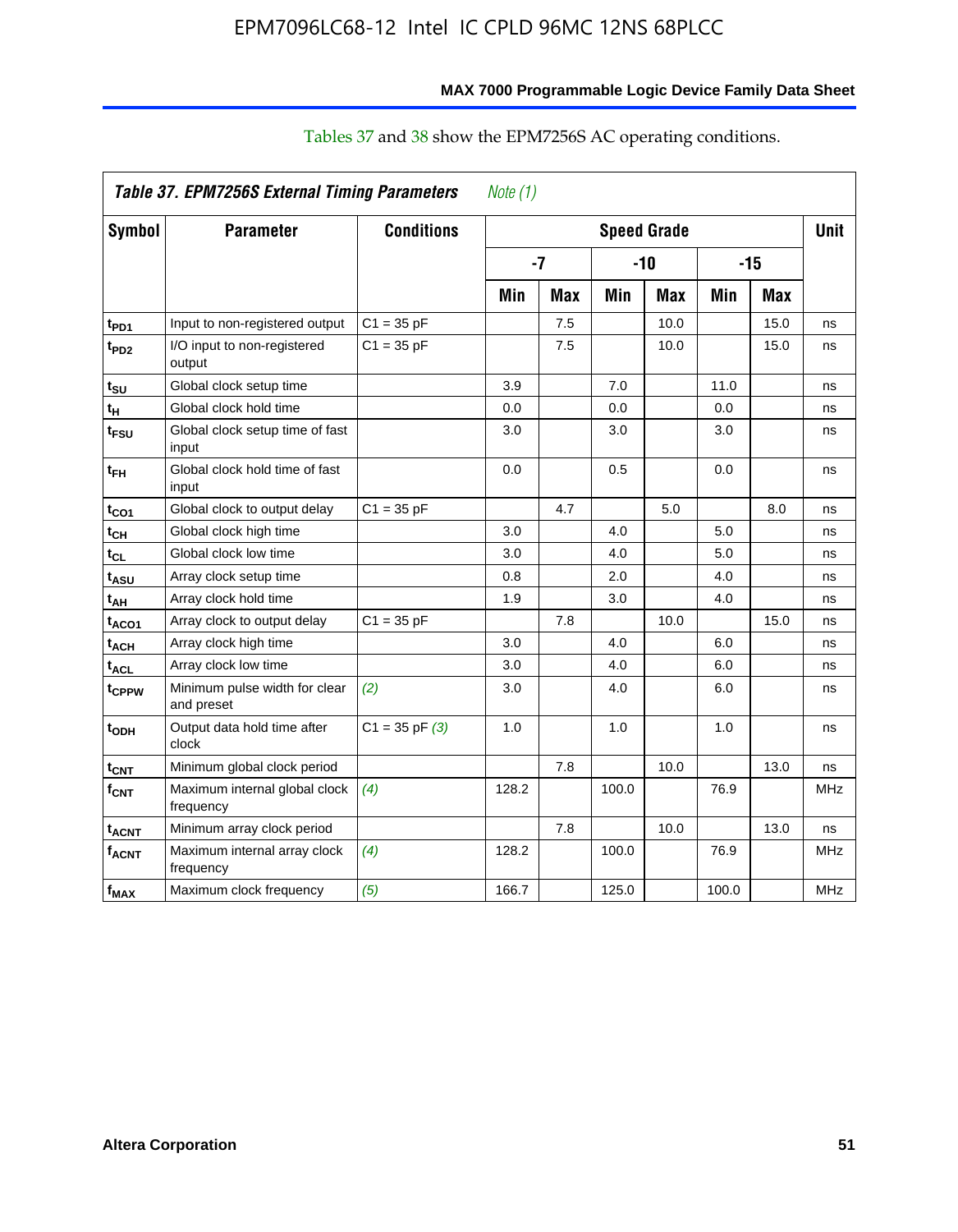| Symbol            | <b>Parameter</b>                     | <b>Conditions</b>  | <b>Speed Grade</b> |            |       |            |            | <b>Unit</b> |    |
|-------------------|--------------------------------------|--------------------|--------------------|------------|-------|------------|------------|-------------|----|
|                   |                                      |                    | $-7$               |            | $-10$ |            | $-15$      |             |    |
|                   |                                      |                    | Min                | <b>Max</b> | Min   | <b>Max</b> | <b>Min</b> | <b>Max</b>  |    |
| $t_{IN}$          | Input pad and buffer delay           |                    |                    | 0.3        |       | 0.5        |            | 2.0         | ns |
| $t_{IO}$          | I/O input pad and buffer delay       |                    |                    | 0.3        |       | 0.5        |            | 2.0         | ns |
| t <sub>FIN</sub>  | Fast input delay                     |                    |                    | 3.4        |       | 1.0        |            | 2.0         | ns |
| t <sub>SEXP</sub> | Shared expander delay                |                    |                    | 3.9        |       | 5.0        |            | 8.0         | ns |
| t <sub>PEXP</sub> | Parallel expander delay              |                    |                    | 1.1        |       | 0.8        |            | 1.0         | ns |
| $t_{LAD}$         | Logic array delay                    |                    |                    | 2.6        |       | 5.0        |            | 6.0         | ns |
| $t_{LAC}$         | Logic control array delay            |                    |                    | 2.6        |       | 5.0        |            | 6.0         | ns |
| $t_{IOE}$         | Internal output enable delay         |                    |                    | 0.8        |       | 2.0        |            | 3.0         | ns |
| $t_{OD1}$         | Output buffer and pad delay          | $C1 = 35 pF$       |                    | 0.5        |       | 1.5        |            | 4.0         | ns |
| t <sub>OD2</sub>  | Output buffer and pad delay          | $C1 = 35$ pF $(6)$ |                    | 1.0        |       | 2.0        |            | 5.0         | ns |
| $t_{OD3}$         | Output buffer and pad delay          | $C1 = 35 pF$       |                    | 5.5        |       | 5.5        |            | 8.0         | ns |
| t <sub>ZX1</sub>  | Output buffer enable delay           | $C1 = 35 pF$       |                    | 4.0        |       | 5.0        |            | 6.0         | ns |
| t <sub>ZX2</sub>  | Output buffer enable delay           | $C1 = 35$ pF $(6)$ |                    | 4.5        |       | 5.5        |            | 7.0         | ns |
| t <sub>ZX3</sub>  | Output buffer enable delay           | $C1 = 35 pF$       |                    | 9.0        |       | 9.0        |            | 10.0        | ns |
| $t_{XZ}$          | Output buffer disable delay          | $C1 = 5pF$         |                    | 4.0        |       | 5.0        |            | 6.0         | ns |
| $t_{\rm SU}$      | Register setup time                  |                    | 1.1                |            | 2.0   |            | 4.0        |             | ns |
| $t_H$             | Register hold time                   |                    | 1.6                |            | 3.0   |            | 4.0        |             | ns |
| t <sub>FSU</sub>  | Register setup time of fast<br>input |                    | 2.4                |            | 3.0   |            | 2.0        |             | ns |
| $t_{FH}$          | Register hold time of fast<br>input  |                    | 0.6                |            | 0.5   |            | 1.0        |             | ns |
| t <sub>RD</sub>   | Register delay                       |                    |                    | 1.1        |       | 2.0        |            | 1.0         | ns |
| t <sub>COMB</sub> | Combinatorial delay                  |                    |                    | 1.1        |       | 2.0        |            | 1.0         | ns |
| $t_{IC}$          | Array clock delay                    |                    |                    | 2.9        |       | 5.0        |            | 6.0         | ns |
| t <sub>EN</sub>   | Register enable time                 |                    |                    | 2.6        |       | 5.0        |            | 6.0         | ns |
| t <sub>GLOB</sub> | Global control delay                 |                    |                    | 2.8        |       | 1.0        |            | 1.0         | ns |
| $t_{PRE}$         | Register preset time                 |                    |                    | 2.7        |       | 3.0        |            | 4.0         | ns |
| $t_{\text{CLR}}$  | Register clear time                  |                    |                    | 2.7        |       | 3.0        |            | 4.0         | ns |
| $t_{PIA}$         | PIA delay                            | (7)                |                    | 3.0        |       | 1.0        |            | 2.0         | ns |
| $t_{LPA}$         | Low-power adder                      | (8)                |                    | 10.0       |       | 11.0       |            | 13.0        | ns |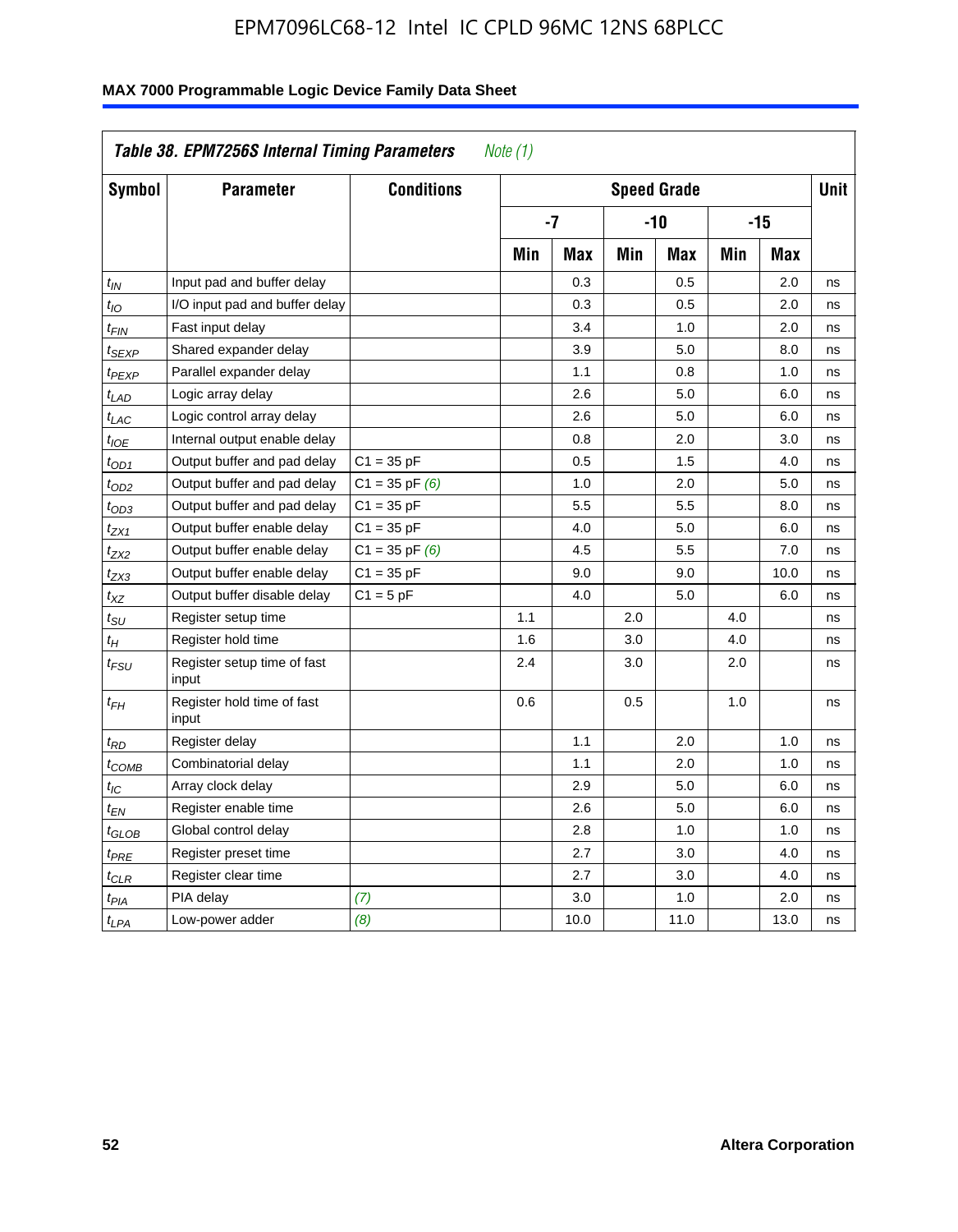**MAX 7000 Programmable Logic Device Family Data Sheet**

#### *Notes to tables:*

- (1) These values are specified under the recommended operating conditions shown in Table 14. See Figure 13 for more information on switching waveforms.
- (2) This minimum pulse width for preset and clear applies for both global clear and array controls. The  $t_{LPA}$  parameter must be added to this minimum width if the clear or reset signal incorporates the *tLAD* parameter into the signal path.
- (3) This parameter is a guideline that is sample-tested only and is based on extensive device characterization. This parameter applies for both global and array clocking.
- (4) These parameters are measured with a 16-bit loadable, enabled, up/down counter programmed into each LAB.
- (5) The  $f_{MAX}$  values represent the highest frequency for pipelined data.
- (6) Operating conditions:  $V_{\text{CCIO}} = 3.3 \text{ V} \pm 10\%$  for commercial and industrial use.
- (7) For EPM7064S-5, EPM7064S-6, EPM7128S-6, EPM7160S-6, EPM7160S-7, EPM7192S-7, and EPM7256S-7 devices, these values are specified for a PIA fan-out of one LAB (16 macrocells). For each additional LAB fan-out in these devices, add an additional 0.1 ns to the PIA timing value.
- (8) The  $t_{LPA}$  parameter must be added to the  $t_{LAD}$ ,  $t_{LAC}$ ,  $t_{IC}$ ,  $t_{EN}$ ,  $t_{SEXP}$ ,  $t_{ACL}$ , and  $t_{CPPW}$  parameters for macrocells running in the low-power mode.

### **Power Consumption**

[Supply power \(P\) versus frequency \(](http://www.altera.com/literature/an/an074.pdf) $f_{MAX}$  in MHz) for MAX 7000 devices is calculated with the following equation:

 $P = P_{INT} + P_{IO} = I_{CCLNT} \times V_{CC} + P_{IO}$ 

The  $P_{IO}$  value, which depends on the device output load characteristics and switching frequency, can be calculated using the guidelines given in *Application Note 74 (Evaluating Power for Altera Devices)*.

The  $I_{\text{CCINT}}$  value, which depends on the switching frequency and the application logic, is calculated with the following equation:

 $I_{\text{CCTNT}} =$ 

 $A \times MC_{TON} + B \times (MC_{DEV} - MC_{TON}) + C \times MC_{USER} \times f_{MAX} \times tog_{LC}$ 

The parameters in this equation are shown below:

| $MC$ <sub>TON</sub> | = Number of macrocells with the Turbo Bit option turned on,      |
|---------------------|------------------------------------------------------------------|
|                     | as reported in the MAX+PLUS II Report File (.rpt)                |
| MC <sub>DFV</sub>   | = Number of macrocells in the device                             |
|                     | $MCUSED$ = Total number of macrocells in the design, as reported |
|                     | in the MAX+PLUS II Report File (.rpt)                            |
| $f_{MAX}$           | = Highest clock frequency to the device                          |
| $tog_{LC}$          | = Average ratio of logic cells toggling at each clock            |
|                     | (typically 0.125)                                                |
| A, B, C             | $=$ Constants, shown in Table 39                                 |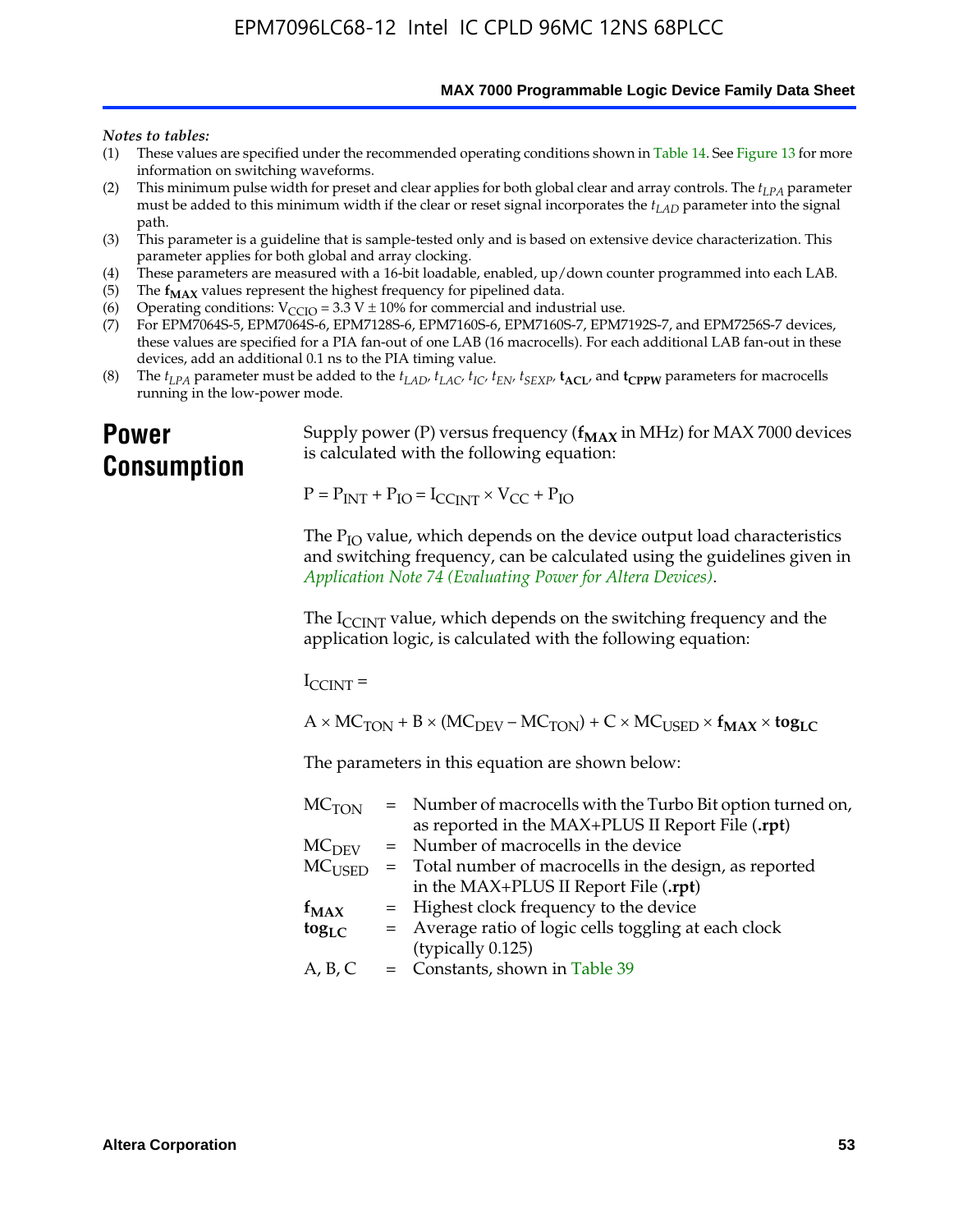| Table 39. MAX 7000 I <sub>CC</sub> Equation Constants |      |      |       |  |
|-------------------------------------------------------|------|------|-------|--|
| <b>Device</b>                                         | A    | B    | C     |  |
| EPM7032                                               | 1.87 | 0.52 | 0.144 |  |
| EPM7064                                               | 1.63 | 0.74 | 0.144 |  |
| <b>EPM7096</b>                                        | 1.63 | 0.74 | 0.144 |  |
| <b>EPM7128E</b>                                       | 1.17 | 0.54 | 0.096 |  |
| EPM7160E                                              | 1.17 | 0.54 | 0.096 |  |
| <b>EPM7192E</b>                                       | 1.17 | 0.54 | 0.096 |  |
| <b>EPM7256E</b>                                       | 1.17 | 0.54 | 0.096 |  |
| <b>EPM7032S</b>                                       | 0.93 | 0.40 | 0.040 |  |
| <b>EPM7064S</b>                                       | 0.93 | 0.40 | 0.040 |  |
| <b>EPM7128S</b>                                       | 0.93 | 0.40 | 0.040 |  |
| <b>EPM7160S</b>                                       | 0.93 | 0.40 | 0.040 |  |
| <b>EPM7192S</b>                                       | 0.93 | 0.40 | 0.040 |  |
| <b>EPM7256S</b>                                       | 0.93 | 0.40 | 0.040 |  |

This calculation provides an  $I_{CC}$  estimate based on typical conditions using a pattern of a 16-bit, loadable, enabled, up/down counter in each LAB with no output load. Actual  $I_{CC}$  values should be verified during operation because this measurement is sensitive to the actual pattern in the device and the environmental operating conditions.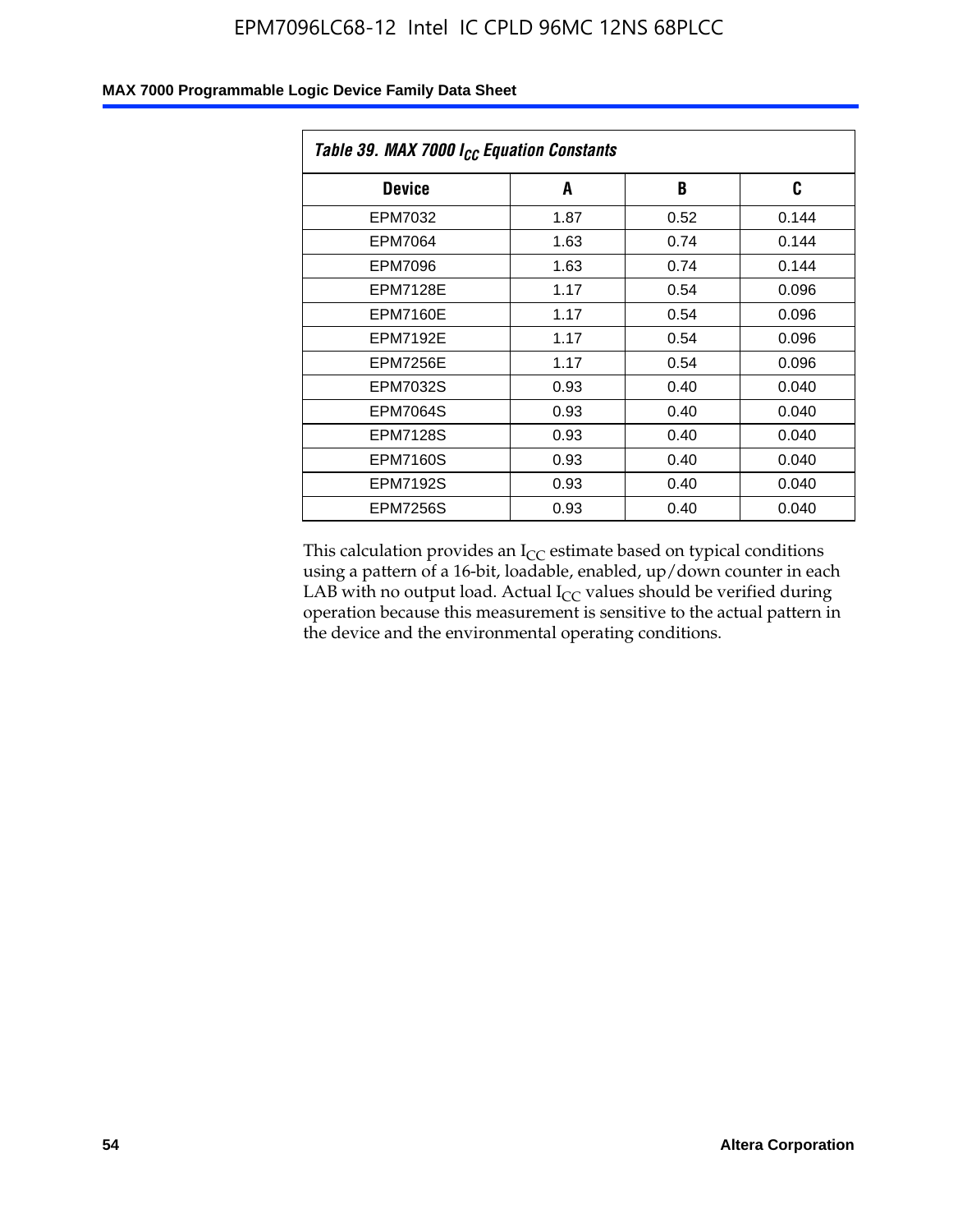**MAX 7000 Programmable Logic Device Family Data Sheet**

Figure 14 shows typical supply current versus frequency for MAX 7000 devices.

*Figure 14. I<sub>CC</sub> vs. Frequency for MAX 7000 Devices (Part 1 of 2)* 



**EPM7096**

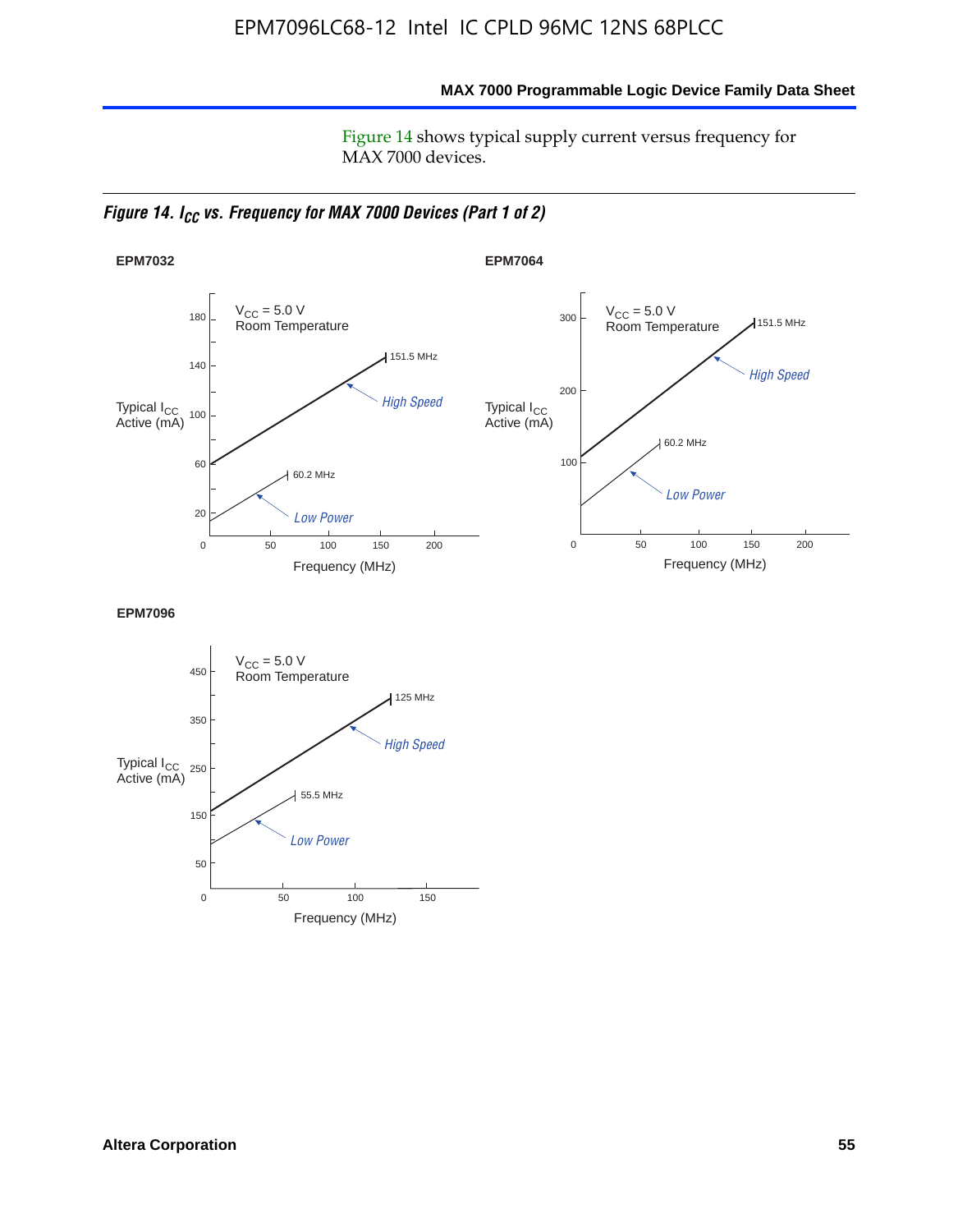#### $V_{CC}$  = 5.0 V Room Temperature 0 500 300 75 400 200 100 25 50 100 125 90.9 MHz 43.5 MHz **EPM7192E**  $V_{CC} = 5.0 V$ Room Temperature 0 750 450 75 600 300 150 25 50 100 90.9 MHz 43.4 MHz **EPM7256E**  $V_{CC}$  = 5.0 V Room Temperature 0 Frequency (MHz) 500 300 400 Low Power 200 100 50 100  $100$  MHz  $47.6$  MHz **EPM7160E** 150 200  $V_{CC}$  = 5.0 V Room Temperature  $\mathbf{0}$ Frequency (MHz) 500 300 400 High Speed 200 100 50 100 125 MHz 55.5 MHz **EPM7128E** 150 200 High Speed Typical  $\log \frac{1}{\log h}$  High Speed Typical  $\log \frac{450}{h}$  High Speed Low Power Low Power Low Power Typical I<sub>CC</sub><br>Active (mA) Active (mA) Typical I<sub>CC</sub><br>Active (mA) Typical I<sub>CC</sub><br>Active (mA)

### *Figure 14. I<sub>CC</sub> vs. Frequency for MAX 7000 Devices (Part 2 of 2)*

Frequency (MHz)

125

Frequency (MHz)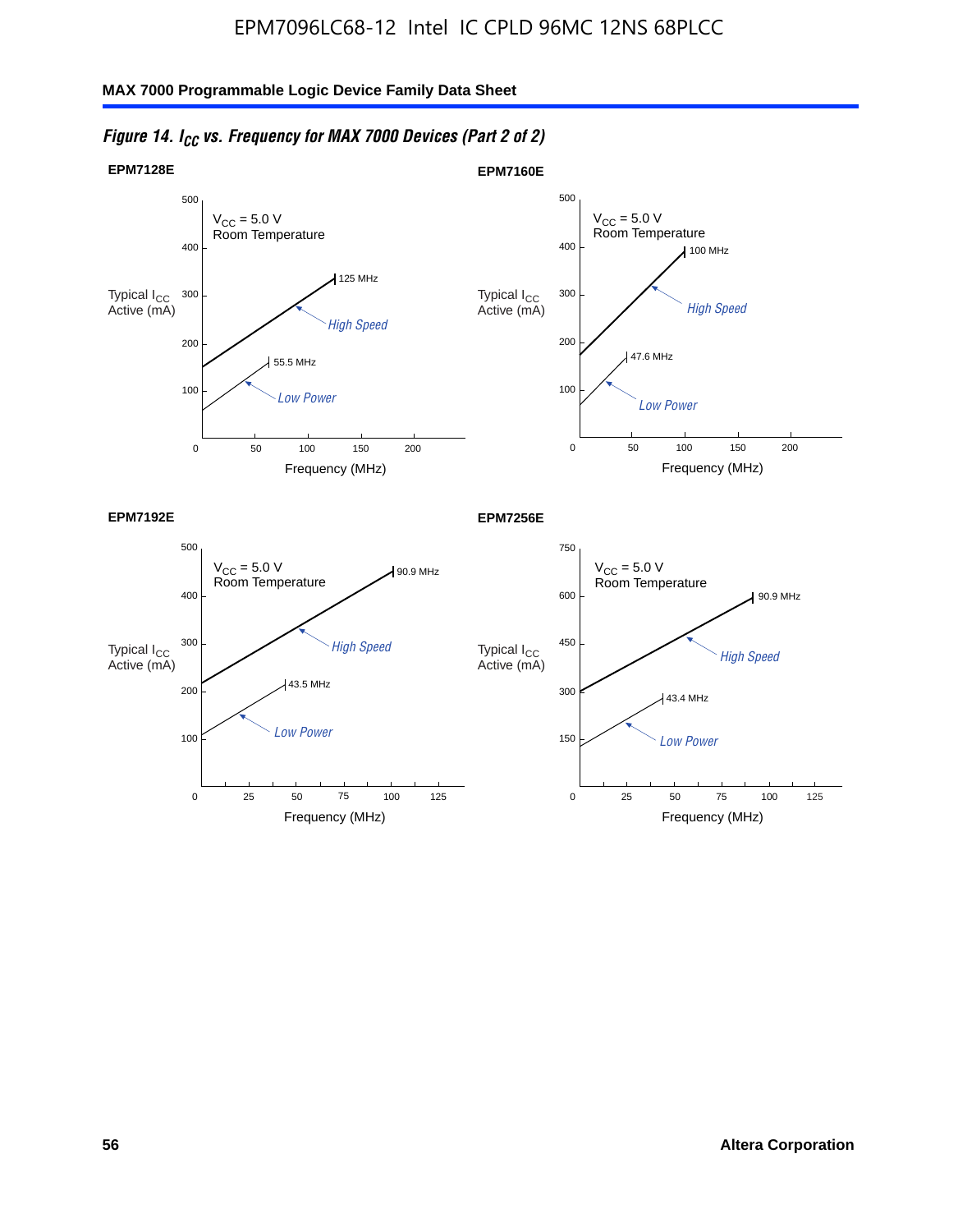### **MAX 7000 Programmable Logic Device Family Data Sheet**

Figure 15 shows typical supply current versus frequency for MAX 7000S devices.

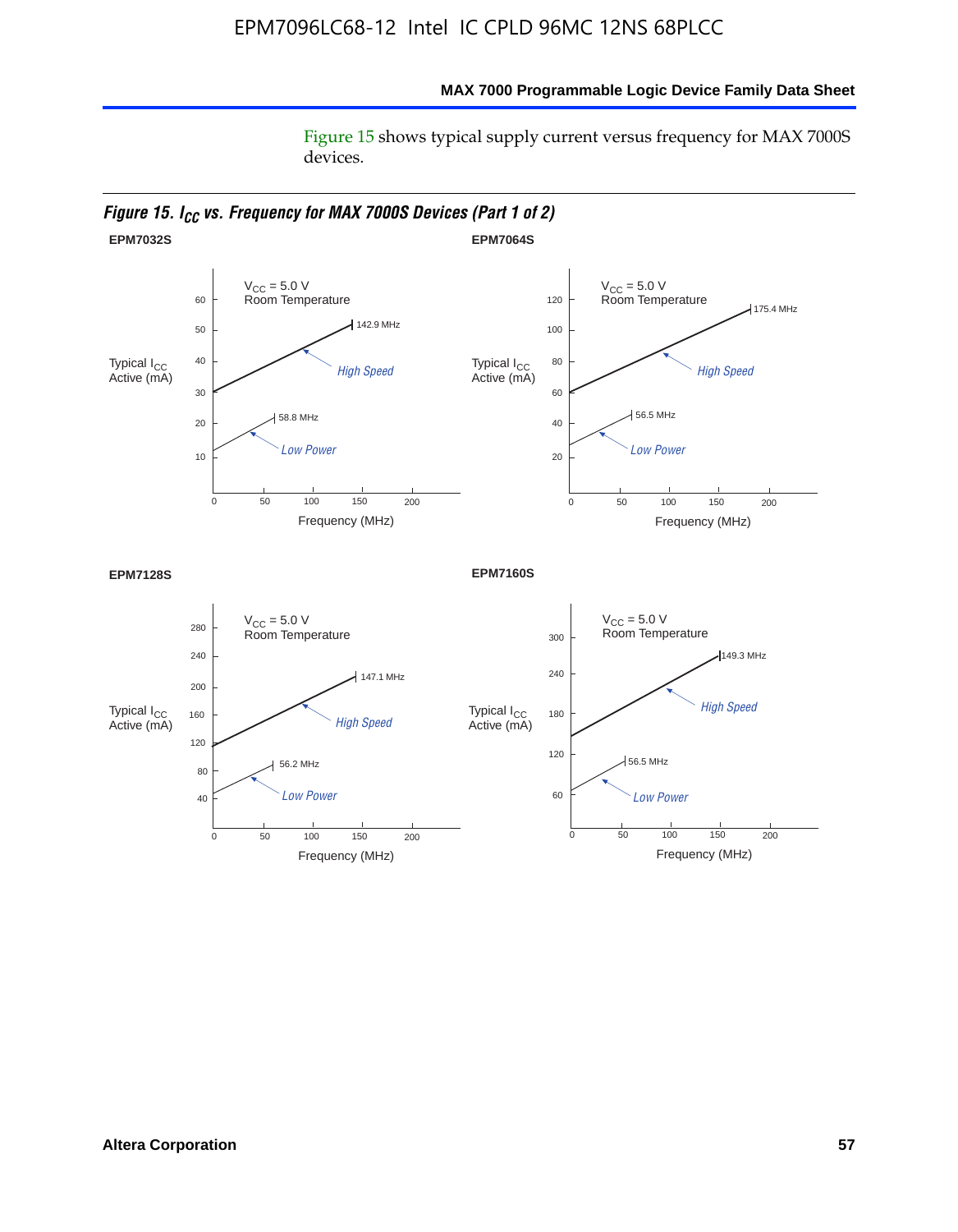

### *Figure 15. I<sub>CC</sub> vs. Frequency for MAX 7000S Devices (Part 2 of 2)*

## **Device Pin-Outs**

See the Altera web site (**http://www.altera.com**) or the *Altera Digital Library* for pin-out information.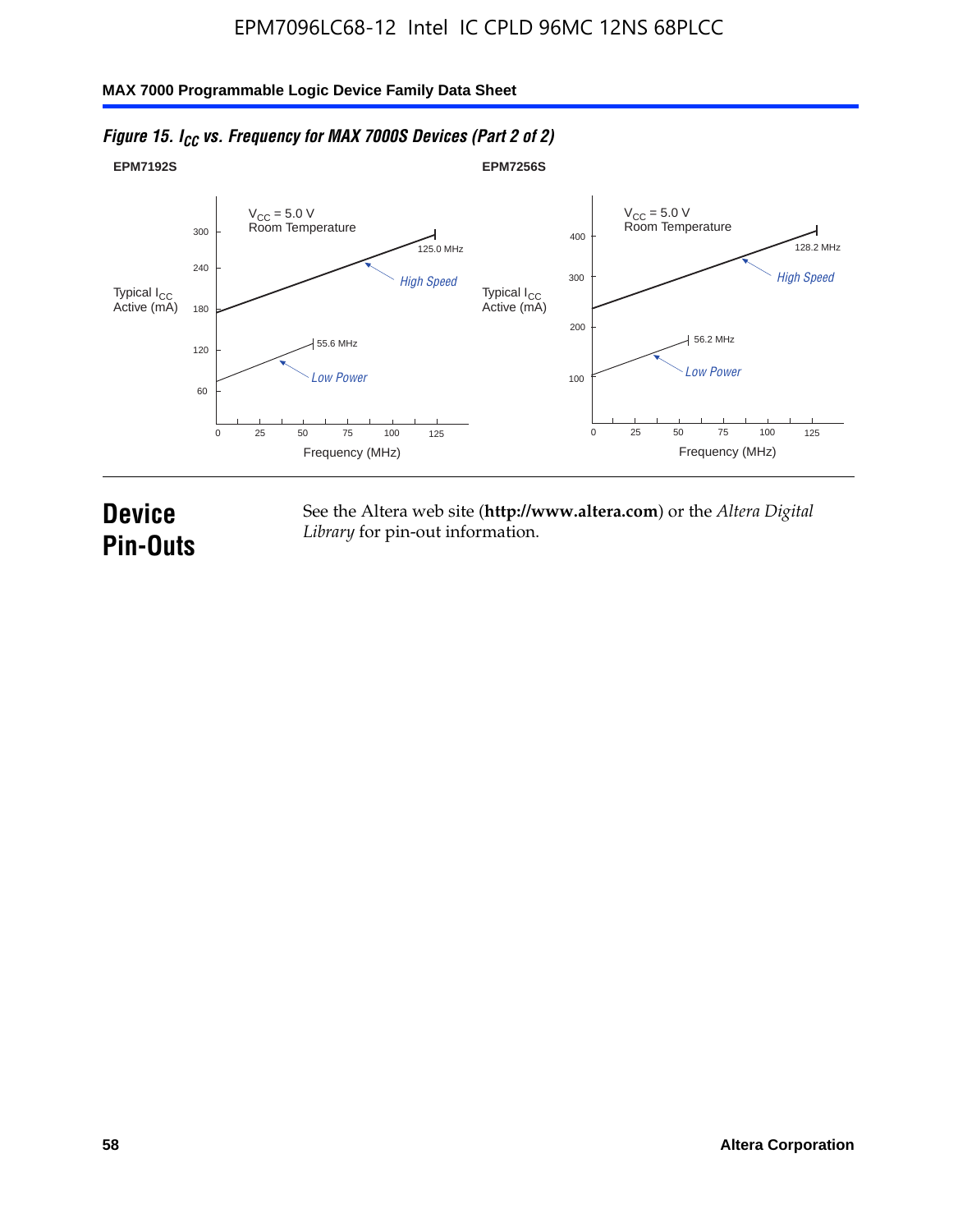#### **MAX 7000 Programmable Logic Device Family Data Sheet**

Figures 16 through 22 show the package pin-out diagrams for MAX 7000 devices.



#### *Notes:*

- (1) The pin functions shown in parenthesis are only available in MAX 7000E and MAX 7000S devices.
- (2) JTAG ports are available in MAX 7000S devices only.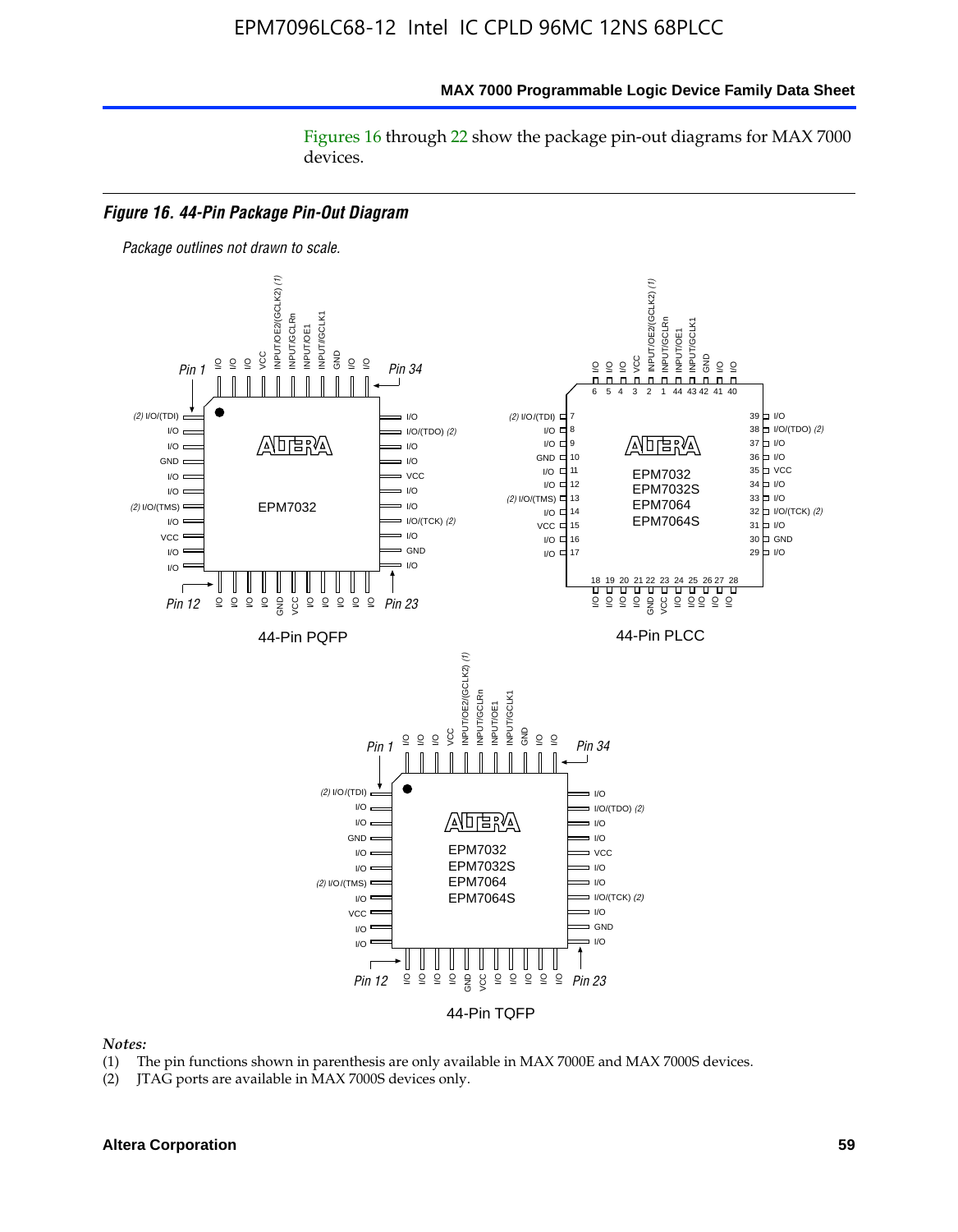### *Figure 17. 68-Pin Package Pin-Out Diagram*

*Package outlines not drawn to scale.*



*Notes:*<br>(1) T

- The pin functions shown in parenthesis are only available in MAX 7000E and MAX 7000S devices.
- (2) JTAG ports are available in MAX 7000S devices only.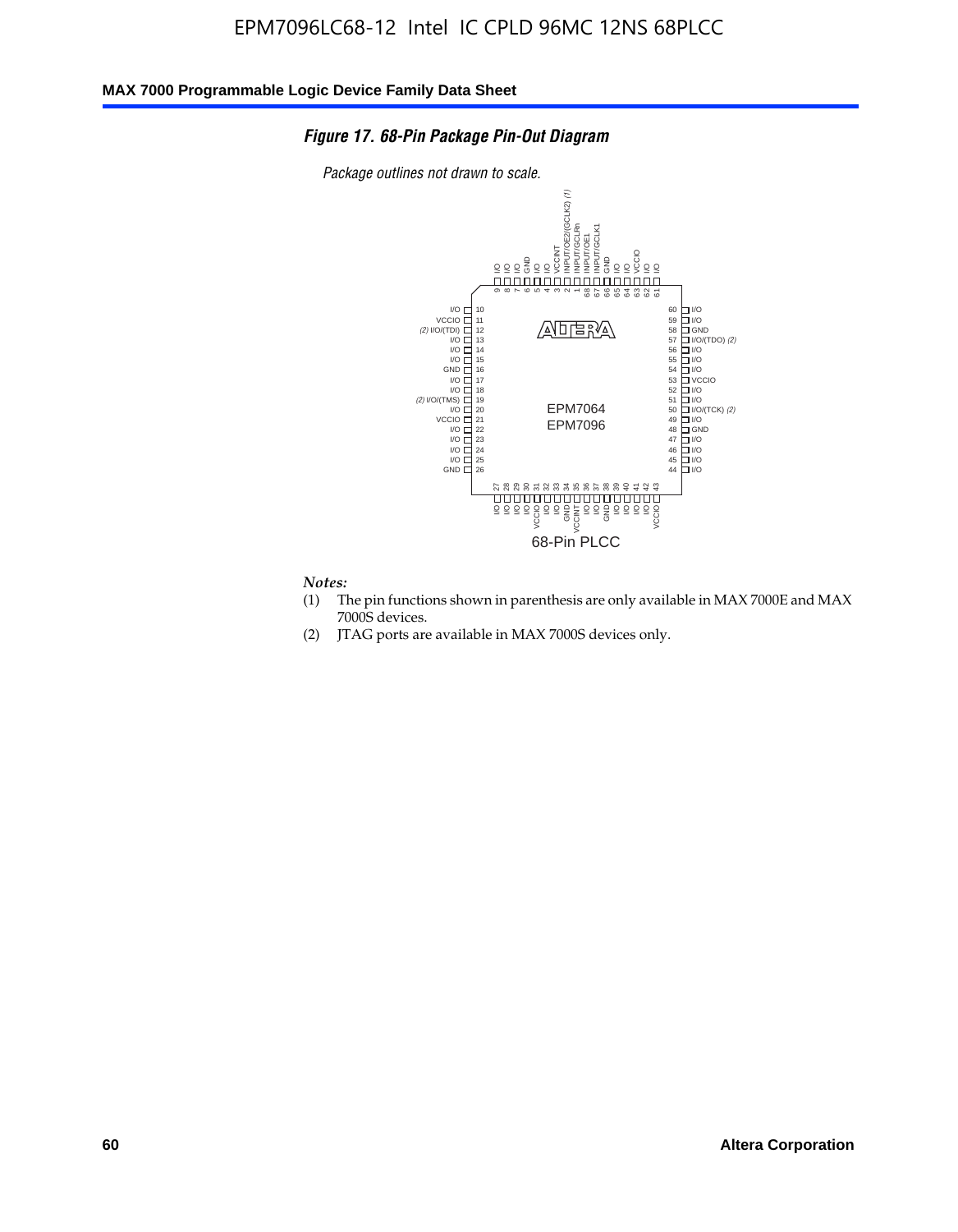#### *Figure 18. 84-Pin Package Pin-Out Diagram*

*Package outline not drawn to scale.*



84-Pin PLCC

*Notes:*

- (1) Pins 6, 39, 46, and 79 are no-connect (N.C.) pins on EPM7096, EPM7160E, and EPM7160S devices.
- (2) The pin functions shown in parenthesis are only available in MAX 7000E and MAX 7000S devices.
-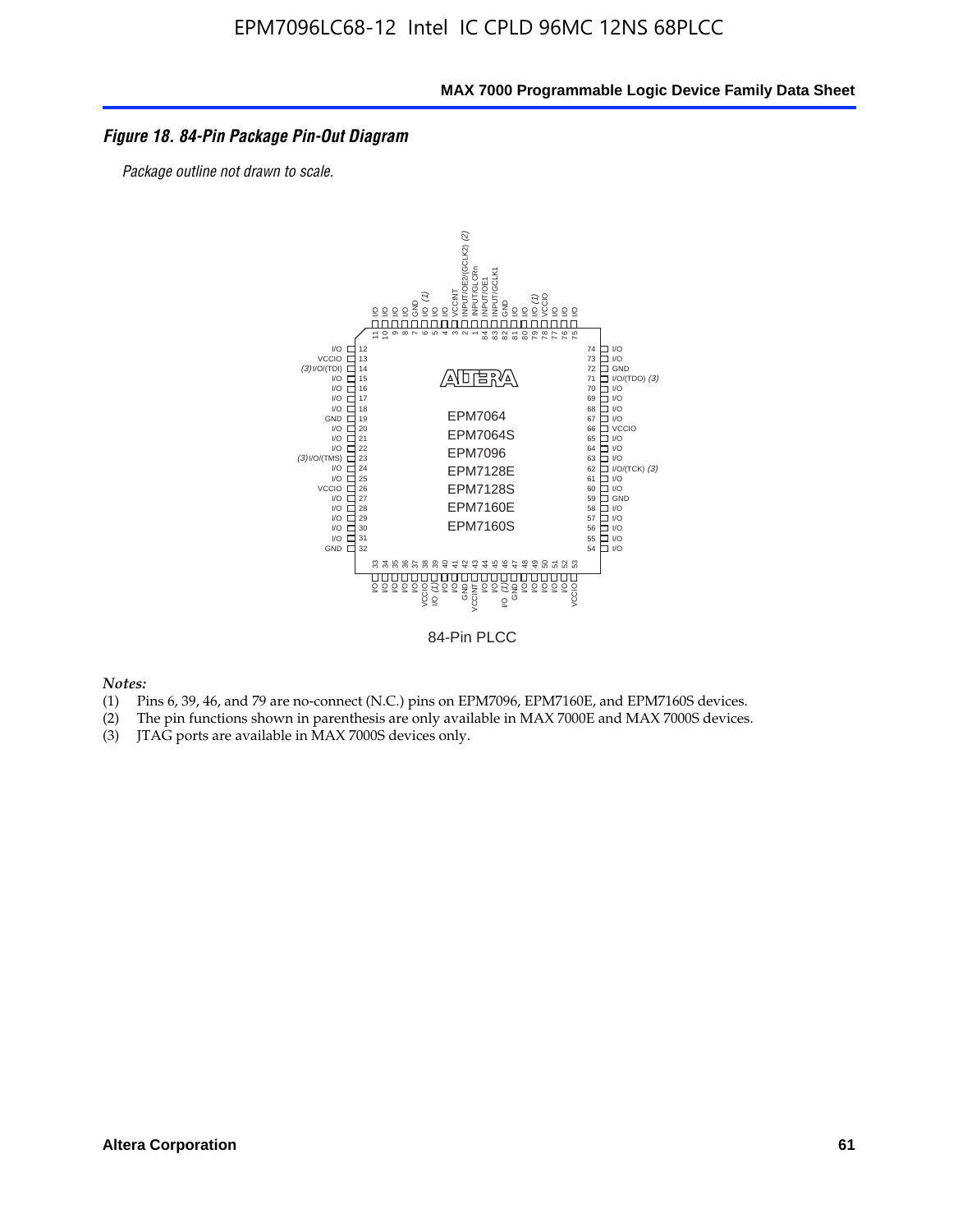### *Figure 19. 100-Pin Package Pin-Out Diagram*

*Package outline not drawn to scale.*



### *Figure 20. 160-Pin Package Pin-Out Diagram*

*Package outline not drawn to scale.*

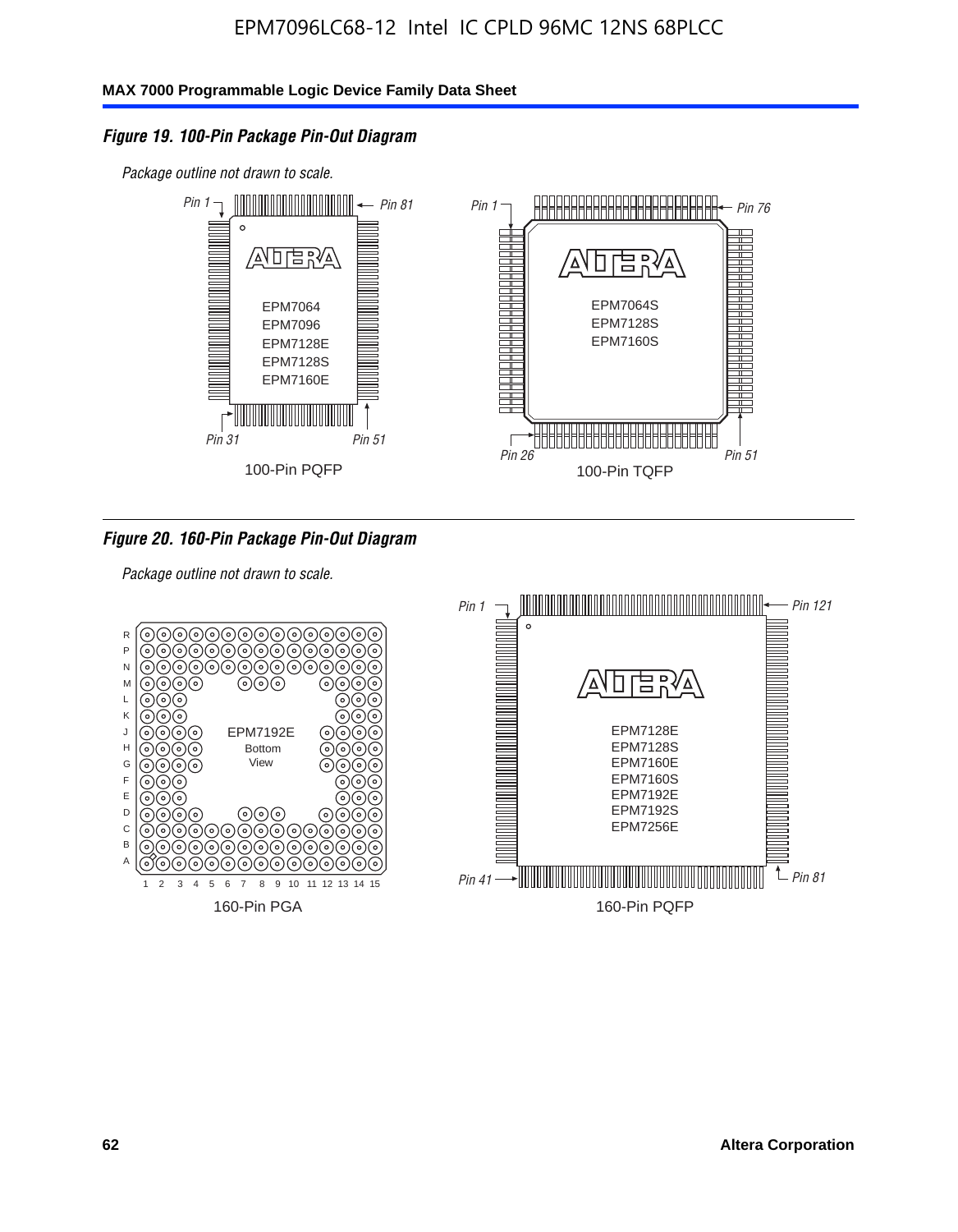### *Figure 21. 192-Pin Package Pin-Out Diagram*

*Package outline not drawn to scale.*



*Figure 22. 208-Pin Package Pin-Out Diagram*

*Package outline not drawn to scale.*

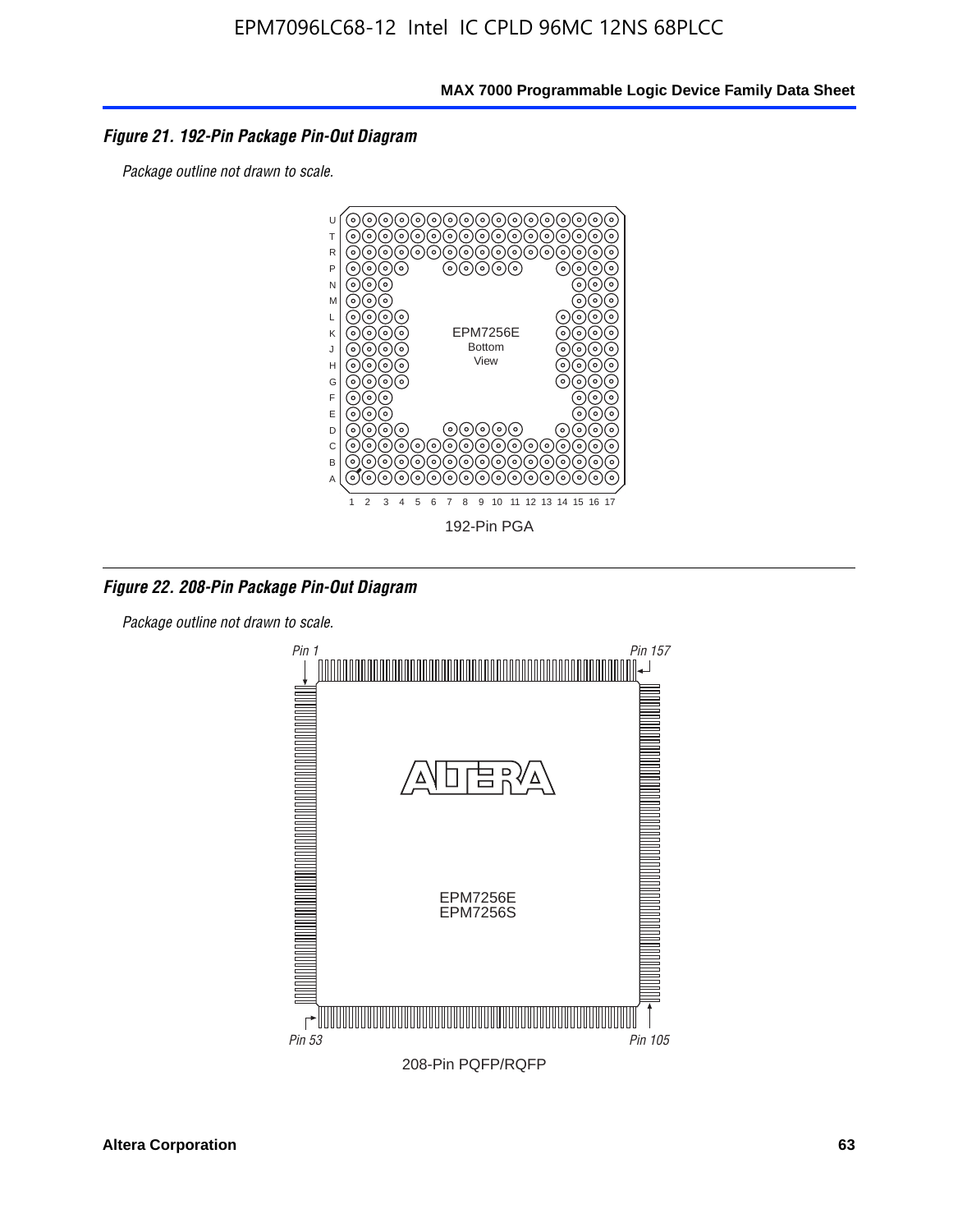#### **MAX 7000 Programmable Logic Device Family Data Sheet**

### **Revision History**

The information contained in the *MAX 7000 Programmable Logic Device Family Data Sheet* version 6.7 supersedes information published in previous versions. The following changes were made in the *MAX 7000 Programmable Logic Device Family Data Sheet* version 6.7:

### **Version 6.7**

The following changes were made in the *MAX 7000 Programmable Logic Device Family Data Sheet* version 6.7:

■ Reference to *AN 88: Using the Jam Language for ISP & ICR via an Embedded Processor* has been replaced by *AN 122: Using Jam STAPL for ISP & ICR via an Embedded Processor*.

### **Version 6.6**

The following changes were made in the *MAX 7000 Programmable Logic Device Family Data Sheet* version 6.6:

- Added Tables 6 through 8.
- Added "Programming Sequence" section on page 17 and "Programming Times" section on page 18.

### **Version 6.5**

The following changes were made in the *MAX 7000 Programmable Logic Device Family Data Sheet* version 6.5:

Updated text on page 16.

### **Version 6.4**

The following changes were made in the *MAX 7000 Programmable Logic Device Family Data Sheet* version 6.4:

■ Added *Note (5)* on page 28.

### **Version 6.3**

The following changes were made in the *MAX 7000 Programmable Logic Device Family Data Sheet* version 6.3:

■ Updated the "Open-Drain Output Option (MAX 7000S Devices Only)" section on page 20.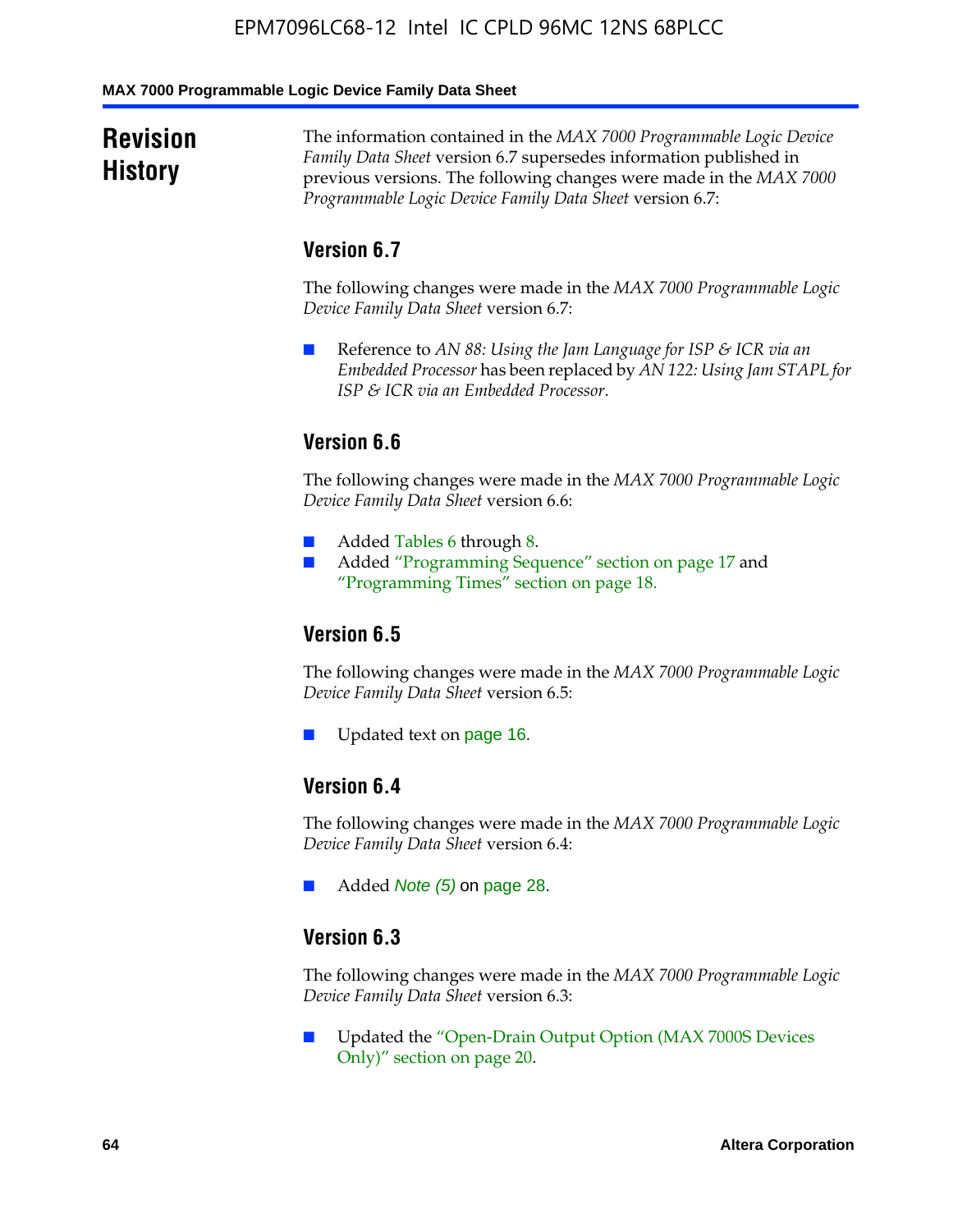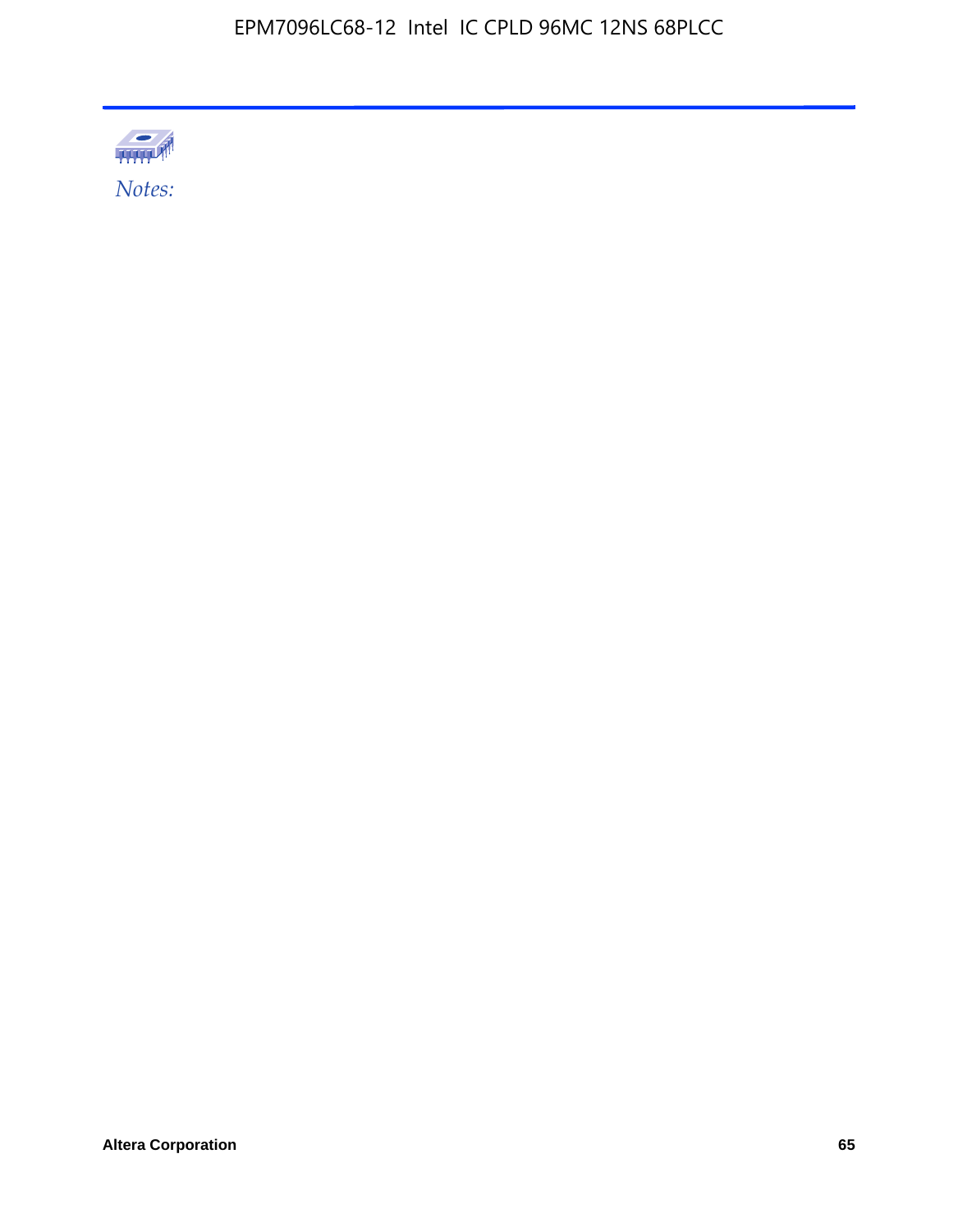

101 Innovation Drive San Jose, CA 95134 (408) 544-7000 www.altera.com Applications Hotline: (800) 800-EPLD Literature Services: literature@altera.com

Copyright © 2005 Altera Corporation. All rights reserved. Altera, The Programmable Solutions Company, the stylized Altera logo, specific device designations, and all other words and logos that are identified as trademarks and/or service marks are, unless noted otherwise, the trademarks and service marks of Altera Corporation in the U.S. and other countries. All other product or service names are the property of their respective holders. Altera products are protected under numerous U.S. and foreign patents and pending applications, maskwork rights, and copyrights. Altera warrants performance of its semiconductor products to current specifications in accordance with Altera's standard warranty, but reserves the right to make changes to any products and services at any time without notice. Altera assumes no responsibility or liability

arising out of the application or use of any information, product, or service described herein except as expressly agreed to in writing by Altera Corporation. Altera customers are advised to obtain the latest version of device specifications before relying on any published information and before placing orders for products or services.



**66 Altera Corporation**